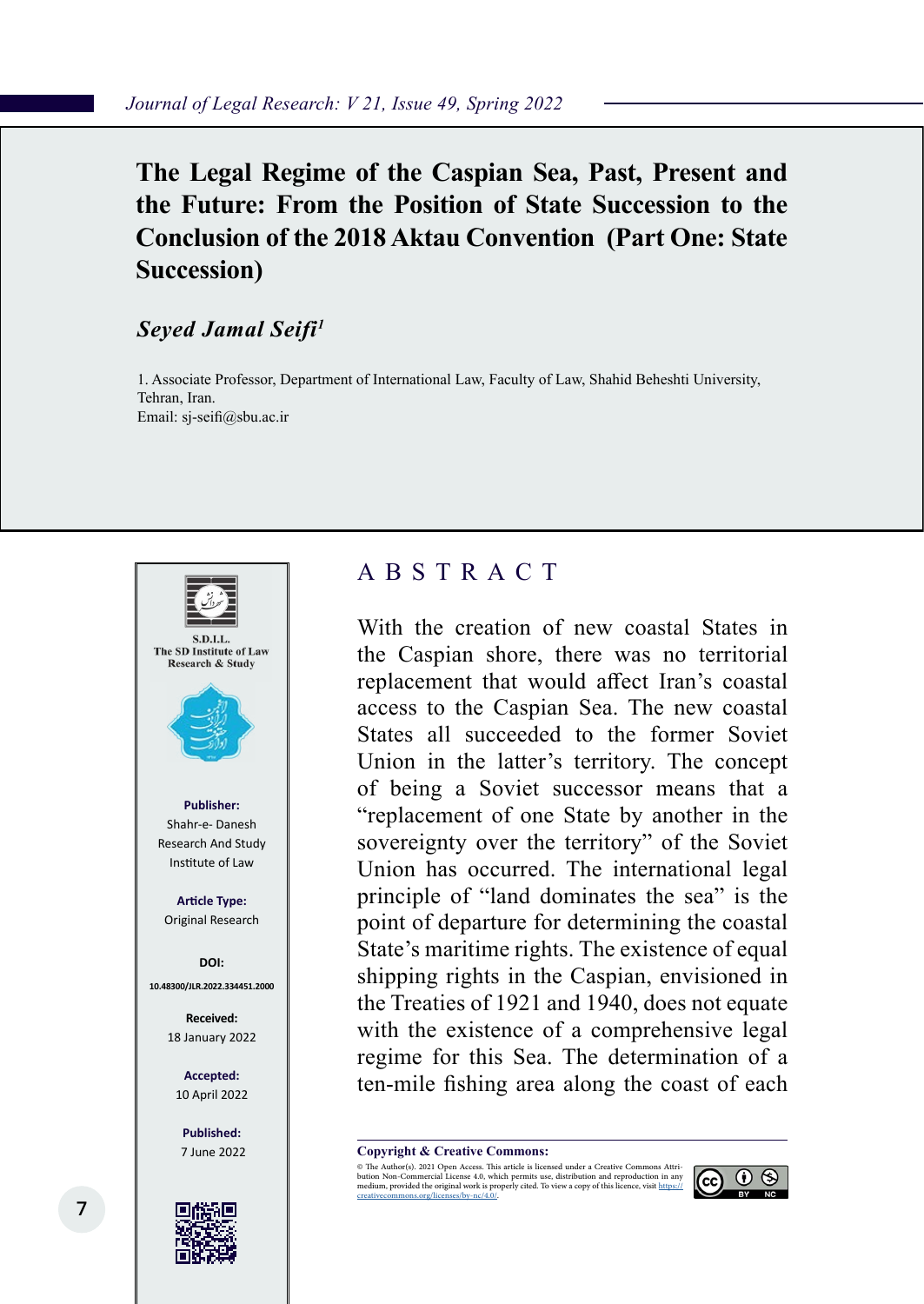State under the 1940 Treaty, was itself based on the principle of "the land dominates the sea". It shows that the allocation of this area during the time of the Soviet Union was also based on the length of the coast of the littoral States. Signature of the Aktau Convention by the Government of Iran implies the lack of persuasive strength of the position of equal and common sovereignty as advanced by the maximalist view of some Iranian writers, but the participation itself is a realistic measure corresponding to international law and international relations.

**Keywords:** Caspian Sea, Succession of States, Legal Regime, Land dominates the Sea, Aktau Convention.

**Funding:** The author(s) received no financial support (funding, grants, sponsorship) for the research, authorship, and/or publication of this article.

### **Author contributions:**

Seyed Jamal Seifi: Conceptualization, Methodology, Validation, Formal analysis, Investigation, Resources, Data Curation, Writing - Original DraftWriting - Review & Editing, Supervision, Project administration.

**Competing interests:** The authors declare that they have no competing interests.

### **Citation:**

**Seifi, Seyed Jamal. "Being "The Legal Regime of the Caspian Sea, Past, Present and the Future: From the Position of State Succession to the Conclusion of the 2018 Aktau Convention (Part One: State Succession)" Journal of Legal Research 21, no. 49 (June 7, 2022): 7-38.**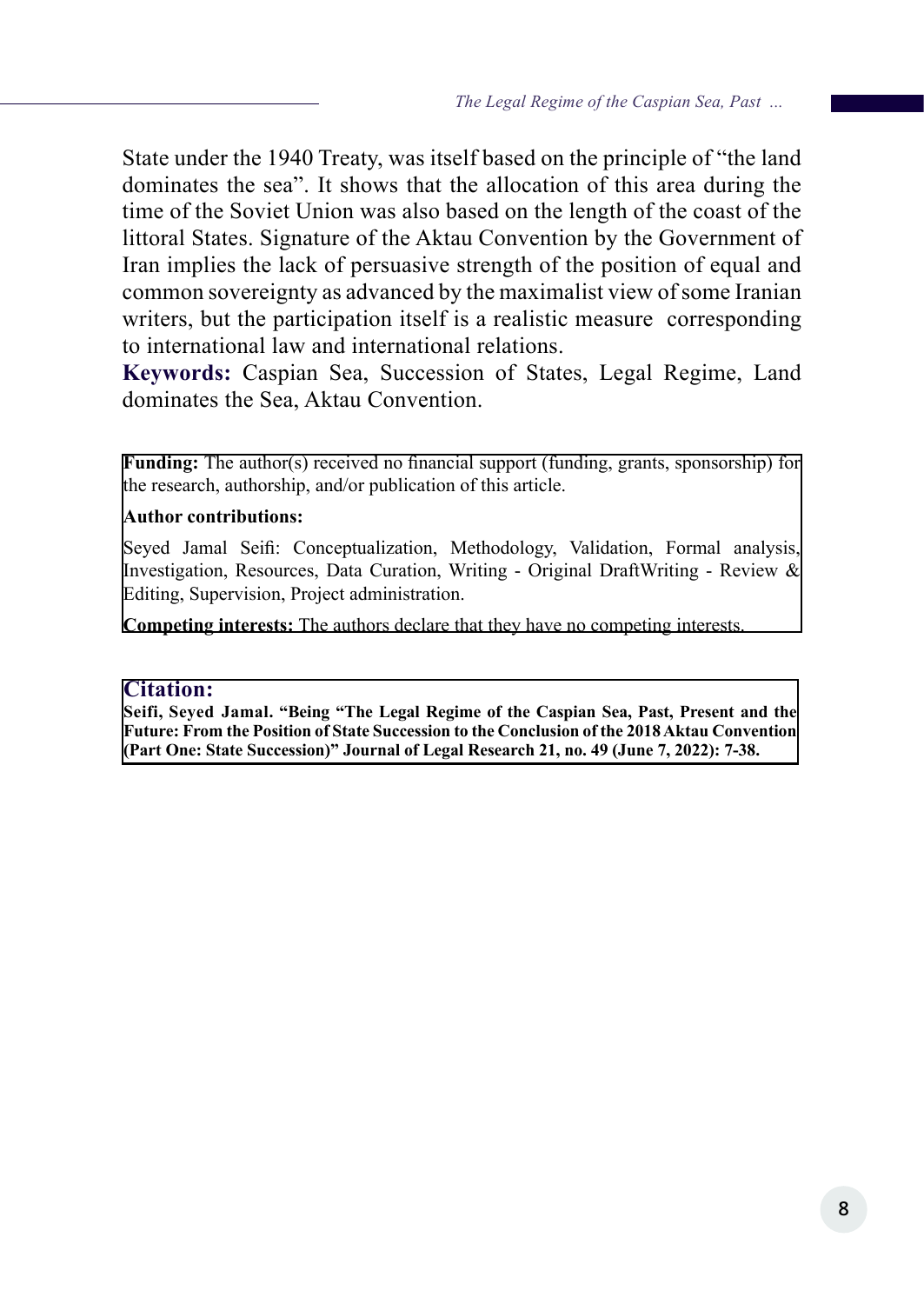### Extended Abstract

The Caspian Sea is the largest natural lake in the world and due to its huge size it has always been described as a "sea". The Caspian Sea has an undeniable importance in a variety of ways and for various economic activities, including shipping, commercial, energy, as well as environment and security, which makes it equally important for the respective coastal States. Especially, after the collapse of the Soviet Union and the emergence of the three newly established republics of Azerbaijan, Turkmenistan and Kazakhstan along with Iran and Russia in the vicinity of the sea, the issue of the legal status of the Caspian Sea acquired new dimensions. Eventually, the Convention on the Legal Status of the Caspian Sea was signed on 12 August 2018 in Aktau, Kazakhstan, with participation of all the coastal States.

The "legal regime of the Caspian Sea" means a set of rules governing all actions performed in the region. Regulations relating to shipping, fishing, exploitation of living and non-living resources, environment, delimitation of maritime boundaries, flights over the sea, and so on are the main elements of this legal regime. The Aktau Convention has attempted to regulate the main elements of the legal regime of the Caspian Sea and allocation of the areas subject to national jurisdiction, such as territorial waters, fishing zone, division of the seabed and subsoil thereof, as well as the areas for common use. However, in a number of cases the exact details of the obligations have been made subject to further agreements, which will eventually become annexes to the 2018 Convention.

This article seeks to discuss the legal status of the Caspian Sea during the Tsarist Russia and the Soviet Union. It will also examine the most important issues and positions of the Iranian writers and Iranian authorities after the collapse of the Soviet Union, as a subject worthy of historical review and also as a prelude to the 2018 Aktau Convention, so that the strength of those positions and the need for the conclusion of the Aktau Convention can be better understood. The focus of this article is to evaluate the position of the Iranian authors and Iranian authorities on the effects of State succession to the 1921 and 1940 treaties between Iran and the Soviet Union, in order to inquire whether these treaties established a comprehensive and sustainable legal regime in the Caspian Sea; even though that position has now lost its significance due to the signature of the Aktau Convention by the Iranian government. In one sense, it can be said that participation in the drafting and signing of the Aktau Convention by the Iranian government constitutes an acknowledgment of inadequacy of persuasive power and lack of progress of the position of common sovereignty based on succession of States to the treaties of 1921 and 1940.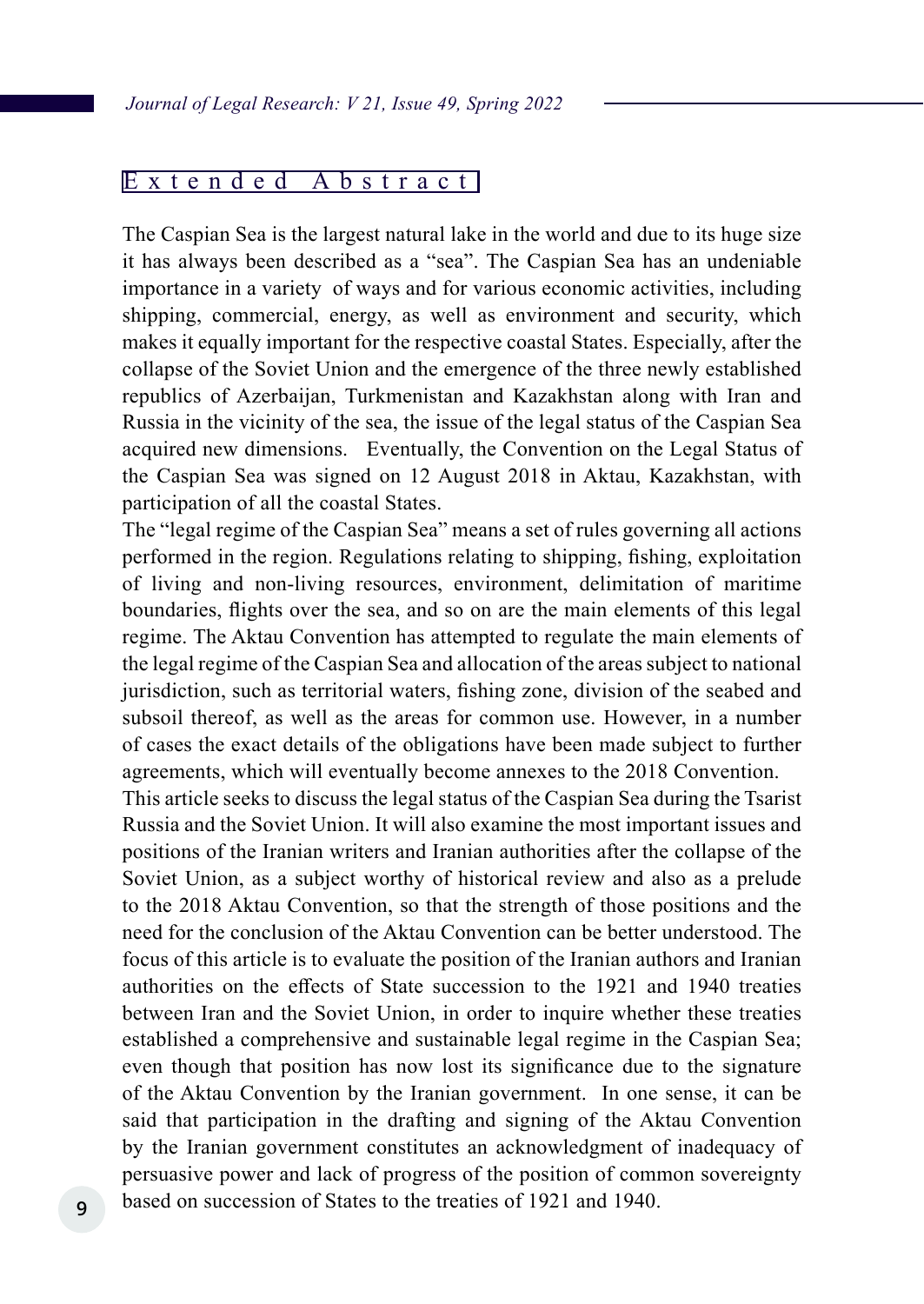With the creation of new coastal States in the Caspian shore, there was no territorial replacement that would affect Iran's coastal access to the Caspian Sea. The new coastal States all succeeded to the former Soviet Union in the latter's territory. The concept of being a Soviet successor means that a "replacement of one State by another in the sovereignty over the territory" of the Soviet Union has occurred. The international legal principle of "land dominates the sea" is the point of departure for determining the coastal State's maritime rights. The existence of equal shipping rights in the Caspian, envisioned in the Treaties of 1921 and 1940, does not equate with the existence of a comprehensive legal regime for this Sea. The determination of a ten-mile fishing area along the coast of each State under the 1940 Treaty, was itself based on the principle of "the land dominates the sea". It shows that the allocation of this area during the time of the Soviet Union was also based on the length of the coast of the littoral States. Accordingly, the legal position premised on equal and common sovereignty over all maritime areas, based on the argument of State succession to the 1921 and 1940 Treaties with the Soviet Union, was imbued with serious flaws both from the point of view of the law of State succession and of the legal principles pertaining to the rights and duties of coastal States, and as such, it was unlikely to succeed.

Signature of the Aktau Convention by the Government of Iran implies the lack of persuasive strength of the so-called "position of equal and common sovereignty" as advanced by the maximalist view of some Iranian writers, but the participation itself is a realistic measure corresponding to international law and international relations.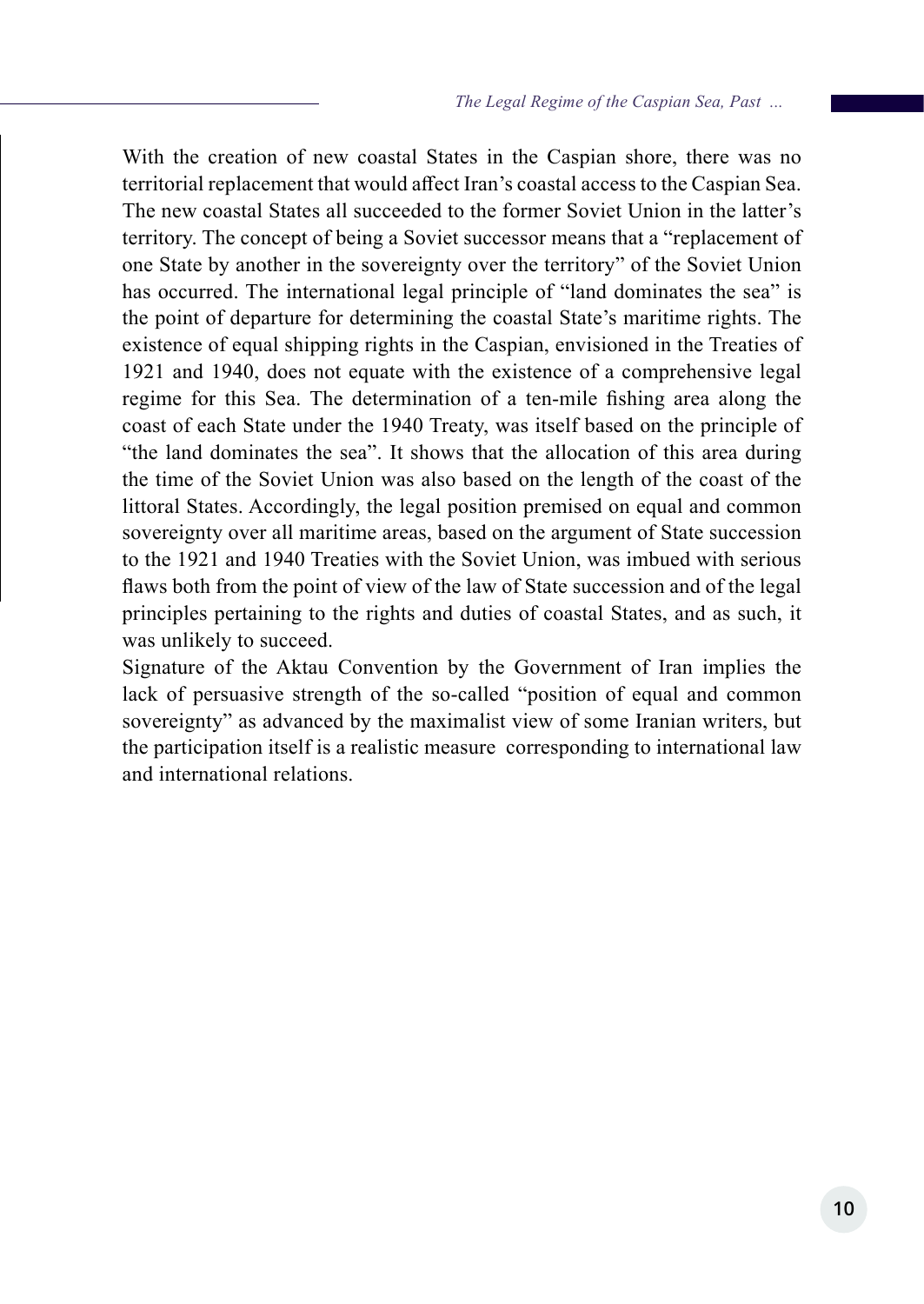# **رژیــم حقوقــی دریــای خــزر، گذشــته، حــال و آینــده: از طــرح جانشــینی دولــت تــا وضــع کنوانســیون آکتائــو )2018()قســمت اول: طــرح جانشــینی دولتهــا(**

**1 سید جمال سیفی**

.1 دانشیار، گروه حقوق بینالملل، دانشکده حقوق، دانشگاه شهید بهشتی، تهران، ایران. Email: sj-seifi@sbu.ac.ir **:مسئول نویسنده\*** 

# **چکیده:**

بــا ایجــاد دولتهــای ســاحلی جدیــد در دریــای خــزر، جابهجایــی ســرزمینی کــه میــزان دسترســی ســاحلی ایــران بــه دریــای خــزر را تغییــر دهــد، واقــع نشــد. دولتهــای جدیــد ســاحلی همگــی در سـرزمین شـوروی سـابق جانشـین آن دولـت شـدند. معنـی جانشـین شـوروی بـودن ایـن اسـت کـه »جایگزینـی یـک دولـت بـه جـای دولـت دیگـر از حیـث حاکمیـت بر سـرزمین« شـوروی رخ داده اسـت. اصـل حقوقـی بینالمللـی »خشـکی بـر دریـا مسـلط اسـت« نقطـه عزیمــت بــرای تعییــن حقــوق دریایــی دولــت ســاحلی اســت. حــق کشـتیرانی »بالسـویه« در دریـای خزر کـه در معاهـدات 1921 و 1940 پیـش بیـن شـده مالزمـهای بـا تعییـن رژیـم حقوقـی جامـع دریـای ً خـزر نـدارد. اصـوال، حـق اسـتفاده از دریـا مالزمـهای بـا مالکیـت آن نـدارد. حـق حاکمیـت بـر مناطـق دریایـی بایـد بـا مراجعـه بـه مبانـی اصلــی خــود احــراز گــردد. تعییــن منطقــه ماهیگیــری ده مایلــی در





کپیرایـت مقالـه در مجلـه پژوهشـهای حقوقـی نـزد نویسـنده )هـا( حفـظ مـی شـود. کلیـه مقاالتـی کـه در مجلـه پژوهشـهای حقوقـی منتشـر مـی شـوند بـا دسترسـی آزاد هسـتند. مقـاالت تحـت شـرایط شـوند مـی منتشـر Creative Commons Attribution Non-Commercial License 4.0 مجـوز کـه اجـازه اسـتفاده، توزیـع و تولیـد مثـل در هـر رسـانه ای را مـی دهـد، بـه شـرط آنکـه بـه مقاله اسـتناد شـود. جهـت اطالعـات بیشـتر میتوانیـد بـه صفحـه سیاسـتهای دسترسـی آزاد نشـریه مراجعـه کنیـد.

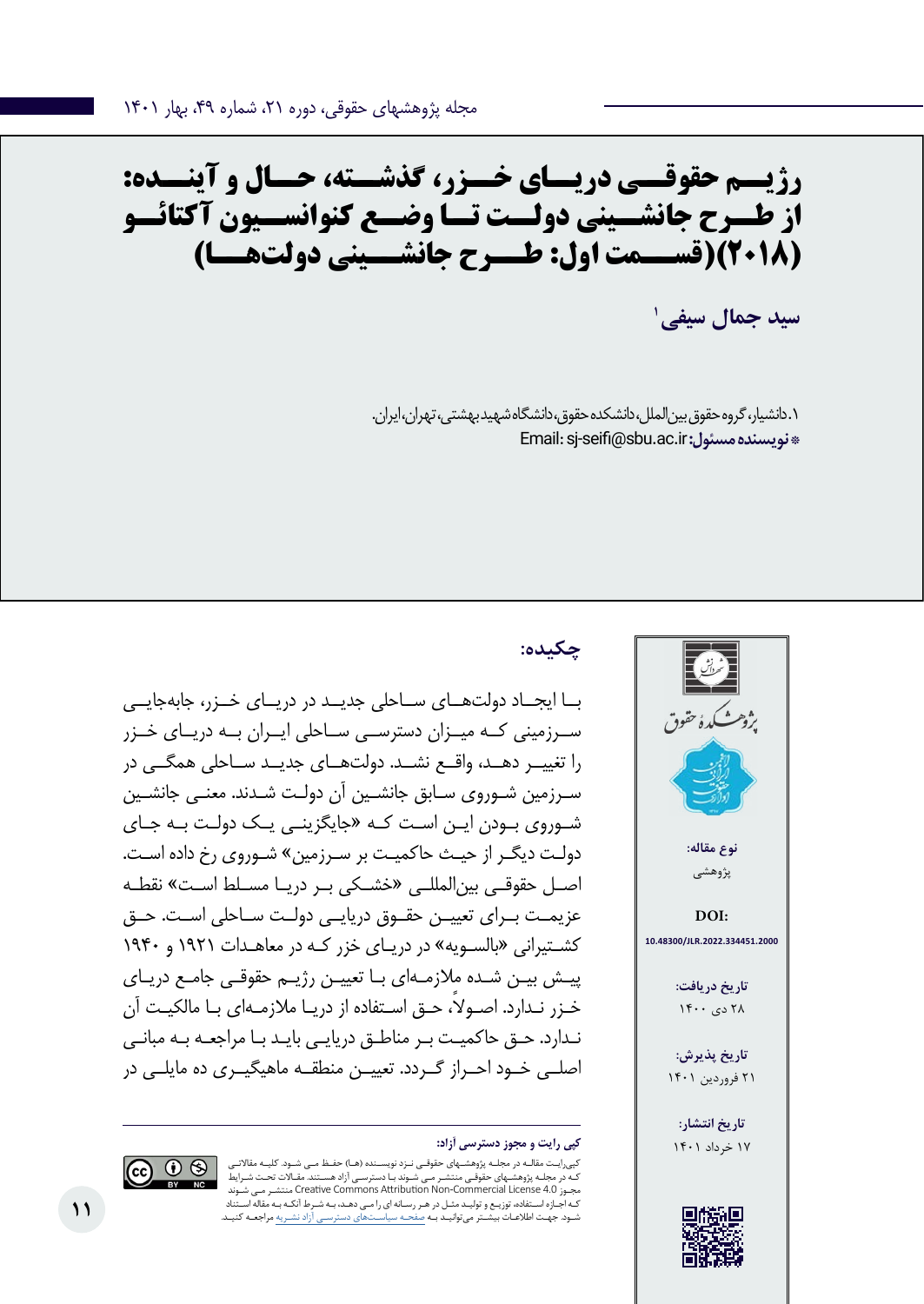طـول سـاحل هـر دولـت بـه موجـب معاهـده ،1940 خـود مبتنـی بـر اصـل »خشـکی بـر دریـا مسـلط اسـت«، تنظیـم شـده و نشـان میدهـد کـه تخصیـص منطقـه مذکـور در زمـان اتحـاد شـوروی نیـز بـر طبـق طـول سـاحل دولتهـا صـورت گرفتـه اسـت. مشـارکت در تدویـن کنوانسـیون آکتائـو بـه عنـوان یـک رژیـم حقوقـی جدیـد و فراگیـر، و بهویـژه امضـاء آن توسـط دولـت جمهـوری اسـامی ایــران، بــه معنــی عــدم پیشــرفت دیــدگاه اشــتراک و تســاوی حقــوق دریایــی دولتهــای ســاحلی مبتنـی بـر طـرح جانشـینی دولتهاسـت، ولـی در اصـل خـود اقدامـی واقعبینانـه از حیـث حقـوق و روابــط بینالمللــی در پاســخگویی بــه مســائل جدیــد خــزر اســت.

### **کلیدواژهها:**

دریای خزر، جانشینی دولتها، رژیم حقوقی،کنوانسیون آکتائو.

**حامی مالی:**  این مقاله هیچ حامی مالی ندارد. **مشارکت نویسندگان:**  سید جمال سیفی: مفهومسازی، روششناسی، اعتبار سنجی، تحلیل، تحقیق و بررسی، منابع، نظارت بر دادهها، نوشتن - پیشنویس اصلی، نوشتن - بررسی و ویرایش، نظارت، مدیریت پروژه. **تعارض منافع:**  بنابر اظهار نویسندگان این مقاله تعارض منافع ندارد.

**استناددهی:** 

سیفی، سید جمال، »رژیم حقوقی دریای خزر، گذشته، حال و آینده: از طرح جانشینی دولت تا وضع کنوانسیون آکتائو (۲۰۱۸)(قسمت اول: طرح جانشینی دولتها)». *مجله پژوهشهای حقوقی* ۲۱، ش. ۴۹ (۱۷ خرداد<mark>.</mark>  $\lambda$   $\uparrow$   $\uparrow$   $\uparrow$   $\uparrow$   $\uparrow$   $\uparrow$   $\uparrow$   $\uparrow$   $\uparrow$   $\uparrow$   $\uparrow$   $\uparrow$   $\uparrow$   $\uparrow$   $\uparrow$   $\uparrow$   $\uparrow$   $\uparrow$   $\uparrow$   $\uparrow$   $\uparrow$   $\uparrow$   $\uparrow$   $\uparrow$   $\uparrow$   $\uparrow$   $\uparrow$   $\uparrow$   $\uparrow$   $\uparrow$   $\uparrow$   $\uparrow$   $\uparrow$   $\uparrow$   $\uparrow$   $\uparrow$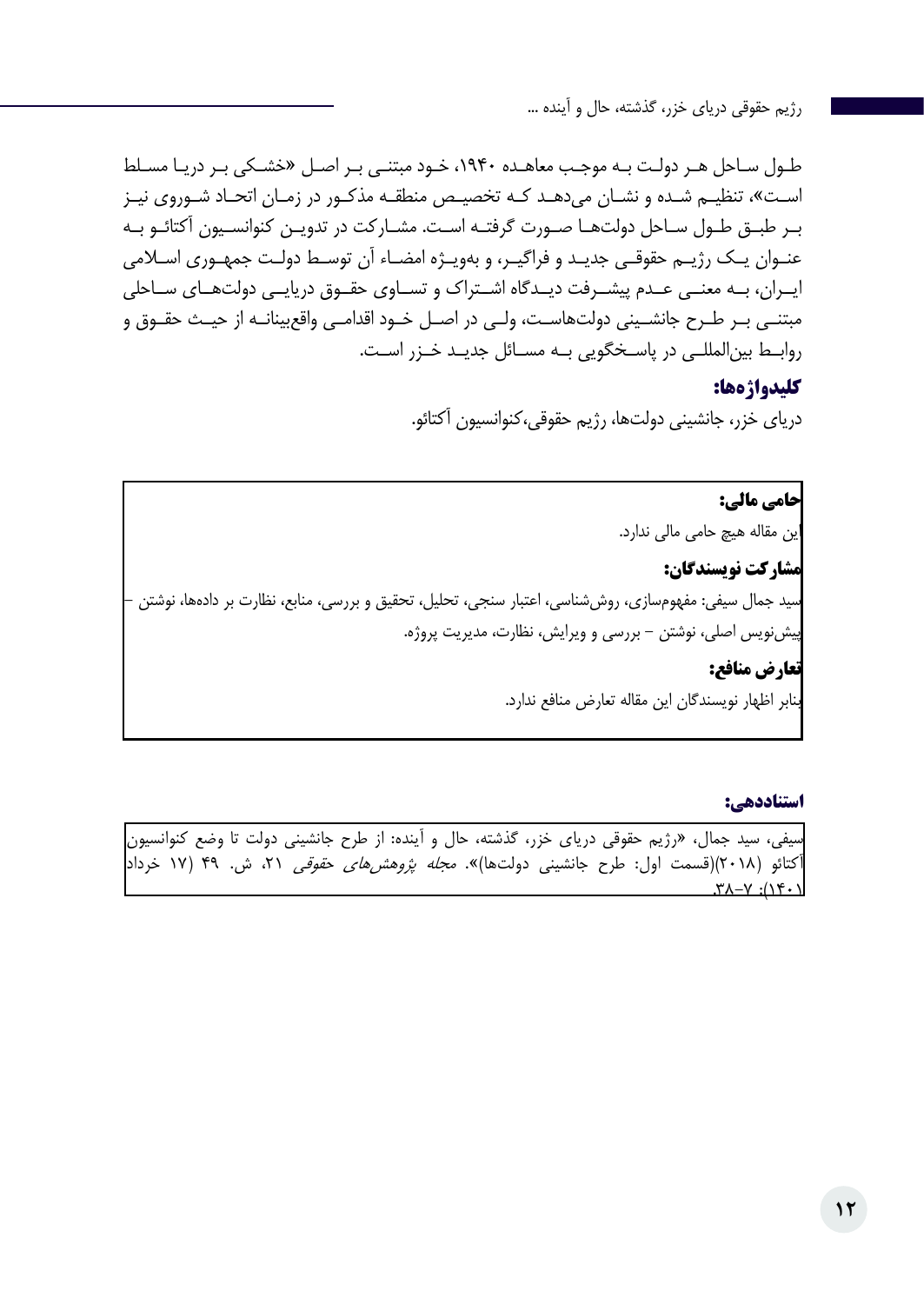دریای خزر بزرگترین دریاچه طبیعی جهان است؛ با وسعت شگرف خود، همراه با اهمیت غیرقابل انکار این عرصه آبی در انواع فعالیتهای اقتصادی اعم از کشتیرانی، تجاری، انرژی و همچنین محیطزیست و امنیت، موقعیت قابل توجهی را به آن اختصاص میدهد. ٰ بنابراین، حاکمیت قوانینی جامع و فراگیر در دریای خزر همواره حائز اهمیت بوده است. بهویژه پس از فروپاشی اتحاد جماهیر شوروی و ظهور سه کشور تازه تأسیس جمهوریهای آذربایجان، ترکمنستان و قزاقستان در کنار ایران و روسیه در مجاورت دریا مسائل دریای خزر را اهمیت تازهای بخشید. سرانجام کنوانسیون وضعیت حقوقی دریای خزر که با همکاری کشورهای عضو در ۱۲ اوت ۲۰۱۸ در آکتائو، قزاقستان، امضا شد.<sup>۲</sup>

طبق یک روایت، درازای دریای خزر 1205 تا 1280 کیلومتر و پهنای آن 202 تا 554 کیلومتر است. مجموع طول سواحل دریای خزر 6379 کیلومتر است که 640 کیلومتر آن در سواحل ایران 3 طبق روایتی دیگر، »از حدود 4400 کیلومتر خط ساحلی دریای خزر 695 کیلومتر آن در قرار دارد. روسیه، 600 کیلومتر در جمهوری آذربایجان، 820 کیلومتر در ایران، 650 کیلومتر در ترکمنستان و 4 1600 کیلومتر در قزاقستان واقع است.«

1 ً . برای مطالعه مقاالت حقوقی راجع به وضعیت جغرافیایی و رژیم حقوقی دریای خزر عموما رجوع کنید به منابع زیر: مهرداد ناظمی، »دریای خزر و حقوق بینالملل: گزینه های متفاوت با توجه به آرای دیوان بین المللی دادگستری«، مج*له حقوقی ۲۶–*۲۷(۱۳۸۱–۱۳۸۰)، ۳۴۳–۳۴۸: بهمن آقائی، «رژیم حقوقی دریای مازندران»*، مجله حقوقی ۱*(۱۳۶۶)، 19۱–۲۱۴؛ مهرداد ناظمی، «بررسی رژیم حقوقی دریای خزر»*، مجلس و پژوهش* ۳۵ (۱۳۸۱)، ۲۵۱–۳۲۱؛ جمشید ممتاز و سعید میرزائی ینگجه، «رژیم حقوقی دریای خزر: دیدگاه های ایران»*، مجله مطالعات آسیای مرکزی و قفقاز* ۱۳۵(۱۳۸۰)، 26-7؛ مجتبی دمیرچیلو، »نگاهی ایرانی به سیر تحوالت رژیم حقوقی دریای خزر«، دوفصلنامه مطالعات اوراسیای مرکزی، مرکز مطالعات عالی بینالمللی، 1 )1387-1386(، 46-21؛ اکبر ولیزاده و مهدی صادقی، »کنوانسیون رژیم حقوقی دریای خزر و جایگاه ایران در ژئوپلیتیک انرژی قفقاز جنوبی»، *مطالعات اوراسیای مرکزی* ۱۴(۱۴۰۰)، ۱۲۵–۱۲۶: علیرضا پورشیخیان، «رژیم حقوقی دریای خزر: مشاع، تقسیم یا استمرار همکاری های چند جانبه»، *چشم انداز جغرافیائی* )مطالعات انسانی( 15)1390(، 34-15؛ فرهاد طالئی، »وضعیت حقوقی دریای خزر یک ضرورت برای رژیم حقوقی جدید و فراگیر»، *دنیای حقوق* 2۲(۱۳۹۵)، ۴-۹ ؛ عباس ملکی، «کندوکاوی در نظام حقوقی خزر و سهم ایران»، ۳۱ خرداد  $:(\Upsilon \wedge \Upsilon)$ 

 cultur.blogfa.com/post/281؛ جاللالدین مدنی، »ایران در حاشیه! تأملی درباره رژیم حقوقی دریای خزر«، ،1381 پژوهشگاه علوم انسانی و مطالعات فرهنگی،

ensani.ir/fa/article/8958/.

.2 کنوانسیون رژیم حقوقی دریای خزر، منعقد شده در تاریخ 21 مرداد 1397 برابر با 12 آگوست 2018 میالدی در شهر آکتائو، قزاقستان، به زبانهای آذربایجانی، فارسی، قزاقی، روسی، ترکمنی و انگلیسی که کلیه متون دارای اعتبار یکسان میباشند و در صورت بروز اختالف به متن انگلیسی مراجعه خواهد شد.

.3 برای آگاهی از سوابق تاریخی و موقعیت جغرافیایی و اقتصادی دریای خزر نک آقائی، پیشین، 200-191؛ دمیرچیلو، پیشین، .24-22

.4 پژوهشگاه ملی اقیانوسشناسی و علوم جوی، وزارت علوم، تحقیقات و فناوری، دریاهای پیرامونی )دریای خزر(، ویژگیهای سواحل دریای خزر ←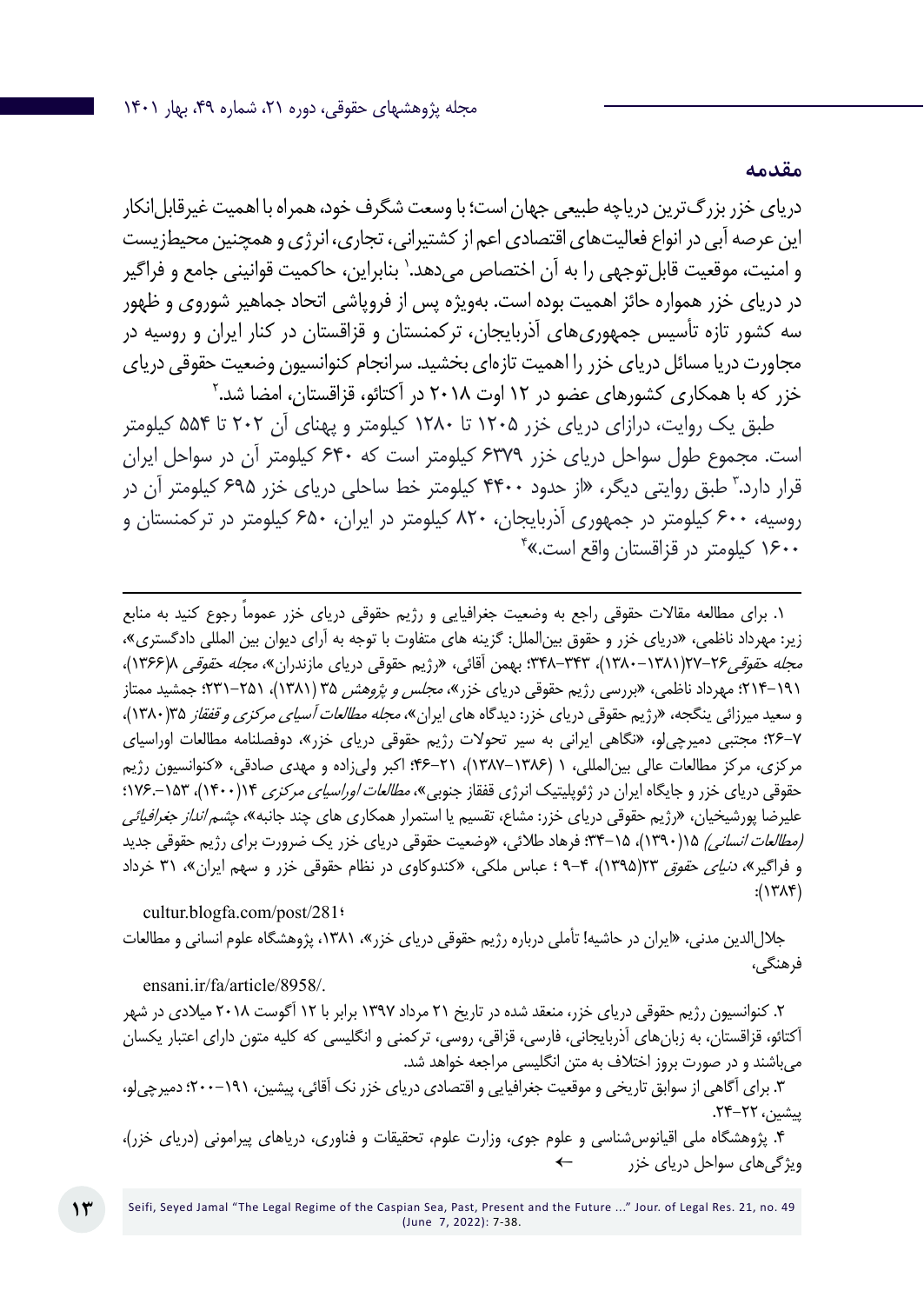نگرانیهایی در مورد شکل مخروطی سواحل ایران در خزر<sup>ه</sup> مطرح شده است که موجب میشود به ایران سهم کمی از مناطق آبهای سرزمینی، ماهیگیری و بستر دریا برسد. ٔ همچنین انتشار چندین گزارش خبری در مورد کنوانسیون آکتائو که اشاره به کاهش بالقوه قابل توجه سهم مفروض ایران میدهد<sup>۷</sup>، نیاز به بررسی برخی از مهمترین مفاد آن از دیدگاه حقوق بین|لملل را ضروری میسازد.

»رژیم حقوقی دریای خزر« به معنای مجموعه قواعد حاکم بر تمام اعمال انجام شده در منطقه است. مقررات مربوط به کشتیرانی، ماهیگیری، بهرهبرداری از منابع زنده و غیرزنده، محیطزیست، تعیین حدود، پرواز بر فراز دریا و غیره از عناصر اصلی این رژیم حقوقی هستند. با بررسی مفاد کنوانسیون می ً توان نتیجه گرفت که این سند به طور نسبتا جامع به مسائل اساسی در رژیم حقوقی میپردازد و تعهداتی را برای طرفین تعیین میکند. درعینحال در بیشتر موارد جزئیات دقیق تعهدات منوط به توافقات و پیوستهای آتی است.

مقاله حاضر در پی آن است که ضمن اشاره به وضعیت حقوقی دریای خزر در دوران روسیه تزاری و اتحاد جماهیر شوروی، اهم مسائل و مواضع مطروحه از ناحیه مراجع و نویسندگان ایرانی پس از فروپاشی اتحاد جماهیر شوروی را به عنوان موضوعی شایسته بررسی تاریخی و همچنین به عنوان پیشدرآمد تنظیم کنوانسیون سال 2018 آکتائو، مورد بررسی قرار دهد تا استحکام مواضع مذکور و زمینهها و ضرورت تنظیم کنوانسیون آکتائو به خوبی درک شود. تمرکز بررسی در این قسمت از مقاله ارزیابی موضع مراجع و نویسندگان ایرانی در مورد آثار جانشینی دولتها نسبت به معاهدات 1921 و 1940 بین ایران و اتحاد جماهیر شوروی از حیث برقراری یک رژیم حقوقی جامع و مطلوب در دریای خزر است، هرچند که موضع مذکور اکنون با امضای کنوانسیون اکتائو از ناحیه دولت ایران اهمیت خود را به مقدار زیادی از دست داده است. به یک تعبیر، میتوان گفت که مشارکت در تدوین و امضای کنوانسیون آکتائو از ناحیه ایران به منزله اذعان به نارسایی اقناعی و عدم پیشرفت موضع

http://www.inio.ac.ir/Default.aspx?tabid=2015.

.5 اداره کل مهندسی سازمان سواحل و بنادر و دریانوردی، ژئومورفولوژي در مديريت يكپارچه مناطق ساحلي ايران (جلد *اوّل: سواحل درياي خزر) برگرفته از مطالعات طرح مديريت يكپارچه مناطق ساحل<i>ي ايران (ICZM)* (تهران: سازمان بنادر و دریانوردی، تهران، 1393(.

.6 بنا بر مطالعات علمی، »مهمترین پدیدۀ زمینساختی ساحل ایران وجود رشته كوه البرز است كه سواحل ایران را محاصره كرده و به واسطة چند گسل بزرگ با اختالف ارتفاع زیاد از ساحل متمایز است. بستر دریا در سوی ساحل ایران نیز ساختاری ناهمگن دارد بهطوری كه در بخش مركزی آن حوضه پر ژرفای خزر قرار میگیرد. در این بخش ژرفای ۱۰۰ متر در فاصله 7-15 كیلومتری از ساحل واقع است. در بخشهای خاوری و باختری ساحل ایران، بستر دریا كمشیب است چنان كه ژرفای 100 متر در بخش باختری در فاصله 20-40 كیلومتری از ساحل و در بخش خاوری در فاصله 60-70 كیلومتری آن قرار میگیرد.« )گزارش پژوهشگاه ملی اقیانوسشناسی و علوم جوی، پیشین؛ همچنین نک سید رمضان بحرینی و کوروش اتحاد، زمینشناسی حوضه جنوب خزر از نگاهی دیگر )تهران: انتشارات سارگل، 1393(، ،35-9 بهویژه راجع به منطقه نفتی سردار جنگل و استقرار سکوی نیمهشناور حفاری امیرکبیر در منطقه نفتی مذکور در فراساحل جنوبی دریای خزر، نک ۱۰ و ۱۴-۱۶.

.7 تاریخ ایرانی، 24 مرداد ،1397 کد 6414 ،

http://tarikhirani.ir/fa/news/6414.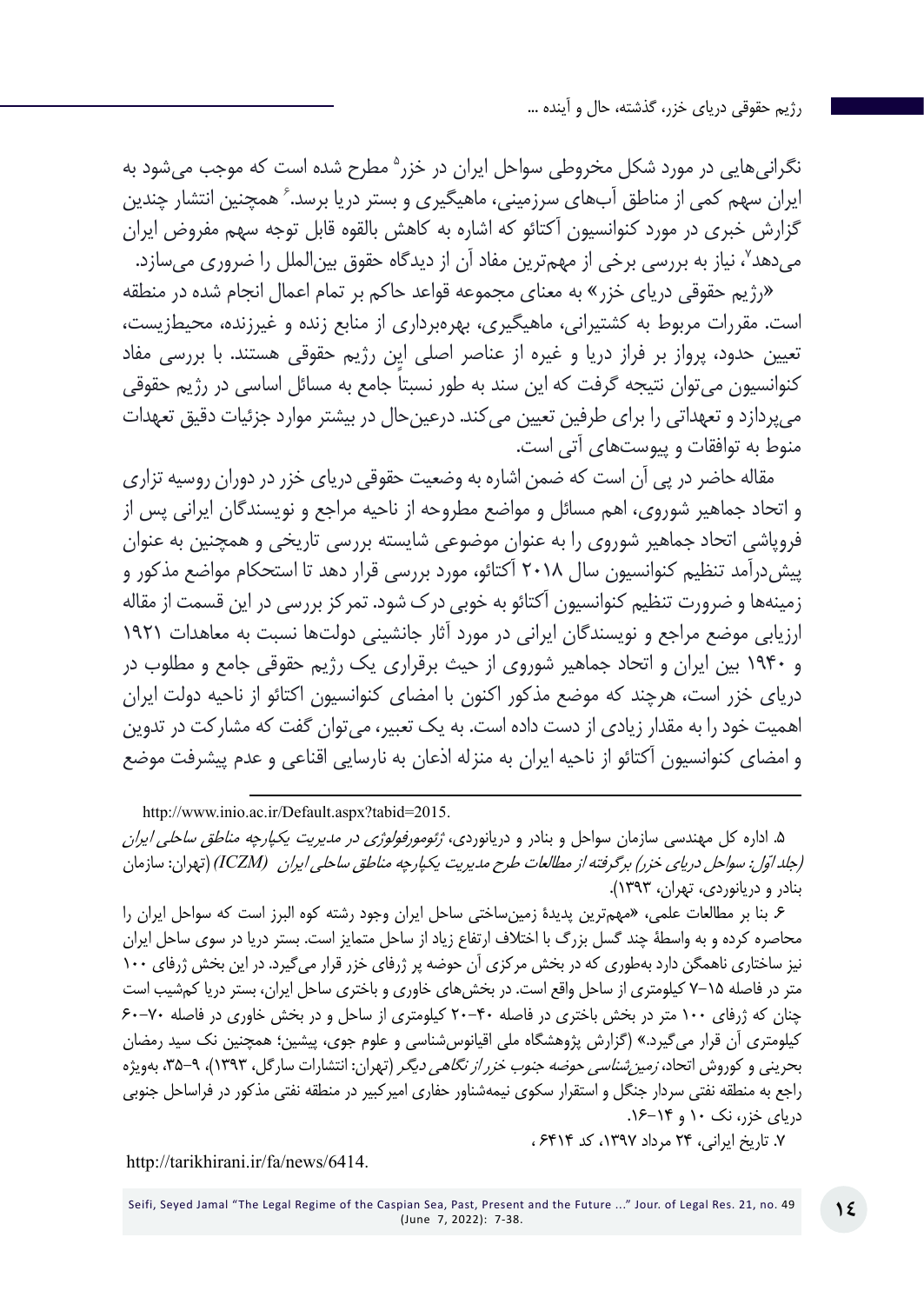حاکمیت مشترک مبتنی بر معاهدات 1921 و 1940 است.

پس از ورود به کنوانسیون اوکتائو به عنوان رژیم حقوقی جاری دریای خزر )با فرض الزماالجرا شدن آن پس از تصویب دولت ایران)، مفاد و تبعات مقررات این کنوانسیون از منظر اصول و قواعد حقوق بینالملل مورد تحلیل قرار خواهد گرفت. در پایان، این مقاله به بررسی این موضوع میپردازد که با فرض الزماالجرا شدن کنوانسیون اوکتائو مسائل باقیمانده و تنظیم نشده دریای خزر کدامند و حصول توافق در آن عرصهها تا چه حد ضروری است و یا عدم حصول توافق در آن زمینهها تا چه حد میتواند بر رژیم حقوقی جاری کنوانسیون تأثیر بگذارد.

**-1 رژیم حقوقی دریای خزر قبل از فروپاشی اتحاد جماهیر شوروی**

نوشتهها از دوران سیادت ایران در دریای خزر از قرن ششم قبل از میالد سخن گفتهاند و به استثنای برخی دورانهای کوتاه آن را تحت حاکمیت ایران تا زمان حمله مغول دانستهاند. تسلط مغوالن بر دریای خزر تا ظهور صفویه که موجب احیای مجدد حاکمیت ایران بر دریای خزر گردید، ادامه داشت.^ منابع مذکور میپذیرند که از اواسط قرن ۱۶ میلادی و با ظهور پترکبیر و قدرت گرفتن روسیه حاکمیت بلامنازع ایران در دریای خزر دچار چالش شد.<sup>۹</sup> در ارتباط با این دوران منابع مذکور صرفاً به جابهجایی کلی سلطه سیاسی در اطراف دریای خزر اشاره دارند، بهطوریکه به سختی میتوان از درون آنها اجزای قوانین و مقررات حاکم بر دریای خزر را استحصال نمود.

منابع اتفاقنظر دارند که در اثر تحوالت سیاسی و جغرافیایی منتهی به عهدنامههای گلستان، ترکمانچای و آخال، نهتنها در بخشی از ایاالت و شهرهای واقع در سواحل دریای خزر جابهجایی حاکمیتی از ایران به روسیه صورت گرفت بلکه به موجب اسناد مذکور مقررات بینالمللی راجع به دریای خزر وضع شد. بنابراین، بهتر است رژیم حقوقی دریای خزر در دوران قبل از فروپاشی اتحاد شوروی را از معاهده گلستان آغاز و ضمن مرور معاهدات ترکمانچای و آخال، با بررسی معاهدات 1921 و 1940 بین ایران و اتحاد جماهیر شوروی به پایان ببریم.

**-1-1 پس از عهدنامههای گلستان، ترکمانچای و آخال**

یکی از نکات قابل تأمل در برخی از نوشتههای حقوقی معاصر در مورد دریای خزر در ایران، خصوصا بعد از فروپاشی اتحاد شوروی، این است که غالب این نوشتهها تأثیر واگذاری تأسفبار بخشهای بزرگی از ایاالت و شهرهای شمالی واقع در سواحل خزر به موجب عهدنامههای گلستان، ترکمانچای و آخال به روسیه را در مباحث راجع به رژیم حقوقی دریای خزر مورد بررسی قرار ندادهاند. نتیجه رویکرد یاد شده این بوده است که این نوشتهها اساسا مباحث خود را فارغ از تأثیر واگذاریهای یاد

۸. دمیرچی[و، پیشین، ۲۴-۲۵. داود باوند، «رژیم حقوقی دریای خزر: نگاهی به ابعاد محیط زیستی و امنیتی»، *فصلنامه* مطالعات آسیای مرکزی و قفقاز ۳۶ (۱۳۸۰)، ۶-۷.

.9 دمیرچیلو، پیشین، .26-25 همچنین نک علی بیگدلی، »ایران و روسیه عصر صفوی«، پرتال علوم انسانی، 1387، ensani.ir/fa/article/10918/.

**15**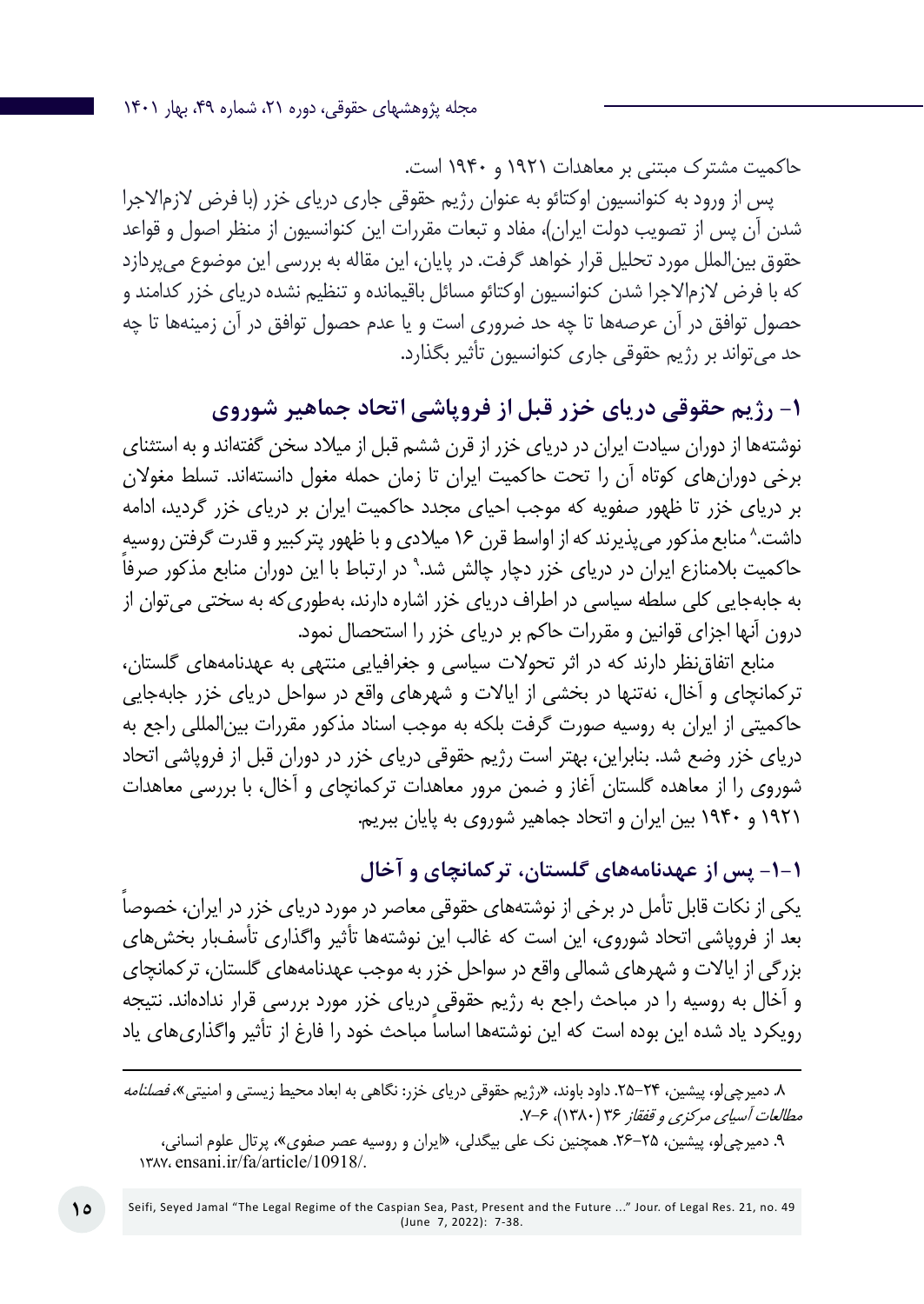شده پیش بردهاند و کمتر به تبعات آن در کاهش حضور و دسترسی ایران به دریای خزر و وضعیت حقوقی فعلی دریای مذکور پرداختهاند. به بیان دیگر، اغلب این نوشتهها محور بحث حقوقی خود ً را عمدتا محدود به دو معاهده 1921 و 1940 نموده و با استناد به برخی از مفاد معاهدات 1921 و 1940 بین ایران و اتحاد شوروی از تساوی پنجاه درصدی حقوق ایران و اتحاد جماهیر شوروی بر دریای خزر در زمان اتحاد شوروی سخن به میان آوردهاند. ٰ گروهی از این نویسندگان در پرتو ظهور دولتهای جانشین شوروی در دریای خزر، آخراالمر به نظریه تقسیم بالسویه دریای مذکور به سهام مساوی بیست درصدی بین پنج دولت ساحلی رسیدهاند11 و گروهی دیگر ضمن اصرار بر نظریه تساوی حقوق ایران و شوروی در دریای خزر و حفظ حقوق پنجاه درصدی ایران، از قابلیت تقسیم تنها سهام پنجاه درصدی اتحاد شوروی بین روسیه و سه دولت جانشین شوروی در دریای خزر سخن گفتهاند12.

واقعیت این است که واگذاری شهرها و ایاالت مستقر در ساحل دریای خزر به روسیه تزاری به موجب عهدنامه گلستان به این معنی بود که ایران به نسبت طول سواحل این شهرها و ایاالت از دسترسی به دریای خزر نیز محروم گردید. واگذاری شهرها و ایاالت متعدد ایران در عهدنامه گلستان موجب از دست رفتن بیش از ۱۳۶۰ کیلومتر از خطوط ساحلی ایران دریای خزر )که شامل 955 کیلومتر خطوط ساحلی فعلی جمهوری آذربایجان و 405 کیلومتر از خطوط ساحلی داغستان در دریای خزر اس*ت)* و واگذاری آن به روسیه گردید.<sup>۱۳</sup>

.10 آقائی، پیشین، 214-191 )این مقاله اندکی قبل از فروپاشی شوروی منتشر شده. لیکن، بقیه مقاالتی که در زیر میآیند بعد از فروپاشی شوروی منتشر شدهاند(؛ ممتاز و میرزائی ینگجه، پیشین، 26-7؛ محمدرضا ضیائی بیگدلی، »رژیم حقوقی دریای خزر از دیدگاه حقوق جانشینی کشورها» *پژوهش حقوق وسیاست* ۲۶(۱۳۸۸)، ۲۶۱-۲۷۴؛ ضیائی بیگدلی، «رژیم حقوق دریای خزر از دیگاه حقوق جانشینی کشورها»*، ماهنامه حافظ* ۲(۱۳۸۳)، ۶۲-۶۷: مدنی، پیشین؛ ملکی، »کندوکاوی در نظام حقوقی خزر و سهم ایران«، 31 خرداد ،1384

cultur.blogfa.com/post/281

.11 ممتاز و میرزائی ینگجه، پیشین، .16

.12 مدنی، پیشین؛ یوسف موالئی، »رژیم حقوقی دریای خزر« شماره ،2102 روزنامه ایران، 31 فروردین 1381؛ ملکی، پیشین.

.13 عهدنامه گلستان پیمانی اس[ت که در روز دوشنبه و در تاریخ ۳ آبان](https://fa.wikipedia.org/wiki/%D8%AC%D9%86%DA%AF%E2%80%8C%D9%87%D8%A7%DB%8C_%D8%A7%DB%8C%D8%B1%D8%A7%D9%86_%D9%88_%D8%B1%D9%88%D8%B3%DB%8C%D9%87_%D8%AF%D8%B1_%D8%AF%D9%88%D8%B1%D9%87_%D9%82%D8%A7%D8%AC%D8%A7%D8%B1) ۱۱۹۲ خورشیدی برابر با ۲۹ شوال ۱۲۲۸ [ه..ق](https://fa.wikipedia.org/wiki/%DA%AF%D8%A7%D9%87%E2%80%8C%D8%B4%D9%85%D8%A7%D8%B1%DB%8C_%D9%87%D8%AC%D8%B1%DB%8C_%D9%82%D9%85%D8%B1%DB%8C). مطابق با ۲۵ اکتبر ۱۸۱۳ م در پی [جنگه](https://fa.wikipedia.org/wiki/%D8%AC%D9%86%DA%AF%E2%80%8C%D9%87%D8%A7%DB%8C_%D8%A7%DB%8C%D8%B1%D8%A7%D9%86_%D9%88_%D8%B1%D9%88%D8%B3%DB%8C%D9%87_%D8%AF%D8%B1_%D8%AF%D9%88%D8%B1%D9%87_%D9%82%D8%A7%D8%AC%D8%A7%D8%B1)ای ایران و روسیه در دوره قاجار بین این دو کشور در روستای [گلستان](https://fa.wikipedia.org/wiki/%DA%AF%D9%84%D8%B3%D8%AA%D8%A7%D9%86%D8%8C_%DA%AF%D8%B1%D8%A7%D9%86%E2%80%8C%D8%A8%D9%88%DB%8C) امضا شد. به دنبال این قرارداد، حاکمیت بر بخشهایی از شمال [دولت](https://fa.wikipedia.org/wiki/%D8%AF%D9%88%D8%AF%D9%85%D8%A7%D9%86_%D9%BE%D9%87%D9%84%D9%88%DB%8C) ایران شامل [قفقاز](https://fa.wikipedia.org/wiki/%D9%82%D9%81%D9%82%D8%A7%D8%B2)، [ارمنستان،](https://fa.wikipedia.org/wiki/%D8%A7%D8%B1%D9%85%D9%86%D8%B3%D8%AA%D8%A7%D9%86) ایالتهای شرقی و تمام شهرها و شهرکها و روستاهای مناطق غربی [گرجستان](https://fa.wikipedia.org/wiki/%DA%AF%D8%B1%D8%AC%D8%B3%D8%AA%D8%A7%D9%86) در ساحل [دریای](https://fa.wikipedia.org/wiki/%D8%AF%D8%B1%DB%8C%D8%A7%DB%8C_%D8%B3%DB%8C%D8%A7%D9%87) سیاه و محال گروزیه )کورنه( شامل [چچن](https://fa.wikipedia.org/wiki/%DA%86%DA%86%D9%86) و [اینگوش](https://fa.wikipedia.org/wiki/%D8%A7%DB%8C%D9%86%DA%AF%D9%88%D8%B4%D8%AA%DB%8C%D8%A7) امروزی از ایران سلب شده و به [امپراتوری](https://fa.wikipedia.org/wiki/%D8%A7%D9%85%D9%BE%D8%B1%D8%A7%D8%AA%D9%88%D8%B1%DB%8C_%D8%B1%D9%88%D8%B3%DB%8C%D9%87) روسیه واگذار شد. طی این قرارداد در مجموع ۱۴ والیت قفقازی ایران. ایالتها و والیتهای چهاردهگانه مزبور عبارت بودند از: ایالت گنجه و قرهباغ، والیتهای شکی، شیروان، قبه، دربند، بادکوبه، داغستان و گرجستان، محال شورهگل، آچوقباشی، گروزیه، منگریل و آبخاز. افزون بر آن، بخشی از سرزمین تالش نیز به تصرف روسها درآمد و حاکمیت بی چند و چون ایران بر [دریای](https://fa.wikipedia.org/wiki/%D8%AF%D8%B1%DB%8C%D8%A7%DB%8C_%D8%AE%D8%B2%D8%B1) خزر، خدشهدار گردید به همراه بخشی از [خانات](https://fa.wikipedia.org/wiki/%D8%AE%D8%A7%D9%86%D8%A7%D8%AA_%D8%AA%D8%A7%D9%84%D8%B4) تالش و سواحل ارزشمند [دریای](https://fa.wikipedia.org/wiki/%D8%AF%D8%B1%DB%8C%D8%A7%DB%8C_%D8%AE%D8%B2%D8%B1) خزر برای ایران از دست رفت. (بنگرید به عبدالرضا هوشنگ مهدوی، *تاریخ روابط خارجی ایران* )1945-1500(، چاپ دوم )تهران: انتشارات امیر کبیر، 1355(، .212-211(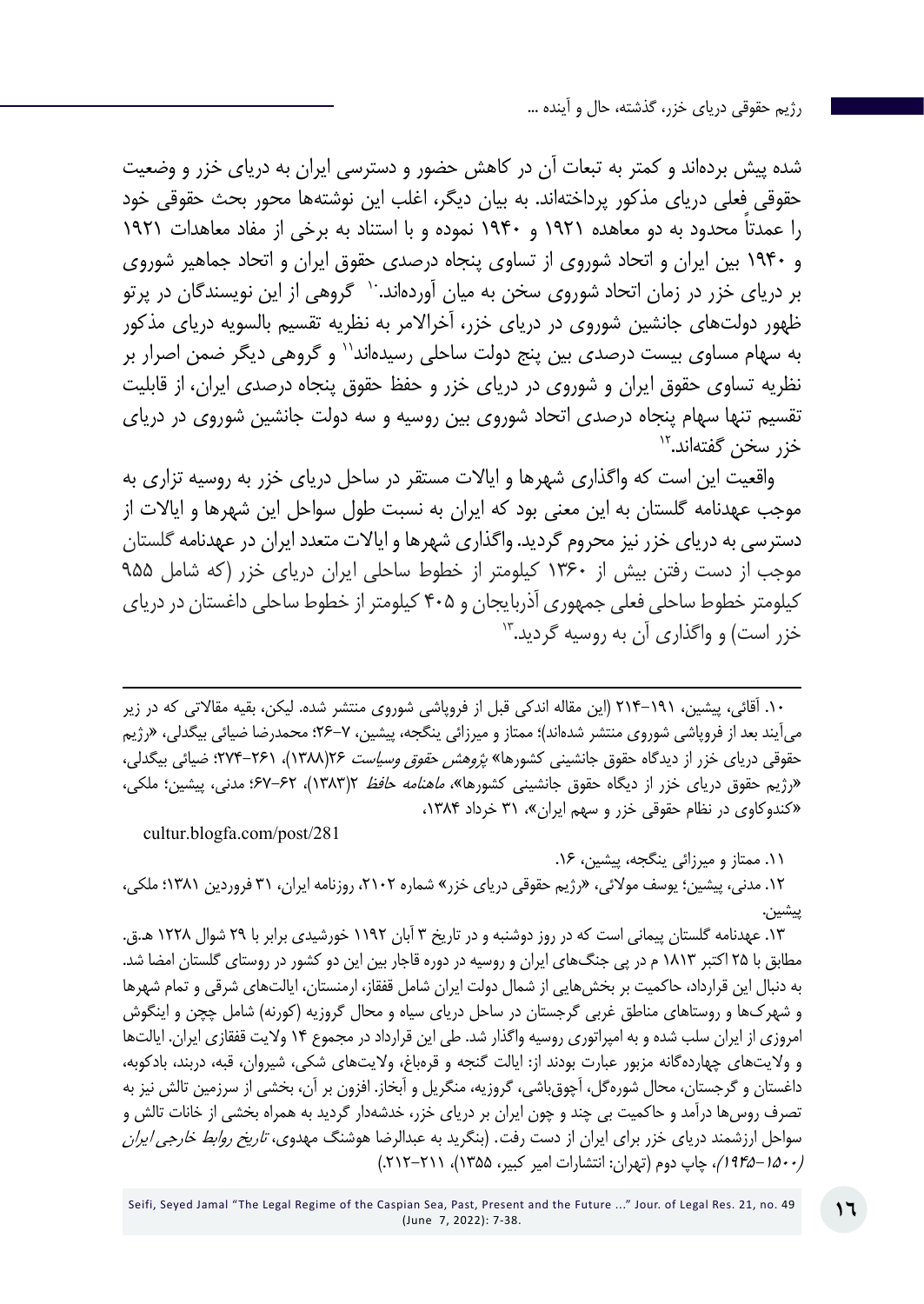بدیهی بود که با جابهجایی حاکمیتی نسبت به ایاالت و شهرهای واقع در سواحل دریای خزر، به همان نسبت دسترسی ایران به دریای خزر و استفاده از آن محدود گردد. عالوهبرآن به موجب ً قسمت اخیر فصل پنجم معاهده گلستان ایران عمال از داشتن کشتی نظامی در خزر محروم گردید. فصل پنجم مقرر می کرد:

»کشتیهای دولت روسیه که برای معامالت بر روی دریای خزر تردد مینمایند به دستور سابق مأذون خواهند بود که به سواحل و بنادر جانب ایران عازم و نزدیک شوند و زمان طوفان و شکست کشتی از طرف ایران اعانت و یاری دوستانه نسبت به آنها بشود. کشتیهای جانب ایران هم به دستور سابق مأذون خواهند بود که برای معامله روانه سواحل روسیه شوند و به همین نحو در هنگام شکست و طوفان از جانب روسیه اعانت و یاری دوستانه درباره ایشان معمول گردد. کشتیهای عسکریه جنگی روسیه به طریقی که در زمان دوستی و یا در هر وقت کشتیهای جنگی دولت روسیه با علم و بیدق در دریای خزر بودهاند حال نیز محض دوستی اذن داده میشود که به دستور سابق معمول گردد و أحدی از دولتهای دیگر سوای دولت روس کشتیهای جنگی در دریای خزر نداشته باشد.« )تأکید افزوده شد(.

به موجب عهدنامه ترکمانچای نیز محدودیتهای جدیدی بر حقوق ایران در دریای خزر وضع شد14. بهویژه فصل هشتم عهدنامه مذکور ایران را از برخورداری از نیروی دریایی در دریای خزر محروم نمود. فصل مذکور مقرر می کرد:

»فصل هشتم ـ سفاین تجارتی روس مانند سابق استحقاق خواهند داشت که به آزادی بر دریای خزر به طول سواحل آن سیر کرده به کنارههای آن فرود آیند و در حالت شکست کشتی در ایران اعانت و امداد خواهند یافت و همچنین کشتیهای تجارتی ایران را استحقاق خواهد بود که به قرار سابق در بحر خزر سیر کرده، به سواحل روس آمد و شد نمایند و در آن سواحل در حال شکست کشتی به همان نسبت استعانت و امداد خواهند یافت. در باب سفاین حربیه که علمهای عسکریه روسیه دارند چون از قدیم باالنفراد استحقاق داشتند که در بحر خزر سیر نمایند، لهذا همین حق مخصوص کما فیالسابق امروز به اطمینان به ایشان وارد میشود، بهنحویکه غیر از دولت روسیه هیچ دولت دیگر نمی تواند در بحر خزر کشتی جنگی داشته باشد.» (تأکید افزوده شد).

بالاخره، با امضای معاهده آخال<sup>۱۵</sup> در سال ۱۸۸۱ و متعاقب آن تشکیل کمیسیون مرزی و امضای

.14 عهدنامه ترکمانچای پیمانی است که در ر[وز پنجشنبه و در تاریخ اول اسفند ۱۲۰۶](https://fa.wikipedia.org/wiki/%D8%AC%D9%86%DA%AF%E2%80%8C%D9%87%D8%A7%DB%8C_%D8%A7%DB%8C%D8%B1%D8%A7%D9%86_%D9%88_%D8%B1%D9%88%D8%B3%DB%8C%D9%87_%D8%AF%D8%B1_%D8%AF%D9%88%D8%B1%D9%87_%D9%82%D8%A7%D8%AC%D8%A7%D8%B1) خورشیدی »۵ شعبان ۱۲۴۳ قمری« مطابق با ۲۱ فوریه ۱۸۲۸ میالدی در پی [جنگ](https://fa.wikipedia.org/wiki/%D8%AC%D9%86%DA%AF%E2%80%8C%D9%87%D8%A7%DB%8C_%D8%A7%DB%8C%D8%B1%D8%A7%D9%86_%D9%88_%D8%B1%D9%88%D8%B3%DB%8C%D9%87_%D8%AF%D8%B1_%D8%AF%D9%88%D8%B1%D9%87_%D9%82%D8%A7%D8%AC%D8%A7%D8%B1)های ایران و روسیه در دوره قاجار بین این دو کشور در روستای [ترکمانچای](https://fa.wikipedia.org/wiki/%D8%AA%D8%B1%DA%A9%D9%85%D8%A7%D9%86%DA%86%D8%A7%DB%8C) امضا شد. برپایه این قرارداد، سه ایالت دیگر [قفقاز،](https://fa.wikipedia.org/wiki/%D9%82%D9%81%D9%82%D8%A7%D8%B2) یعنی ایروان، نخجوان و بخشهای دیگری از تالش زیر سلطه روسها قرار گرفت، حاکمیت ایران بر دریای خزر محدودتر شد و مردم ایران ناچار از پذیرش [کاپیتوالسیون](https://fa.wikipedia.org/wiki/%DA%A9%D8%A7%D9%BE%DB%8C%D8%AA%D9%88%D9%84%D8%A7%D8%B3%DB%8C%D9%88%D9%86) »قضاوت کنسولی« گردیدند. )نک مهدوی، پیشین، 227-225(.

.15 پیمان آخال معاهدهای میان [امپراتوری روسیه](https://fa.wikipedia.org/wiki/%D8%A7%D9%85%D9%BE%D8%B1%D8%A7%D8%AA%D9%88%D8%B1%DB%8C_%D8%B1%D9%88%D8%B3%DB%8C%D9%87) و [ایران قاجار](https://fa.wikipedia.org/wiki/%D8%A7%DB%8C%D8%B1%D8%A7%D9%86_%D9%82%D8%A7%D8%AC%D8%A7%D8%B1%DB%8C) بود که در ۲۱ سپتامبر ۱۸۸۱ میالدی برابر با 30←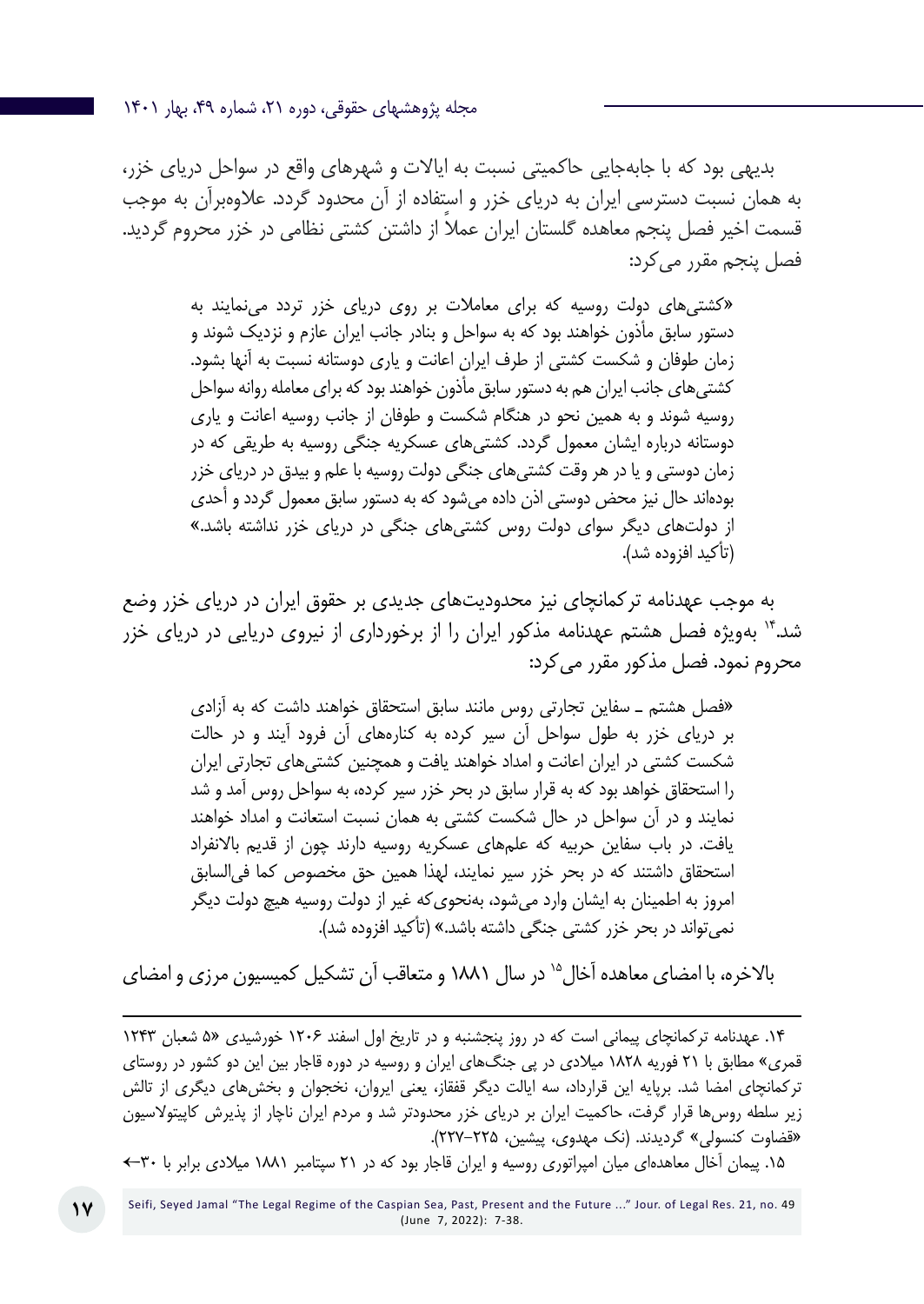معاهده تبادل سرزمینی بین ایران و روسیه در سال 1893 موجب این گردید که روسیه بر بخش وسیعی از سواحل شرق خزر مسلط شود و دریای خزر را از سه جهت شمال، شرق و غرب دربرگیرد.<sup>۱۶</sup>

### **-2-1 پس از معاهدات 1921 و 1940 بین ایران و اتحاد جماهیر شوروی**

معاهده مودت 1921 همانطوریکه از نام آن معلوم است، معاهده مرزی و سرزمینی نیست. مقدمه و فصول معاهده مذکور اغلب در مقام تبیین روابط حسن همجواری، عدم مداخله در امور داخلی، عدم استقرار دستجات مسلح در خاک خود علیه دولت دیگر، ممانعت از حضور افراد ثالث در بحریه ایران در دریای خزر، انصراف شوروی از مطالبات مالی دولت تزاری علیه ایران و واگذاری داراییهای منقول و غیرمنقول روسیه و حقوق آن در خطوط راهآهن و راههای شوسه به ایران، حقوق اتباع در خاک یکدیگر، توسعه مراودات بازرگانی و اموری از این قبیل است (مثلا، فصول اول، دوم، چهارم، پنجم، هفتم، هشتم، نهم، دهم، دوازدهم، سیزدهم، پانزدهم، شانزدهم، هفدهم، هیجدهم، نوزدهم، بیستم، بیست و یکم، بیست و دوم و بیست و سوم(.

مقررات مرزی و دریایی معاهده 1921 را میتوان در فصول سوم و یازدهم مشاهده کرد. به موجب فصل سوم معاهده مذکور دولت شوروی از ادعاهای خود بر جزایر واقع در والیت استرآباد ایران صرفنظر کرده و استفاده مساوی از رودخانه اترک و سایر رودخانههای مرزی در این فصل پیشبینی شده است. همچنین، فصل یازدهم معاهده 1921 با الغای فصل هشتم عهدنامه 1828 ترکمانچای مبنی بر محرومیت ایران از داشتن بحریه در دریای خزر، حق مذکور را احیا نموده و عالوهبرآن حق کشتیرانی آزاد بالسویه برای کشتیهای صاحب بیرق دو دولت در بحر خزر قائل شده است.

در مورد »معاهده 1940 بازرگانی و بحرپیمائی« نیز همانطوریکه از نام آن پیداست، معاهده مذکور در اغلب مواد و مقررات به تنظیم امور بازرگانی، حمل ونقل و کشتیرانی می پردازد.<sup>۱۷</sup> بند ۴ ماده ۱۲ این معاهده را میتوان از جهتی دارای ماهیتی متفاوت دانست. بند مذکور در میانه مقررات بندهای ماقبل و مابعد خود که راجع به کشتیرانی هستند، مقرر میدارد:

»صرفنظر از مقررات فوق هریک از طرفین متعاهدین ماهیگیری در آبهای ساحلی خود تا حد ده مایلی دریایی به کشتیهای خود اختصاص داده و این حق را برای خود محفوظ میدارد که واردات ماهیهای صید شده از طرف کارکنان کشتی هایی که زیر پرچم او سیر

ناصرالدینشاه حاکمیت روسیه را بر این سرزمینها به رسمیت شناخت و ایران و روسیه برای نخستینبار در ناحیه شرق دریای خزر با یکدیگر همسایه شدند.

.16 دمیرچیلو، پیشین، 26؛ مهدوی، پیشین، .274-273

.17 گفتنی است که ماده 16 این معاهده مقرر میکند که: »این قرارداد برای مدت سه سال منعقد گردیده و از روز مبادله نسخ مصوبه که در اسرع اوقات در مسکو به عمل خواهد آمد دارای اعتبار خواهد بود. ... هرگاه یکی از طرفین شش ماه پیش از انقضای مدت سه ساله مذبور فسخ قرارداد را اعالم ندارد قرارداد خود به خود برای مدت غیرمعینی تمدید شده محسوب خواهد شد. در این صورت میتوان قرارداد را در وقع به اخطار شش ماه قبل فســخ نمــود.«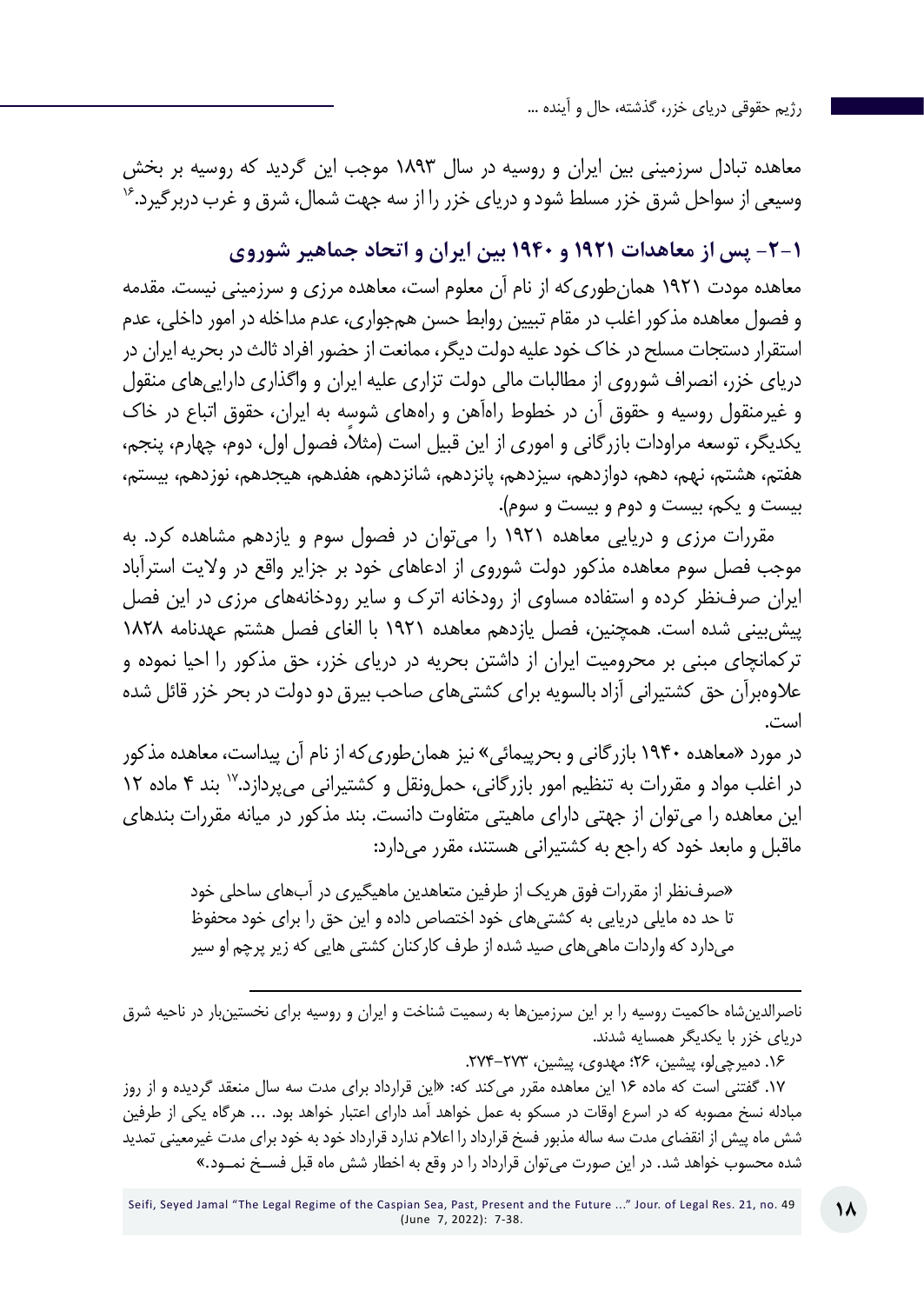می نمایند از تخفیفات و مزایای خاصی بهرهمند سازد.» (تأکید افزوده شد).

در این میان ماده 13 معاهده مذکور نیز حائز اهمیت است:

»طرفین متعاهدین بر طبق اصولی که در عهدنامه مورخ 62 فوریه 1921 بین ایران و جمهوری متحده سوسیالیستی شوروی روسیه اعالم گردیده است موافقت دارند که در تمام دریای خزر کشتیهایی جز کشتیهایی متعلق به ایران یا اتحاد جماهیر شوروی سوسیالیستی یا متعلق به اتباع و بنگاههای بازرگانی و حمل ونقل کشوری یکی از طرفین متعاهدین که زیر پرچم ایران یا پرچم اتحاد جماهیر شوروی سوسیالیستی سیر مینمایند نمی توانند وجود داشته باشند.» (تأکید افزوده شد)

باالخره، نامههای مبادله معاهده مذکور بین سفیر اتحاد شوروی و وزیر خارجه ایران بیان میدارند که »نظر به اینکه دریای خزر که طرفین متعاهدین آن را »دریای ایران و شوروی« میدانند برای طرفین متعاهدین دارای اهمیت خاصی میباشد، موافقت دارند که محدودیتهای خاصی را نسبت به اتباع دول ثالث در کشتیهای خود معمول دارند.

بهطورکلی از مجموع مفاد معاهدات 1921 و 1940 در ارتباط با رژیم حقوقی دریای خزر، نکات قطعی زیر حاصل میگردد. - محرومیت ایران از داشتن کشتی نظامی در دریای خزر لغو شده است. - منطقهای به عرض ده مایل از ساحل هر دولت به عنوان منطقه اختصاصی ماهیگیری آن دولت تعیین شده است. - امکان کشتیرانی بالسویه در دریای خزر برای کشتیهای دارای پرچم ایران و اتحاد شوروی پیش بینی شده است.

**-2 رژیم حقوقی دریای خزر پس از فروپاشی اتحاد جماهیر شوروی**

**-1-2 مواضع حقوقی دولتهای ساحلی جدید و روسیه: تقسیم بستر دریا** فروپاشی اتحاد شوروی مسائل حقوقی بینالمللی فراوانی را از حیث مقوالت جانشینی بین ایران و کشورهای تازه تأسیس ترکمنستان، قزاقستان، جمهوری آذربایجان مطرح مینمود. به عنوان مثال اختالفات تازهای بین ایران و کشورهای مذکور و البته فدراسیون روسیه راجع به رژیم حقوقی دریای خزر و مقررات بهرهبرداری از منابع دریایی و زیربستر دریایی و همچنین حقوق کشتیرانی بروز کرده بود. دولتهای جدید برای تأمین نیازهای اقتصادی خویش درصدد بهرهبرداری از منابع انرژی دریای خزر بودند و به این منظور برخی از آنها مبادرت به اقدامات اکتشافی و بهرهبرداری منابع و یا انعقاد موافقتنامههای تحدید حدود بستر دریا با همسایگان خود نموده بودند.

بهطورکلی، دولتهای جدید حاشیه دریای خزر وضعیت حقوقی حاصل از معاهدات ایران و شوروی را برای پاسخگویی به مسائل مستحدث حقوقی در رابطه با نحوه اکتشاف و بهرهبرداری از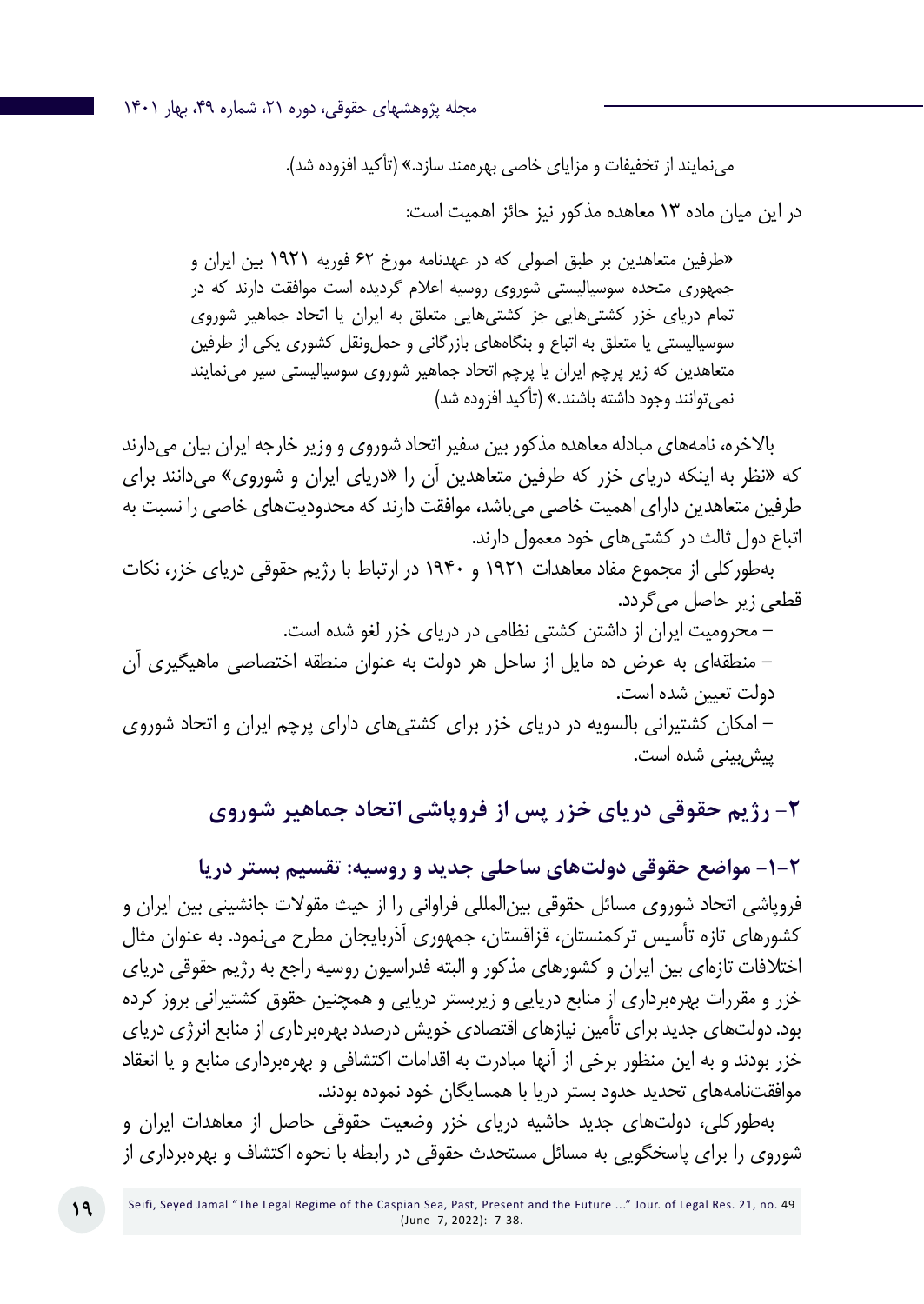منابع طبیعی غیرزنده کف دریا به خصوص نفت و گاز، نحوه کشتیرانی و ماهیگیری توسط دولتهای<br>ساحلی ناکافی میدانستند و نیاز به تنظیم رژیم حقوقی جدید را در این عرصهها لازم میدانستند.<sup>۱۸</sup> تقسیم بستر دریا در مرکز این اختالفات قرار داشت و با توجه به اختالفنظر موجود بین ایران از یک ً سو و جمهوری آذربایجان و قزاقستان از سوی دیگر، که متعاقبا به روسیه و ترکمنستان هم تسری یافت، دولتهای مذکور اقدام به انعقاد قراردادهای تقسیم بستر دریا بین خود نمودند و همچنین با اقدامات بهرهبرداری یکجانبه بستر دریا، وقعی به تئوری حاکمیت مشاعی و مشترک مذکور نگذاشتند. ۱٬ در واقع موافقتنامههای منعقده بین دولتهای ساحلی (به غیر از ایران) بهترین سند مواضع متفاوت حقوقی دولتهای مذکور است. تاکنون پنج موافقتنامه به شرح زیر منعقد شدهاند: - »موافقتنامه فدراسيون روسيه و جمهوري قزاقستان براي تقسيم بستر بخش شمالي درياي خزر به منظور اعمال حقوق حاكمه در استفاده از منابع زير بستر در 16 ژوئيه 1998 و پروتكل اجرايي و نقشه ضميمه آن« در 13 مه 2002؛ - »موافقتنامه فدراسيون روسيه و جمهوري آذربايجان در خصوص تقسيم مناطق مجاور بستر درياي خزر« در 23 سپتامبر 2002؛ - »موافقتنامه جمهوري آذربايجان و جمهوري قزاقستان درباره تقسيم بستر درياي خزر بين جمهوري آذربايجان و جمهوری قزاقستان« در 29 نوامبر 2001 و پروتكل اجرايي آن در 27 فوريه 2003؛ - »موافقتنامه فدراسيون روسيه، جمهوري آذربايجان و جمهوري قزاقستان درباره نقطه اتصال خطوط تقسيم مناطق مجاور بستر درياي خزر» در ۱۴ مه ۲۰۰۳؛<sup>۲۰</sup> و - »موافقتنامه بین جمهوری ترکمنستان و جمهوری قزاقستان راجع به تقسیم بستر دریای خزر بین جمهوری قزاقستان و جمهوری ترکمنستان»، نوامبر سال ٢٠١۴. همچنين اقدامات یکجانبه كشورها براي بهرهبرداري از منابع زنده و معدني (بهویژه نفت و گاز) در درياي خزر از ناحیه دولتهای مذکور در جریان است.

# **-2-2 مواضع حقوقی دولت ایران: »اشتراک« و »تساوی« حقوق در پرتو حقوق جانشینی دولتها**

نویسنده مقاله »نگاهی ایرانی به سیر تحوالت رژیم حقوقی دریای خزر« که خود به دلیل ریاست ً دبیرخانه خزر در وزارت امور خارجه در مقطع قبل از نگارش مقاله دستی نیز مستقیما بر آتش داشته، مواضع متکثر و متناقض مطرح شده از سوی محققان و نویسندگان ایرانی راجع به رژیم حقوقی دریای خزر را در سه دسته کلی تحت عنوان دیدگاههای حداکثری، دیدگاههای حداقلی'۲ و

.19 دمیرچیلو، پیشین، .30-29

.20 همان، .31

21 ً . این دیدگاه به خط فرضی آستارا ـ حسینقلی اعتقاد دارد که بنا به اظهار عمال بین ایران و شوروی مورد توافق←

<sup>.18</sup> ناظمی، دریای خزر و حقوق بینالملل، پیشین، 152؛ دمیرچیلو، پیشین، .30-29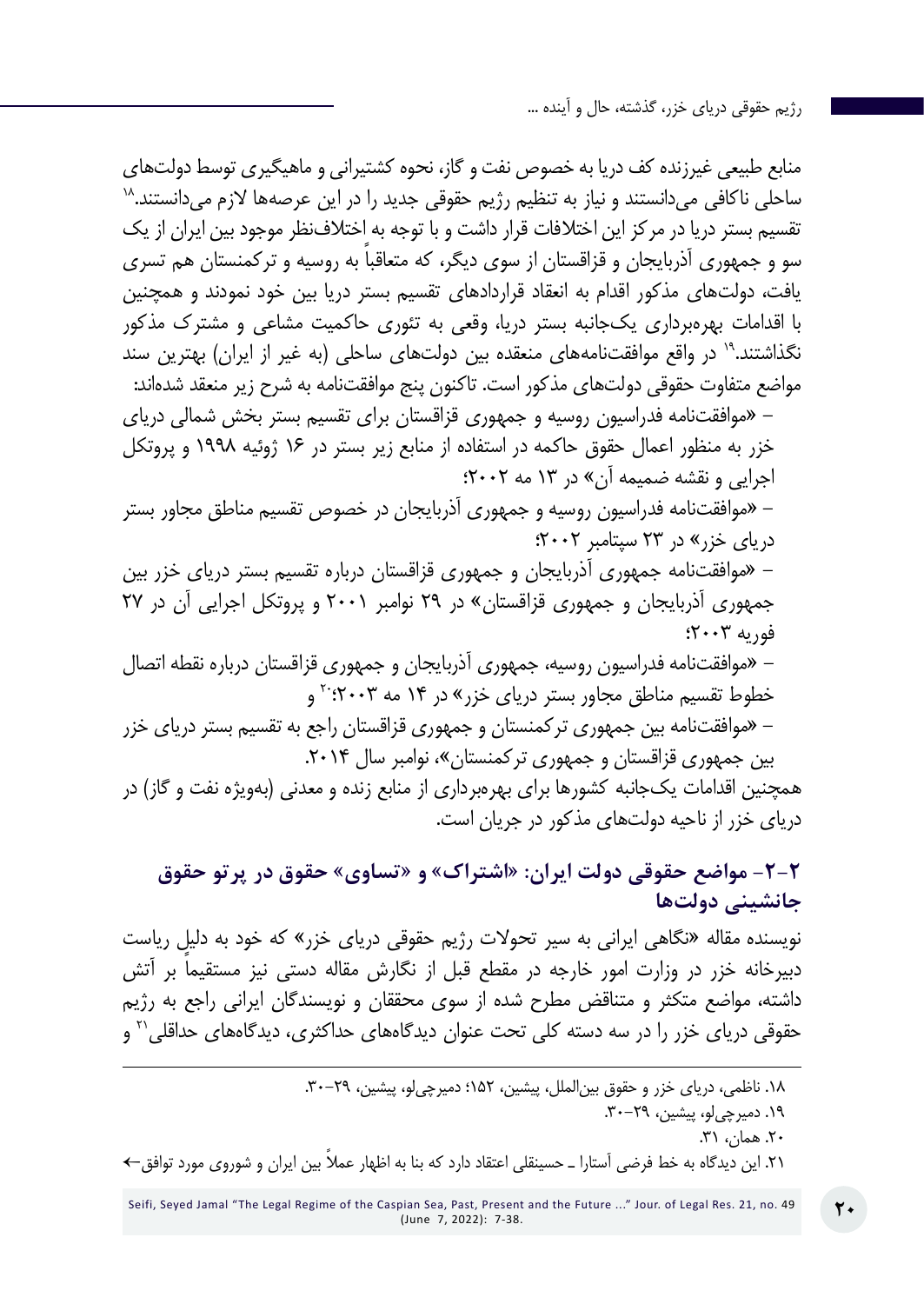دیدگاههای میانه<sup>۲۲</sup> تقسیمبندی کرده است. با توجه به اینکه محور دو بحث اصلی این قسمت از مقاله حاضر، اصول بنیادین حقوقی بینالمللی در تخصیص حقوق دریایی به دولت و همچنین جانشینی ً دولت است که عمدتا در ارتباط با مباحث مطروحه در دیدگاههای حداکثری موضوعیت پیدا میکند، بخش عمدهای از دیدگاههای مذکور به نقل از مقاله یاد شده در زیر میآید. پس از آن با بررسی دقیقتر نسخه تعدیل شده دیدگاه حداکثری، موضوع مورد تحلیل قرار گرفته و استحکام مواضع مذکور مورد ارزیابی قرار خواهد گرفت:

»برخي از محققان ايراني با تفسير موافقتنامههای مورخ ۱۹۲۱ و ۱۹۴۰ منعقده بين ايران و شوروی معتقدند كه حقوق ايران در درياي خزر برابر با ديگر كشورهاي ساحلي است و سهم ايران برابر با 05 درصد است. اين ديدگاه تأکید خاصي بر قراردادهاي منعقده بين ايران با اتحاد جماهیر شوروی و بهویژه موافقتنامه »مودت« مورخ 62 فوريه ۱۹۲۱ و قرارداد بازرگاني و بحرپيمايي دريايي مورخ 52 مارس ۱۹۴۰ دارد و معتقد است اين دو موافقتنامه مبين رژيم حقوقي حاكم بر خزر میباشد.

استدالل اين گروه به اینگونه است كه بر اساس موافقتنامه ۱۹۲۱ عالوهبر رفع محدودیتهایی كه درنتیجه قراردادهاي گلستان و ترکمانچای براي ايران در خزر وضع شده بود و اعاده حقوق برابر ايران با روسيه در خزر، در فصل سوم اين معاهده به صراحت حق برابر دو كشور براي كشتيراني ذكر شده است. همچنين بر اساس قرارداد ،۱۹۴۰ دو كشور به جز در يك محدوده انحصاري 01 مايلي براي ماهيگيري در بقيه پهنه دريا از حقوق برابر برخوردارند. گرچه ديگر موضوعات درياي خزر ازجمله بهرهبرداری از نفت و گاز در اين اسناد مورد اشاره قرار نگرفته است، ولي اين حقوق برابر به تمام مسائل خزر ازجمله مسأله بهرهبرداری از منابع نفت و گاز قابل تسري است. با عنايت به اصل جانشيني دولتها و همچنين بيانيه آلماتي، كشورهاي تازه استقاللیافته حاشيه خزر ـ تركمنستان، قزاقستان و جمهوري آذربايجان متعهد به تعهدات شوروی هستند23. لذا سهم ايران كه در زمان شوروي نيمي از خزر بوده است، همچنان دستنخورده باقي مانده و نيم ديگر خزر بين چهار كشور روسيه، قزاقستان، تركمنستان و جمهوري آذربايجان تقسيم میشود. طرفداران اين ديدگاه، مسأله رژيم حقوقي خزر براي كشورهاي استقاللیافته از اتحاد جماهير سابق شوروي را به پدري تشبيه میکنند كه فوت كرده و ورثهاش عالوهبر ميراث خود میخواهند حق همسايگان را هم تصرف كنند. از نظر اين گروه سهم جمهوري اسالمي ايران در تمام

بوده. (دمیرچیلو، پیشین، ۳۴) این دیدگاه در اقلیت قراردارد و اساسا چون به تقسیم قبلی دریا اعتقاد دارد با مقوله تنظیم رژیم حقوقی جدید و با مبانی حقوقی بینالمللی جاری همخوانی ندارد.

.22 دیدگاه میانه ضمن رد ادعای پنجاه درصدی برای ایران )دیدگاه حداکثری( و همچنین رد خط فرضی آستارا ـ حسینقلی (دیدگاه حداقلی)، بدون پیشفرض هیچگونه درصدی از پذیرفتن اصل تقسیم بستر با لحاظ اصول جاری حقوق بینالملل، اصول منصفانه و همچنین استفاده اشتراکی از آبهای فوقانی سخن میگوید )دمیرچیلو، پیشین، 35(. در این دیدگاه توجه به اصول حقوق بینالملل وحقوق دریاها و رویه قضایی بینالمللی شاخص است )ناظمی، دریای خزر و حقوق بینالملل، پیشین، 344(. .23 ضيايي بيگدلي، 1382 ، .67-62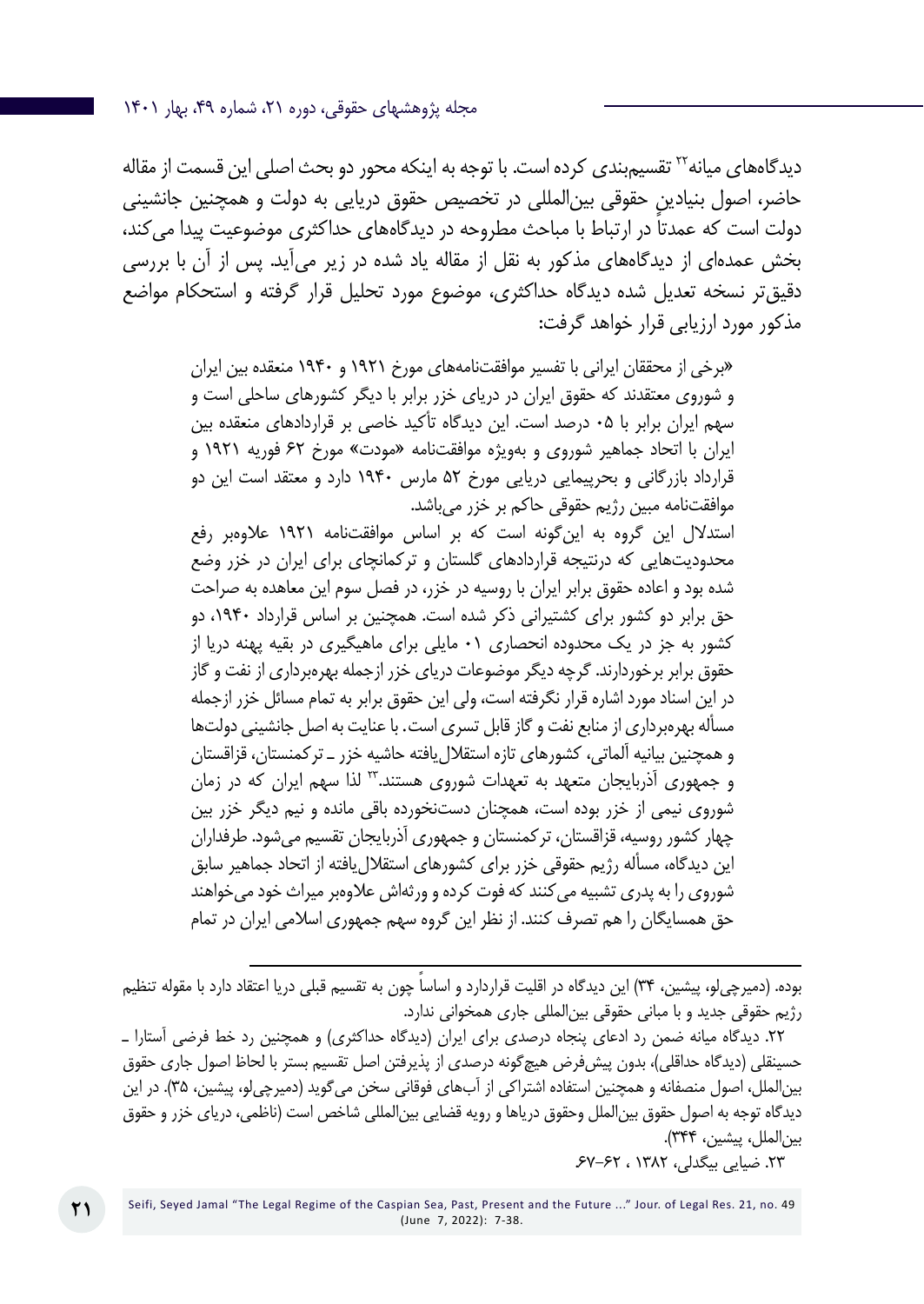اين درياچه از جنوب تا شمال و از شرق تا غرب، ۵۰ درصد به صورت مشترك و مشاع در تمامي منابع و حقوق قابل تصور شامل آن »در هر ذره خاك و هر قطره آب« فضاي باالي درياچه خزر، سطح، آب، بستر و زيربستر است. البته با احترام به حق انحصاري ماهيگيري<br>در ۱۰ مايل ساحل به<sup>۲۴</sup>

در همین راستا، به نظر میرسد که در پاسخ به مواضع و مطالبات دولتهای ساحلی جدید، نسخه تعدیل شده اندیشه حاکمیت مشترک و مساوی در مواضع و نوشتههای مقامات و مشاورین وزارت خارجه جمهوری اسالمی ایران عرضه شد25. در این رهیافت، ضمن مفروض شمردن حاکمیت مشترک و مساوی ایران و اتحاد جماهیر شوروی بر دریای خزر بر اساس معاهده مودت ۱۹۲۱ و معاهده تجارت دریایی ،1940 استدالل میشد که حاکمیت مشترک و مساوی قبلی بین ایران و اتحاد شوروی اکنون بر طبق قواعد جانشینی دولتها بین پنج دولت فعلی ساحلی دریای خزر حاکم است26. مبنای استداللی موضع فوق از قرار زیر بود:

»در حقیقت، وضعیت حقوقی دریای خزر در دو موافقتنامه منعقدشده میان ایران و شوروی در سالهای ۱۹۲۱ و ۱۹۴۰ تشریح شده است ...«27 این دو موافقتنامه، یعنی، »معاهده مودت منعقده بین ایران و شوروی در 61 فوریه ۱۹۲۱« و »موافقتنامه بازرگانی و ناوبری ایران ـ شوروی، ۲۵ مارس ۱۹۴۰ و نامه الحاقی« »رژیم حقوقی منحصربهفرد برای این دریا تأسیس کرده بودند« که »تجلی بسیاری از قواعد حاکم بر جنبههای مختلف استفاده از دریای خزر بود ...«28 »معاهدات مربوط به رژیم حقوقی دریای خزر هیچ تغییری نکرده و تاکنون معتبر باقی ماندهاند ...»<sup>۲۹</sup> «این موافقتنامهها برای سایر دولتهای ساحلی دریای خزر به عنوان دولتهای جانشین شوروی نیز الزامآورند. چون معاهدات مذکور حاوی مفاد مرزی هستند، یک رژیم سرزمینی خاص را مقرر داشته و بنابراین در طبقه «معاهدات<br>برخوردار از ماهیت محلی یا سرزمینی» میگنجند.»<sup>۳۰</sup>

.24 دمیرچیلو، پیشین، .33-32 نویسنده مقاله مورد ارجاع سپس در پاسخ اشاره می کند که: »مشاع بودن خزر با استناد به مواففقتنامه هاي 1921 و 1940 قابل اثبات نيست. زيرا مشاع بودن مستلزم تصريح در موافقتنامه و همچنين فقدان برتري و امتياز خاص براي يكي از طرفها است كه در اين موافقتامه ها مصداق ندارد. ً بر فرض اثبات مشاع، لزوما مشاع به معني برابري وسهم 50 درصد نيست. عملكرد ايران در خزر و سكوت در مقابل فعاليتهاي نفتي شوروي در خزر با این ايده همخواني ندارد». (تاکيد افزوده شد، دمير چي لو، همان، ٣٣).

.25 برای مطالعه دهها مورد از مواضع و اظهارات مقامات دولتی، سیاسی و همچنین مقامات مختلف وزارت خارجه جمهوری اسالمی ایران در تایید موضع مذکور در طی یک دوره تاریخی از مرداد 1381 تا مرداد ،1397 رجوع کنید به تاریخ ایرانی 24 مرداد ،1397 کد 6415 ،

http://tarikhirani.ir/fa/news/6414

.26 ممتاز و میرزائی ینگجه، پیشین، .26-7 ۲۷. همان، ۹. .28 همان، .11 .29 همانجا. .30 همانجا.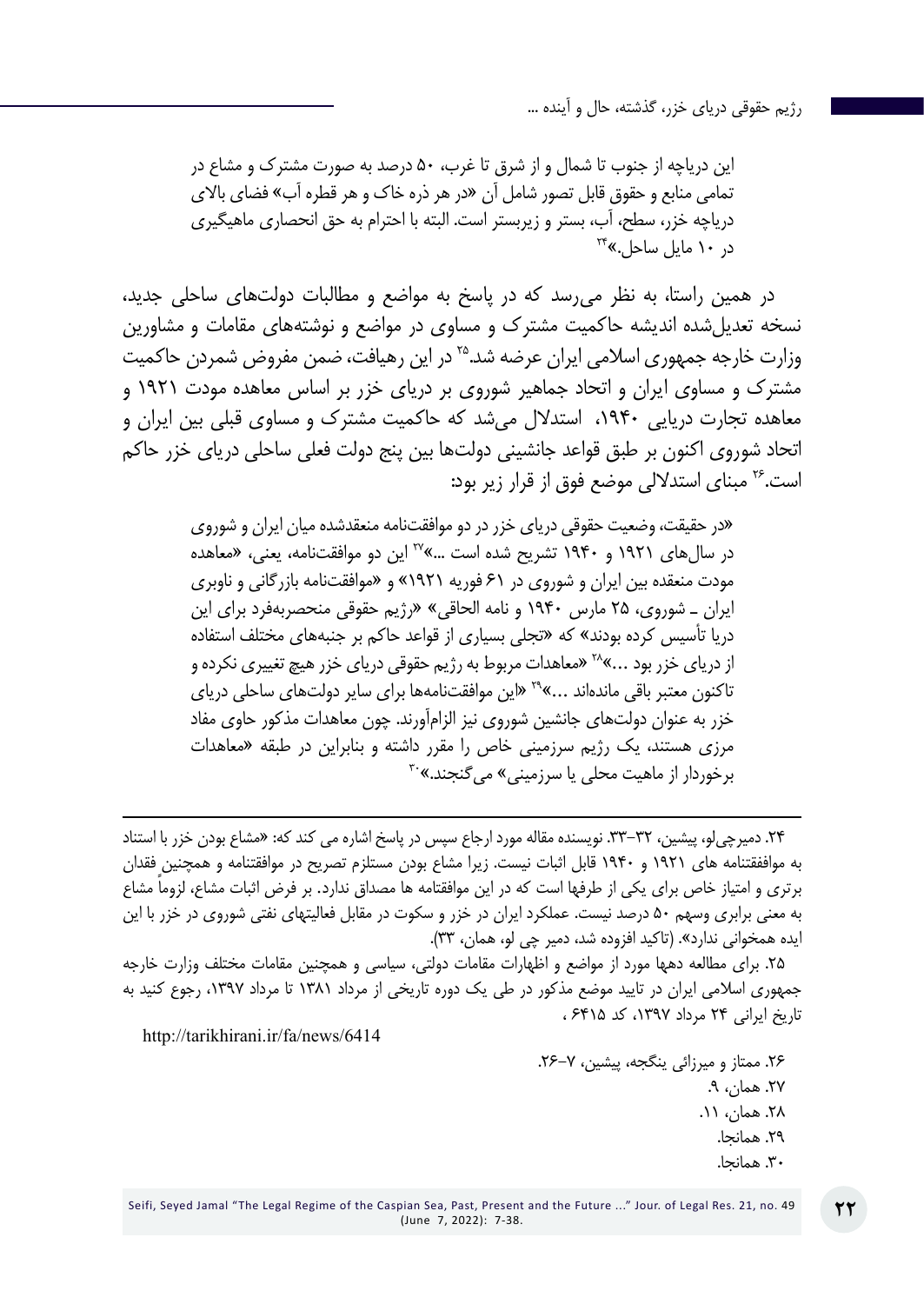بنابراین، نتیجه گرفته میشد که »گرچه معاهدات مذکور یک رژیم حقوقی جامع برای دریای خزر پیش بینی نمی کنند ولی حاوی برخی مفاد مربوط به وضعیت این دریا و بهرهبرداری دول ساحلی از آن هستند»۲<sup>۳</sup> که شامل «ناوبری»، «ماهیگیری» و «حاکمیت مشترک» بر دریای خزر می شود.<sup>۳۲</sup> در مورد حاکمیت مشترک گفته میشد که هرچند موافقتنامه 1940 بازرگانی و ناوبری »به تحدید حدود دریای خزر اشارهای نکرده و هیچ خط مرزی در آن ترسیم نشده است ولی نامههای مبادله شده میان وزیر امور خارجه ایران و سفیر شوروی در تهران، پس از انعقاد موافقتنامه 25 مارس ،1940 مواضع دو حکومت را در خصوص وضعیت حقوقی این دریا روشن میسازد. این نامهها به دریای خزر به عنوان یک دریای «شوروی \_ ایرانی» اشاره می کند.»<sup>۳۳</sup> بالاخره، هرچند:

»در این نامه روشن نشده که منظور از »دریای شوروی ـ ایرانی« چیست ولی از مفاد آن چنین استنباط میشود که طرفها قصد تقسیم دریا میان دو کشور را نداشتهاند. در عوض، آنها حاکمیت مشترک و مالکیت اشتراکی را ترجیح دادهاند. دسترسی آزاد کشتیهای طرفین به کل دریا، مجاز بودن صید ماهی توسط اتباع دو دولت در تمام نقاط دریا به جز منطقه ۱۰ مایلی انحصاری شیالت هریک از طرفین و زبان مورد استفاده در نامههای مبادله شده پس از انعقاد موافقتنامه ۱۹۴۰، مشعر بر دریای شوروی ـ ایرانی»، همگی<br>شاهد این مدعا هستند.»<sup>۳۴</sup>

البته، در این میان دیدگاههای دیگری نیز از سوی نویسندگان ایرانی مطرح میگشت و نکات مهمی را بیان مینمود، لیکن در مواضع رسمی آن روز انعکاس نمییافت، ازجمله اینکه:

»گزینههایی مثل سهم %۵۰ ایران، صرفنظر از پیامدهای دیپلماتیک نامطلوب آن در جو مذاکرات پنج کشور ساحلی دریای خزر یا تقسیم مساوی دریای خزر بر اساس تعداد کنونی کشورهای ساحلی یعنی اختصاص معادل %۲۰ برای هریک از کشورهای ساحلی کنونی، صرفنظر از احتمال تغییر این تعداد در اثر تحوالت جغرافیای سیاسی منطقه در آینده و تأثیر آن بر میزان سهم مساوی سایر کشورهای ساحلیای که دستخوش تحوالت مذکور نخواهند گشت، الگوهای حقوقی هستند که باید از قبل و نیز هنگام طرح و مذاکرات، وزن و اعتبار حقوقی آنها در حقوق بینالملل مورد توجه الزم و کافی قرار گیرد. به نظر میرسد که سکوت معاهدات ایران و شوروی سابق در خصوص هر نوع سهم کشورهای ساحلی، عملکرد ایران و شوروی سابق در دریای خزر، و نیز عدم برابری نسبت طول سواحل کشورهای حاشیه دریای خزر از یکسو، و امکان بروز تبعیض میان کشورهای مزبور در ترسیم خطوط مرزی و اختصاص گزینشی حوزههای نفتی و گازی بستر و زیربستر دریا در نواحی همجوار این کشورها از سوی دیگر، ایرادات اصلی هستند که اصل مساوات در این

> ۳۱. همان، ۱۲. .32 همان، .13-12 .33 همان، .13 .34 همان، .13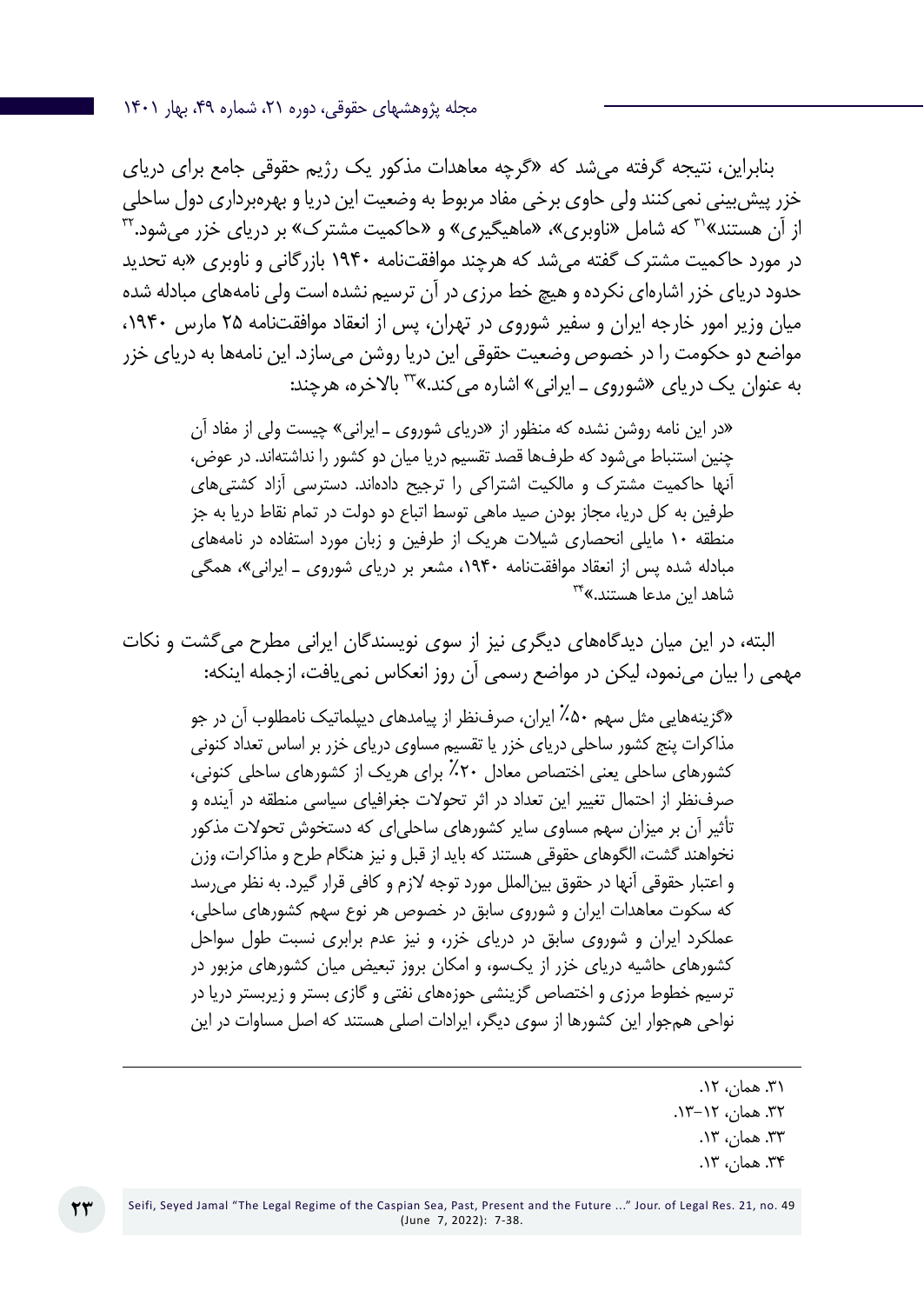الگوهای تقسیم را با اشکال روبرو می کند ...»<sup>۲۵</sup> (تأکید افزوده شد)

یا اینکه:

»نحوه اکتشاف و بهرهبرداری از منابع طبیعی غیرزنده در بستر دریا و زیربستر دریا و نحوه کشتیرانی و ماهیگیری توسط کشورهای حاشیه دریای خزر از مباحث عمدهای است که به تنهایی بر اساس قراردادهای ۱۹۲۱ و ۱۹۴۰ ایران با اتحاد جماهیر شوروی سابق قابل حل نیست و همین امر، اختالفنظرهای مهمی در خصوص تعیین رژیم حقوق این دریا ایجاد کرده است ... جمهوری اسالمی ایران با توجه به رژیم حقوقی مبتنی بر قراردادهای ۱۹۲۱ و ۱۹۴۰ بر اتخاذ »ترتیباتی مبتنی بر استفاده مشترک« از دریای خزر تأکید میکند که اثبات آن با توجه به نبود »نص صریح« در اسناد یاد شده باید بر اساس شرط برابری حقوق دولتهای ساحلی انجام شود. ولی سکوت ایران در مقابل رفتار شوروی سابق در بهرهبرداری از منابع نفتی نزدیک باکو با این موضعگیری در تناقض است. ازاینرو بحث تفکیک و تحدید حدود دریای خزر اهمیت روزافزونی مییابد و صرفنظر از امکان شکست مذاکرات و وقوع درگیری نظامی که با سرعت میتواند گسترهای فرا منطقهای بیابد ـ امری که ممانعت از آن بسیار حیاتی است ـ ... «36 )تأکید افزوده شد(

لیکن، به نظر میرسد که مواضع مبتنی بر حاکمیت مشترک منبعث از فرضیه جانشینی نسبت به معاهدات 1921 و ۱۹۴۰ درنهایت توانست به عنوان موضع رسمی دولت جمهوری اسالمی ایران برای دورهای بیش از یک دهه تثبیت و به شرح زیر تدوین و اعالم گردد:

»... پس از فروپاشی شوروی و با ظهور سه دولت ساحلی جدید، شرایط تازهای بر منطقه حاکم شده. در عصر جدید، ایران، دیگر مدعی مالکیت ۵۰ درصدی در دریای خزر نیست. باوجوداین، دلیلی برای باور کردن این مطلب وجود ندارد که اصول حاکمیت مشترک و مالکیت مشترک که دههها در خصوص آبهای خزر اعمال شدهاند، با ظهور دولتهای ساحلی جدید دیگر وجود ندارد. هنجارهای مذکور همچنان در شرایط جدید قابل اجرا هستند. بنابراین، دریای خزر و منابع آن میراث مشترک دولتهای ساحلی میباشند. درنتیجه ایران با ادعای حقوق مساوی برای دولتهای ساحلی دریای خزر، قطعاً با توجه به<br>شرایط جدید منطقه موضع خود را اتخاذ نموده است.»<sup>۳۷</sup>

**-3 تحلیل و ارزیابی مواضع راجع به رژیم حقوقی دریای خزر و جانشینی دولتها**

اینکه از مقوله حاکمیت مشترک چگونه مفهوم تساوی حقوق دولتهای ساحلی حاصل گردیده و

.35 ناظمی، دریای خزر و حقوق بین الملل، پیشین، .344 .36 ناظمی، بررسی رژیم حقوق دریای خزر، پیشین، .232-231 .37 ممتاز و میرزائی ینگجه، پیشین، .16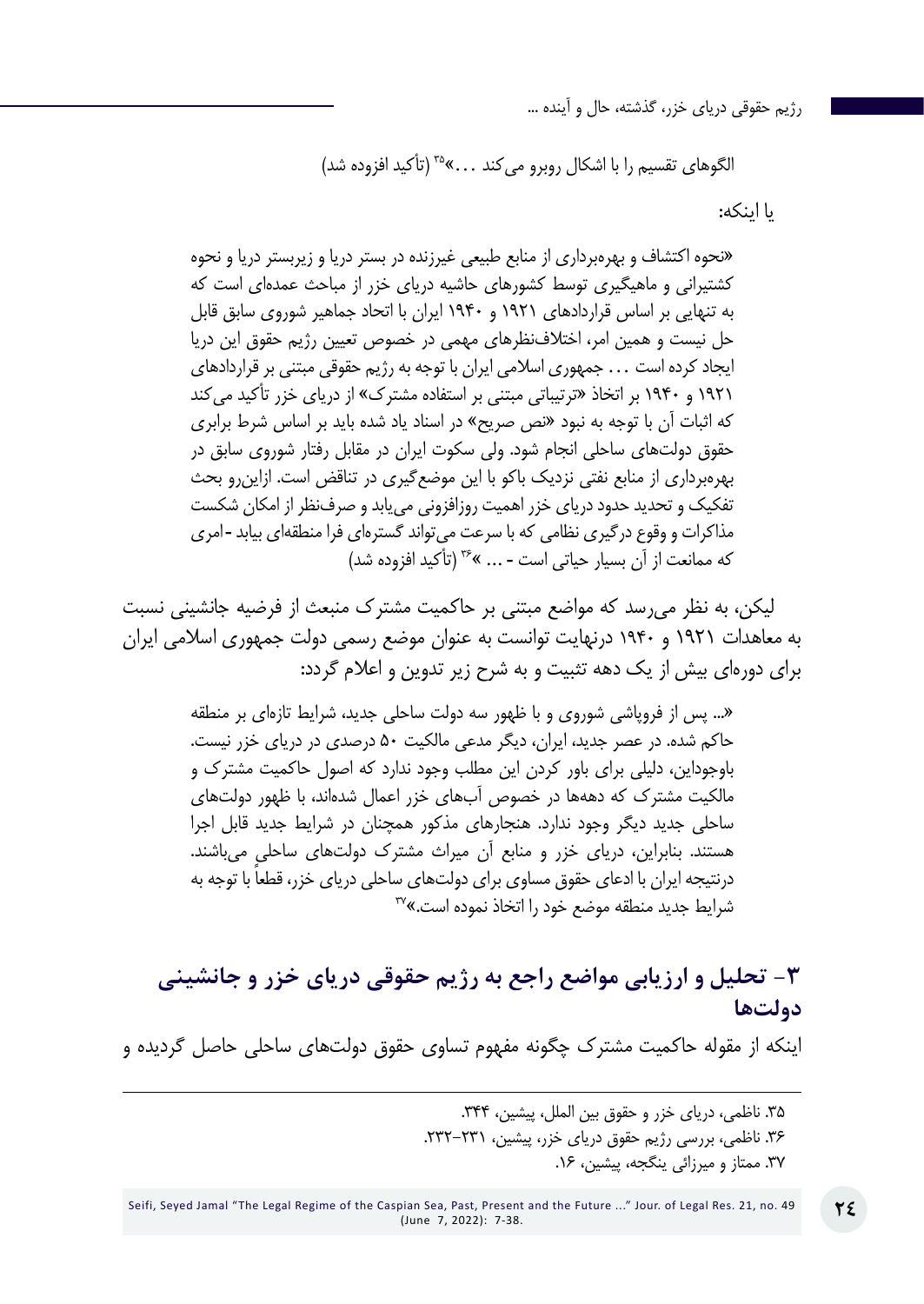مجله پژوهشهای حقوقی، دوره ،21 شماره ،49 بهار 1401

ً اینکه آیا طول ساحل هر دولت نسبتی واقعی و حقوقی با دسترسی آن دولت به دریا دارد، اساسا در مواضع حداکثری یا رسمی مذکور مورد اشاره قرار نگرفته و توضیحی راجع به آنها داده نشده است. درستی پیشفرضها و نتیجهگیریهای مذکور در باال قابل تأمل است. به اختصار میتوان گفت که مواضع مذکور متضمن بیاعتنایی نسبت به یکی از اصول مهم حاکم بر حقوق دولت ساحلی است: این اصل که به موجب آن حقوق دولتها بر دریا و مناطق دریایی نسبت مستقیمی با قلمرو ساحلی ً آنها دارد و حقوق و مناطق دریایی اصوال تابع گستره طولی قلمرو ساحلی دولتهاست.

# **-1-3 اصل حقوقی بینالمللی »خشکی بر دریا مسلط است.«**

مراجع حقوقی بینالمللی و صاحبنظران، ازجمله دیوان بینالمللی دادگستری، بارها تصریح و تأکید کردهاند که اصل »خشکی بر دریا مسلط است«38 اصلی بنیادینی است که بر حقوق دریاها حاکم است و ازاینرو وضعیت سرزمین خشکی نقطه عزیمت برای تعیین حقوق دریایی دولت ساحلی است39. اصل »خشکی بر دریا مسلط است« به عنوان »تسلط رژیم و وضعیت سرزمینی ساحل بر وضعیت حقوقی و رژیم دریای مجاور آن، ازجمله حسب مورد، بستر و زیربستر دریایی مجاور، توضیح داده شده. ۴<sup>۰</sup> به موجب این «اصل کلی حقوق بین|لملل، داشتن سرزمین خشکی و ساحل پیش *ش*رط دعوی صلاحیت دریایی است.»<sup>۴۱</sup>

در قضایای فلات قاره دریای شمال دیوان بین المللی دادگستری اظهار داشت که: «زمین [خشکی ] منبع حقوقی قدرتی است که دولت میتواند بر توسعه سرزمینی به سوی دریا اعمال کند.«42 همین دیوان در رأی مورخه 16 مارس 2001 در قضیه تحدید حدود دریایی بین قطر و بحرین، ضمن اشاره به بیان مشابه سابق خود در قضایای فالت قاره دریای شمال43 و فالت قاره دریای اژه،44 مجدداً با استناد به اصل »خشکی بر دریا مسلط است«، اظهار داشت که »وضعیت سرزمین خشکی باید به عنوان نقطه آغازین برای تعیین حقوق دریایی دولت ساحلی ملحوظ واقع شود.«45 در رأی مورخه 8 اکتبر 2007 در قضیه اختالف سرزمینی و دریایی بین نیکاراگوئه و هندوراس در دریای کارائیب، دیوان اظهار داشت: »در موارد قبلی دیوان تأکید نموده که »خشکی بر دریا مسلط است« و ضمن اشاره به آرای فالت قاره دریای شمال، فالت قاره دریای اژه و قضیه قطر و بحرین، مجدداً بیان

<sup>38 &</sup>quot;The land dominates the sea".

<sup>39</sup>. Malcom Shaw, International Law, Eight Edition, (Cambridge, CUP, 2017), 410. See also, generally, Bing Bing Jia, "The Principle of the Domination of the Land over the Sea: …", German Yearbook of International Law, 57 (2014): 63-93.

<sup>40.</sup> Ibid., 66.

<sup>41</sup>. C.H. Schofield, "Parting the Waves: Claims to Maritime Jurisdiction and the Division of the Ocean Space", Penn State Journal of Law and International Affairs 1(1) (2012): 40-58, 45, fn. 29.

<sup>42.</sup> I.C.J. Reports, "North Sea Continental Self Cases" (Germany v. Denmark), 1969, 51, Para. 96. 43. Ibid.

<sup>44</sup>. I.C.J. Reports, "Aegean Sea Continental Shelf Case" (Greece v. Turkey), 1978, 36, Para. 86.

<sup>45</sup>. I.C.J. Reports, "Maritime Areas and Territorial Dispute ("Qatar v. Bahrain), 2001, Para. 185.

Seifi, Seyed Jamal "The Legal Regime of the Caspian Sea, Past, Present and the Future ..." Jour. of Legal Res. 21, no. 49 (June 7, 2022): 7-38.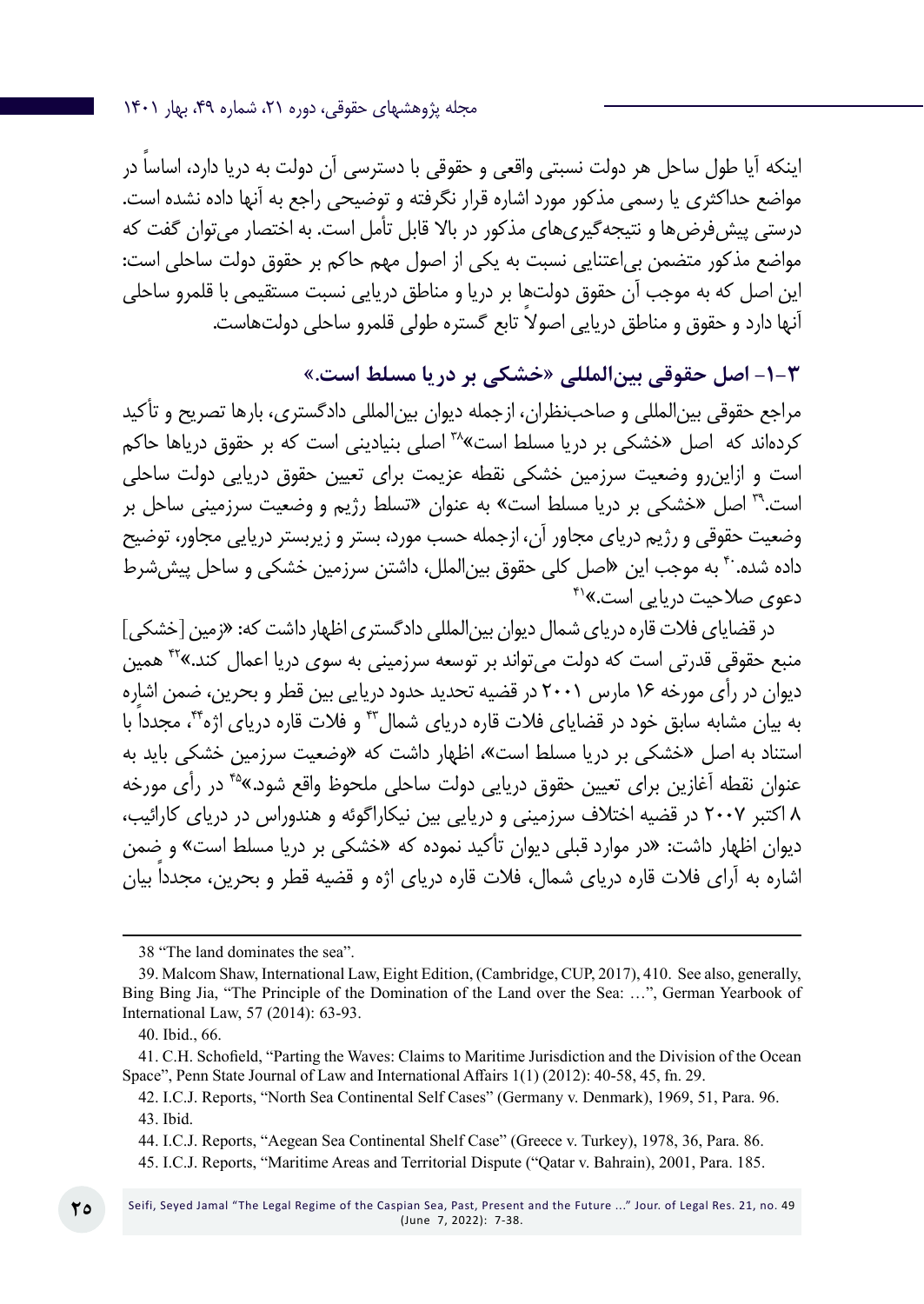داشت:

دولت ساحلی ملحوظ واقع شود.« )تأکید افزوده شد(46 »بنابراین، وضعیت سرزمین خشکی باید به عنوان نقطه آغازین در تعیین حقوق دریایی

اصل »خشکی بر دریا مسلط است« همچنین در قضایای دیگر توسط دیوان بینالمللی دادگستری و مراجع داوری و قضایی به عنوان اصلی بنیادین در تعیین حقوق دولتهای ساحلی مورد استناد قرار گرفته است که منابع آنها در پی نوشت زیر می آید.۴<sup>۷</sup> باید افزود که اتکا و استناد دیوان به اصل مذکور مستمر، طوالنی و پایدار بوده و حدود پنجاه سال بعد از اولین استناد به آن هنوز هم ادامه دارد. به عنوان نمونه اخیر، دیوان در رأی مورخه 19 نوامبر 2012 در قضیه اختالف سرزمینی و دریایی بین نیکاراگوئه و کلمبیا، برای چندمین بار تأکید نمود که »حق دولت بر فالت قاره و منطقه انحصاری اقتصادی مبتنی بر این اصل است که »خشکی بر دریا مسلط است«، و اینکه »خشکی منبع حقوقی قدرتی است که دولت برای توسعه سرزمینی بر دریا اعمال می کند.»\*۴ (تأکید افزوده شد)

اصل »خشکی بر دریا مسلط است« هرچند در چهارچوب حقوق دولتها نسبت به دریاهای باز ً شکل گرفته ولی اساسا یک اصل عقالئی نیز هست و منطق درونی آن در مواردی مانند دریای خزر ً نیز که بیش از یک دولت در ساحل آن قرار دارند و الزاما حقوق بینالمللی بین دولتهای ساحلی باید مشخص شود، حاکم است. بهترین دلیل این است که به موجب کنوانسیون 1940 بین ایران و اتحاد شوروی، منطقه ۱۰ مایلی ماهیگیری دولتهای ایران و اتحاد شوروی نیز به تَبعَ طول ساحل دو دولت مذکور در دریای خزر تعیین گردیده بود. یعنی در همان موقع و تحت حکومت معاهده 1940 نیز منطقه ماهیگیری دولت شوروی به دلیل طول ساحل آن و به همین نسبت بیشتر از منطقه ماهیگیری ایران بوده است. بدین ترتیب قبل از فروپاشی اتحاد شوروی نیز تساوی در اختصاص مناطق دریایی بین دولتهای ساحلی وجود نداشته است.<sup>۴۹</sup>

48. I.C.J Reports, "Maritime Dispute (Nicaragua v. Columbia)", 2012, 51, Para 140.

.49 باید افزود که کنوانسیون 2018 آکتائو نیز در اختصاص مناطق دریائی مانند، آبهای سرزمینی و منطقه ماهیگیری،کامال از اصل »خشکی بر دریا مسلط است« پیروی نموده است. در مورد تقسیم بستر و زیر بستر دریای خزر نیز، قراردادهائی که به شرح مذکور در باال تاکنون منعقد شده همگی حصه دولت ذیربط را از ساحل آن دولت شروع و تا محل تالقی با حصه دولت مقابل یا مجاور ادامه می دهند. قسمت اول ماده 8 کنوانسیون آکتائو نیز می گوید که:

»تعیین حدود بستر و زیربست ر دریای خزر به بخشها باید از طریق توافق بین کشورهای با سواحل مجاور و مقابل، با در نظر گرفتن اصول و موازین عموما شناخته شده حقوق بین الملل به منظور

<sup>46</sup>. I.C.J. Reports, "Maritime Dispute, (Nicaragua v. Honduras)", 2007, 659, Para. 113.

<sup>47</sup>. I.C.J. Reports, *Delimitation of the Maritime Boundary in the Gulf of Maine Area (Canada v United States of America)"* (Merits), 1984, 246, Para 157. I.C.J. Reports, "*Maritime Delimitation in the Black Sea (Romania v Ukraine)"* (Merits), 2009, 61 Para 77; PCA Award in "*The Bay of Bengal Maritime Boundary Arbitration (Bangladesh v India)"*, 7 July 2014, Para. 279. I.C.J. Reports, "*Continental Shelf (Tunisia/Libyan Arab Jamahiriya)* (Merits), 1982, 18, Para 73. ITLOS Case No. 16, in "*Dispute Concerning Delimitation of the Maritime Boundary between Bangladesh and Myanmar in the Bay of Bengal (Bangladesh v Myanmar),* Judgment of 14 March 2012, Para 185.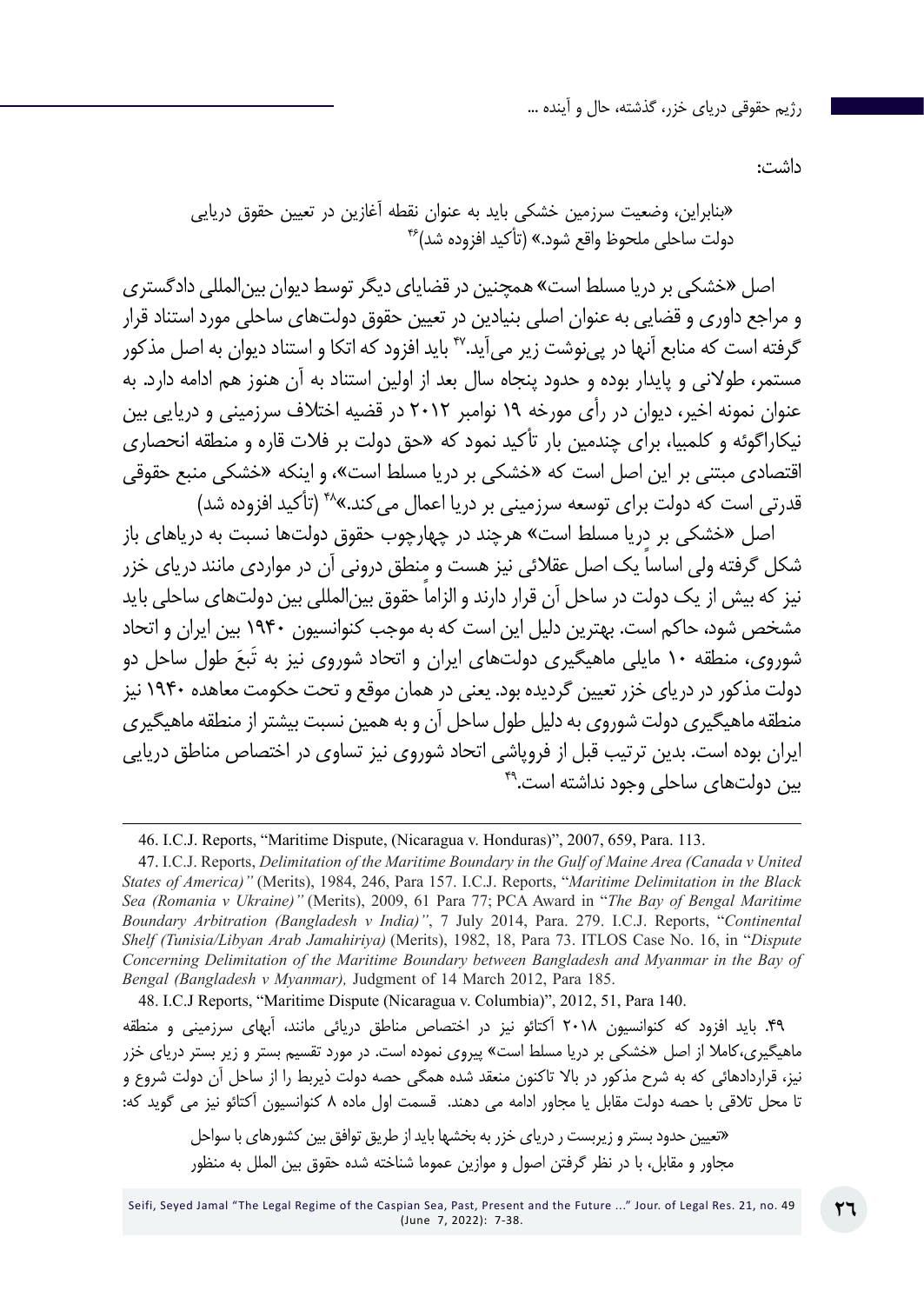**-2-3 تحلیل معاهدات 1921 و 1940 از منظر حقوق جانشینی دولتها** بنا به مراتب، فرضیه حاکمیت مشترک مبتنی بر جانشینی نسبت به معاهدات 1921 و 1940 را میتوان به دو نحو صورتبندی و در پرتو مواد کنوانسیون 1978 وین راجع به جانشینی نسبت معاهدات،50 تحلیل نمود. نخست اینکه، معاهدات مذکور جنبه مرزی یا سرزمینی دارند و درنتیجه بر طبق مواد 11 یا 12 کنوانسیون 1978 وین، به دلیل برخورداری از وضعیت مرزی و سرزمینی از جانشینی دولتها تأثیر نمیپذیرند و تداوم پیدا می ً کنند. دوم اینکه، معاهدات مذکور کال در زمره معاهداتی قرار دارند که در اثر جانشینی دولتها بر طبق ماده 34 کنوانسیون 1978 به دولتهای جانشین به ارث می رسند و تداوم می یابند و درنتیجه برای همه دولتهای جانشین اتحاد جماهیر شوروی و البته برای دولت روسیه به عنوان استمرار شخصیت اتحاد شوروی، الزامآورند. مواضع ابراز شده از ناحیه دولت ایران در مقاله مذکور در فوق<sup>۵</sup> به دقت بیان نمی *ک*ند که بر طبق کدامیک از دو فرضیه فوق ادعای تداوم معاهدات 1921 و 1940 را دارد، لیکن اشارات به عبارات »مرزی« و »سرزمینی« حاکی از آن است که فرضیه مرزی و سرزمینی بودن معاهدات 1921 و 1940 مطمح نظر بوده است. در مقاله دیگری که در حمایت از جانشینی و دیدگاه حداکثری مشروح در باال نوشته شده، نویسنده عالوهبر استناد به ماده 12 کنوانسیون 1978 در تأیید جنبه سرزمینی معاهدات مورد بحث، به بند 1 ماده 34 کنوانسیون وین نیز در تأیید تداوم معاهدات 1921 و ،1940 استناد نموده است.<sup>۵۲</sup> بنا به مراتب، هر دو فرضیه مذکور در فوق در زیر مورد بررسی قرار می *گ*یرند.

**-1-2-3 فرض مرزی، سرزمینی و عینی بودن معاهدات 1921 و 1940** در فرض اول بررسی میشود که آیا معاهدات 1921 و 1940 و یا بخشی از آنها میتوانند جنبه مرزی و سرزمینی داشته باشند؟ مواد 11 و 12 کنوانسیون 1978 وین مقوله معاهدات مرزی و سرزمینی را مورد بحث قرار دادهاند. مطابق ماده ۱۱، جانشینی دولتها فی نفسه الف) مرز تعیین شده توسط معاهده؛ یا ب) تعهدات و حقوق تعیین شده توسط معاهده و مربوط به رژیم مرزی را تحت تأثیر قرار نمی دهد. ماده ۱۲ کنوانسیون<sup>05</sup> ناظر بر «دیگر رژیمهای سرزمینی» است و شاید بشود از منظر واژههای حقوق

قادر ساختن آن دولتها به اعمال حقوق حاکمه خود در بهر ه بردار ی از منابع زیربستر و سایر فعا لیتهای اقتصادی مشروع مرتبط با توسعه منابع بستر و زیربستر انجام شود.» (تاکید افزوده شد).

اشاره به »اصول و موازین عموما شناخته شده حقوق بین الملل« در ماده 8 مذکور، شامل اصل »خشکی بر دریا مسلط است« نیز می شود.

.50 از کنوانسیون مذکور در اینجا به عنوان یک معیار مهم حقوقی بین المللی و با فرض ارزش عرفی مواد مورد بحث آن و همچنین با توجه به استناد به آن در نظریات حداکثری مورد اشاره در باال، استفاده می شود.

.51 ممتاز و میرزائی ینگجه، پیشین، .16 .52 ضیائی بیگدلی، ،1388 پیشین، .271-270 .53 »ماده 12 - سایر رژیمهای سرزمینی -1 جانشینی دولتها فینفسه در موارد زیر دارای اثر نیست: الف( تعهدات مربوط به استفاده از هر سرزمین، یا مربوط←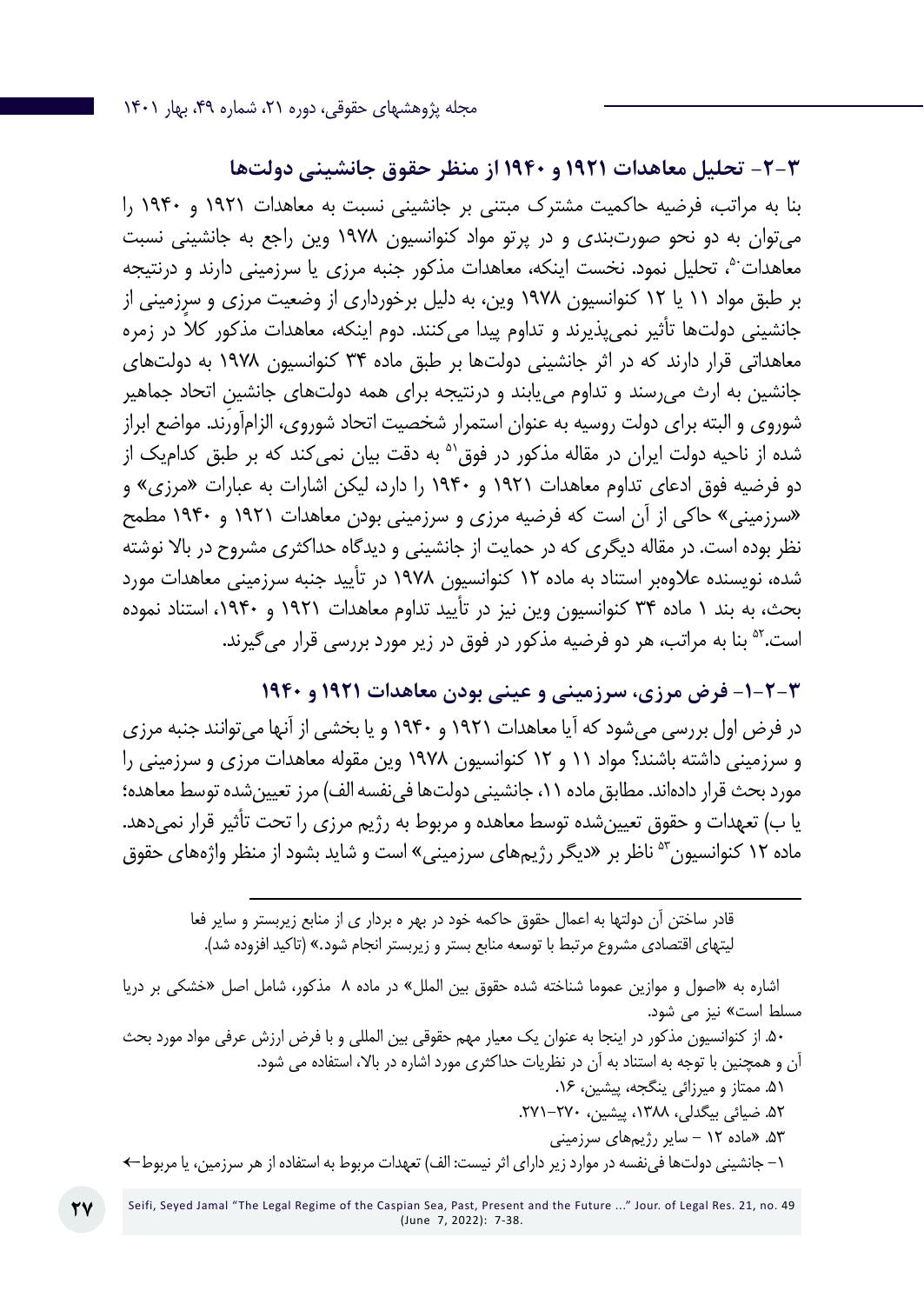خصوصی از مفاد ماده 12 به عنوان حقوق ارتفاقی یا انتفاعی یا محدودیت در انتفاع در سرزمین دیگر نیز نام برد. در هر دو بندهای 1 و 2 ماده 12 از تعهدات و حقوق راجع به استفاده از سرزمینی خاص یا محدودیت در استفاده از آن سخن گفته شده. لیکن تفاوت بندهای 1 و 2 ماده مذکور در این است که ذینفع حقوق و تعهدات مندرج در بند 1 »سرزمین« دولت دیگر است، درحالیکه ذینفع حقوق و تعهدات مندرج در بند 2 »شخص« دولت یا دولتهای دیگر است و نه سرزمین آنها. وضعیت بند 2 ماده 12 به خوبی قابل قیاس با حقوق و تعهدات مندرج در کنوانسیون 1888 قسطنطنیه راجع به حق عبور از کانال سوئز است که در آن سرزمین مصر سرزمین مورد ارتفاق و انتفاع است، لیکن، دولتهای دیگر و کشتیهای آنها به صورت شخصی منتفع حق عبور از سرزمین مصر )کانال سوئز( هستند و نه اینکه سرزمین آنها به صورت عینی منتفع باشد. درعینحال، هر دو بند ماده 12 به اعتبار سرزمین موضوع استفاده جنبه عینی و سرزمینی دارند. دیوان بینالمللی دادگستری در قضیۀ پروژۀ گاپچیکوو ـ ناگیماروس )بلغارستان/اسلواکی( )1997( اعالم کرد که »مادۀ 12 ]کنوانسیون 1978 وین] منعکس کنندۀ یکی از قواعد حقوق بین|لملل عرفی است و افزود که معاهدات راجع به حق]به یا کشتیرانی بر رودخانهها، معاهدات سرزمینی هستند54.

### **معاهده مودت :1921**

اگر به معاهده مودت 1921 و معاهده بازرگانی و دریانوردی 1940 میان ایران و شوروی از منظر احکام ماده 11 و ماده 12 کنوانسیون 1978 وین راجع به تأثیرناپذیری مرز و رژیم سرزمینی حاصل از معاهدات از جانشینی دولتها نگریسته شود، باید مالحظات زیر را در نظر گرفت.

نخست، معاهده مودت 1921 همانطوریکه از نام آن معلوم است، معاهده مرزی و سرزمینی نیست. دوم، مقدمه و فصول معاهده مذکور اغلب در مقام تبیین روابط حسن همجواری، عدم مداخله در امور داخلی، عدم استقرار دستجات مسلح در خاک خود علیه دولت دیگر، ممانعت از حضور افراد ثالث در بحریه ایران در دریای خزر، انصراف شوروی از مطالبات مالی دولت تزاری علیه ایران و واگذاری داراییهای منقول و غیرمنقول روسیه و حقوق آن در خطوط راهآهن و راههای شوسه به ایران، حقوق اتباع در خاک یکدیگر، توسعه مراودات بازرگانی و اموری از این قبیل اختصاص ً دارد )مثال، فصول اول، دوم، چهارم، پنجم، هفتم، هشتم، نهم، دهم، دوازدهم، سیزدهم، پانزدهم، شانزدهم، هفدهم، هیجدهم، نوزدهم، بیستم، بیست و یکم، بیست و دوم و بیست و سوم(.

به محدودیتهای استفاده از آن، تعیینشده توسط معاهدهای به نفع سرزمین دولت خارجی و تلقیشده به عنوان امری وابسته به سرزمینهای مورد بحث؛ ب) حقوق تعیینشده توسط معاهده به نفع هر سرزمین و مربوط به استفاده از آن یا محدودیتهای استفادۀ مذکور، از هر سرزمین دولت خارجی و تلقیشده به عنوان امری وابسته به سرزمینهای مورد بحث. -2 جانشینی دولتها فینفسه در موارد زیر دارای اثر نیست: الف( تعهدات مربوط به استفاده از هر سرزمین یا مربوط به محدودیتهای استفاده از آن، تعیینشده توسط معاهده به نفع گروهی از دولتها یا تمام دولتها و تلقیشده به عنوان امری وابسته به آن سرزمین؛ ب) حقوق تعیینشده توسط معاهده به نفع گروهی از دولتها یا تمام دولتها و مربوط به استفاده از هر سرزمین یا مربوط به محدودیتهای استفاده از آن، و تلقیشده به عنوان امری وابسته به آن سرزمین. 54. I.C.J. Reports, "Gabčíkovo-Nagymaros Project (Hungary/Slovakia)", 1997, Para. 123.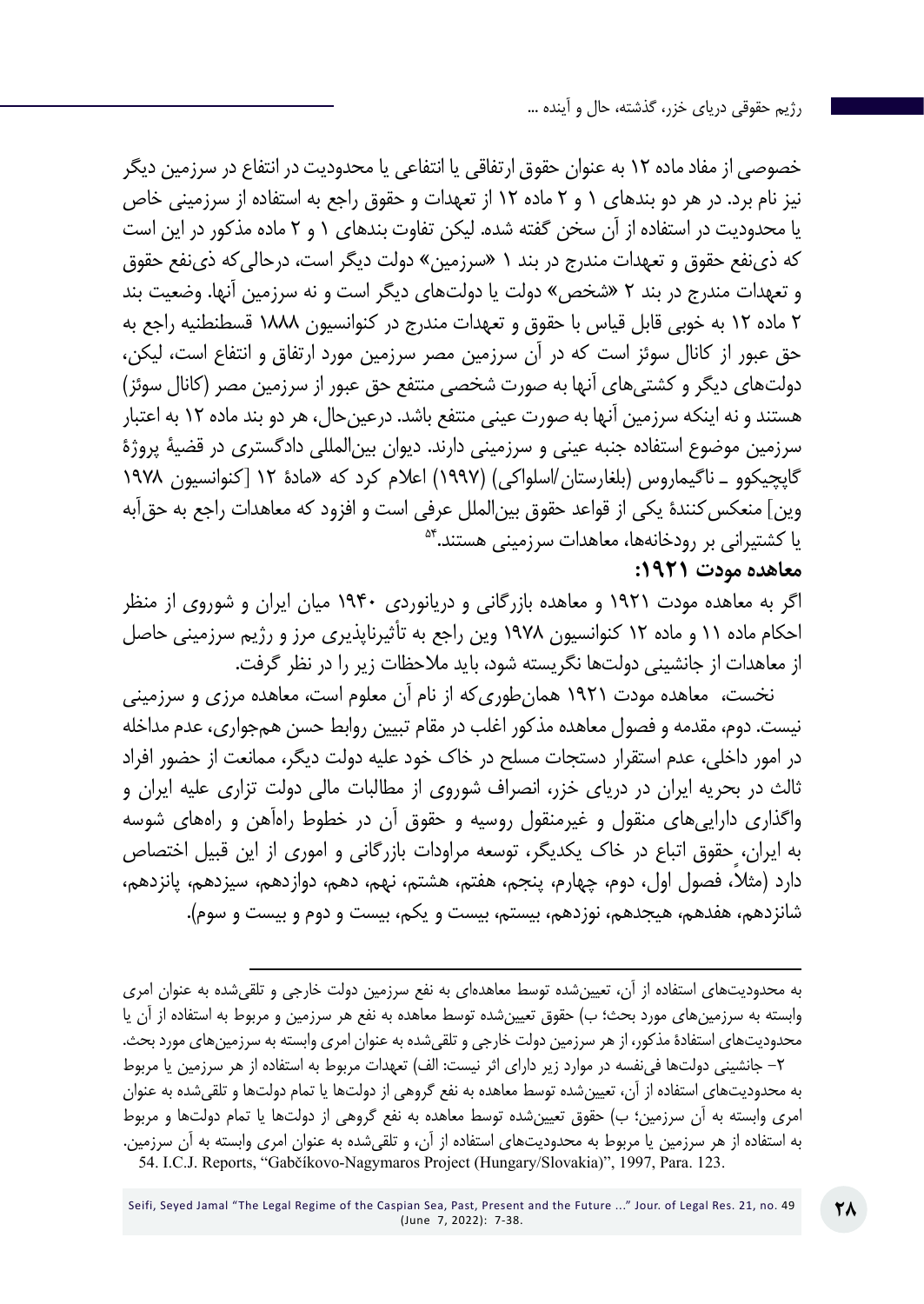دوم، درست است که به موجب فصل سوم معاهده مذکور دولت شوروی از ادعای های خود بر جزایر واقع در والیت استرآباد ایران صرفنظر کرده و استفاده مساوی از رودخانه اترک و سایر رودخانههای مرزی در این فصل پیشبینی شده است و ازاینجهت فصل مذکور جنبه مرزی دارد. همچنین، فصل یازدهم معاهده 1921 فصل هشتم عهدنامه 1828 ترکمان چای مبنی بر محرومیت ایران از داشتن بحریه در دریای خزر، حق مذکور را احیا نموده و عالوهبرآن حق کشتیرانی آزاد بالسویه برای کشتیهای صاحب بیرق دو دولت در بحر خزر قائل شده است و به این اعتبار مفاد فصل یازده معاهده 1921 را میتوان در زمره معاهدات سرزمینی تلقی کرد. لیکن، به سختی میتوان از مفهوم »حق کشتیرانی بالسویه« حق حاکمیت و مالکیت بر منطقه مورد استفاده کشتیرانی را استحصال نمود. به طریق اولی، به سختی می توان از حق «کشتیرانی بالسویه» مالکیت یا حق حاکمیت «مساوی» بر دریای خزر نسبت به مجموعه حقوق حاکمیتی مرتبط با دریا مانند، اعمال صلاحیتها و حقوق حاکمیتی، بهرهبرداری از منابع دریایی و زیربستر دریا را از آن استنباط نمود؛ همانطوریکه همه دولتها از حق دسترسی، کشتیرانی و ماهیگیری آزاد و بالسویه در دریای آزاد برخوردارند ولی دریای آزاد متعلق به دولتی خاصی نیست و از اصل آزادی دریاها نمیتوان به سهمیهبندی مالکیت و حاکمیت دولتها بر دریای آزاد رسید. به بیان دیگر، حق استفاده از سرزمینی مالزمه ذاتی با مالکیت آن ندارد. مبانی مالکیت یا حاکمیت نسبت به قلمروی در حقوق بینالملل باید در چهارچوب موازین خاص خود پیگیری شود.

سوم، فصل ششم همین معاهده انحصاراً و به صورت یک طرفه به دولت شوروی حق میدهد که در صورت وجود مخاطرات مسلحانه بر ضد روسیه از خاک ایران، اقدام به مداخله نظامی در ایران بنماید تا به زعم خود مخاطرات مذکور را دفع نماید. فصل مذکور همواره در ایران مغایر با استقالل سیاسی و ارضی ایران دانسته شده و مایه نگرانی بهحق ایرانیان بوده است، بهطوریکه در آستانه تأسیس جمهوری اسالمی ایران نیز دولت موقت وقت با صدور اعالمیه و یادداشتی اعالم نمود که فصل مذکور از معاهده مودت 1921 را به رسمیت نمیشناسد و ملغی مینماید55. تأثیر بحث حقوقی اعالمیه دولت موقت جمهوری اسالمی بر فصل ششم معاهده مودت 1921 فرصت دیگری میطلبد، لیکن به نظر میرسد که استمساک به معاهده 1921 در مواضع دولت ایران مالزمه با خطر احیای فصل ششم آن را نیز میتواند داشته باشد. باید افزود که به موجب بند ب ماده 11 کنوانسیون 1978 وین راجع به جانشینی دولتها که مستند مقاله مرجوع در فوق برای اثبات وضعیت مرزی و سرزمینی معاهد 1921 قرار گرفته است، نهتنها مرز معینشده بهوسیله یک معاهده از جانشینی دولت تأثیر نمیپذیرد و تداوم مییابد، بلکه حقوق و تعهدات مرتبط با یک رژیم مرزی معاهداتی نیز همزمان با مرز مذکور تداوم مییابند. قابل تأمل است که فصل ششم معاهده 1921 راجع به تجویز مداخله نظامی در ایران، قابلیت اینکه از سوی دولتهای معارض به عنوان مقررهای مرتبط با یک رژیم

۵۵. سیدحسن میرفخرائی، «سیاست خارجی دولت موقت: از عدم تعهد تا اصل نه شرقی نه غربی»، *فصلنامه پژوهشهای* راهبردي سياست 7(٣٨)(١٣٩٣)، ۶۴-۶۴ و ۶۴.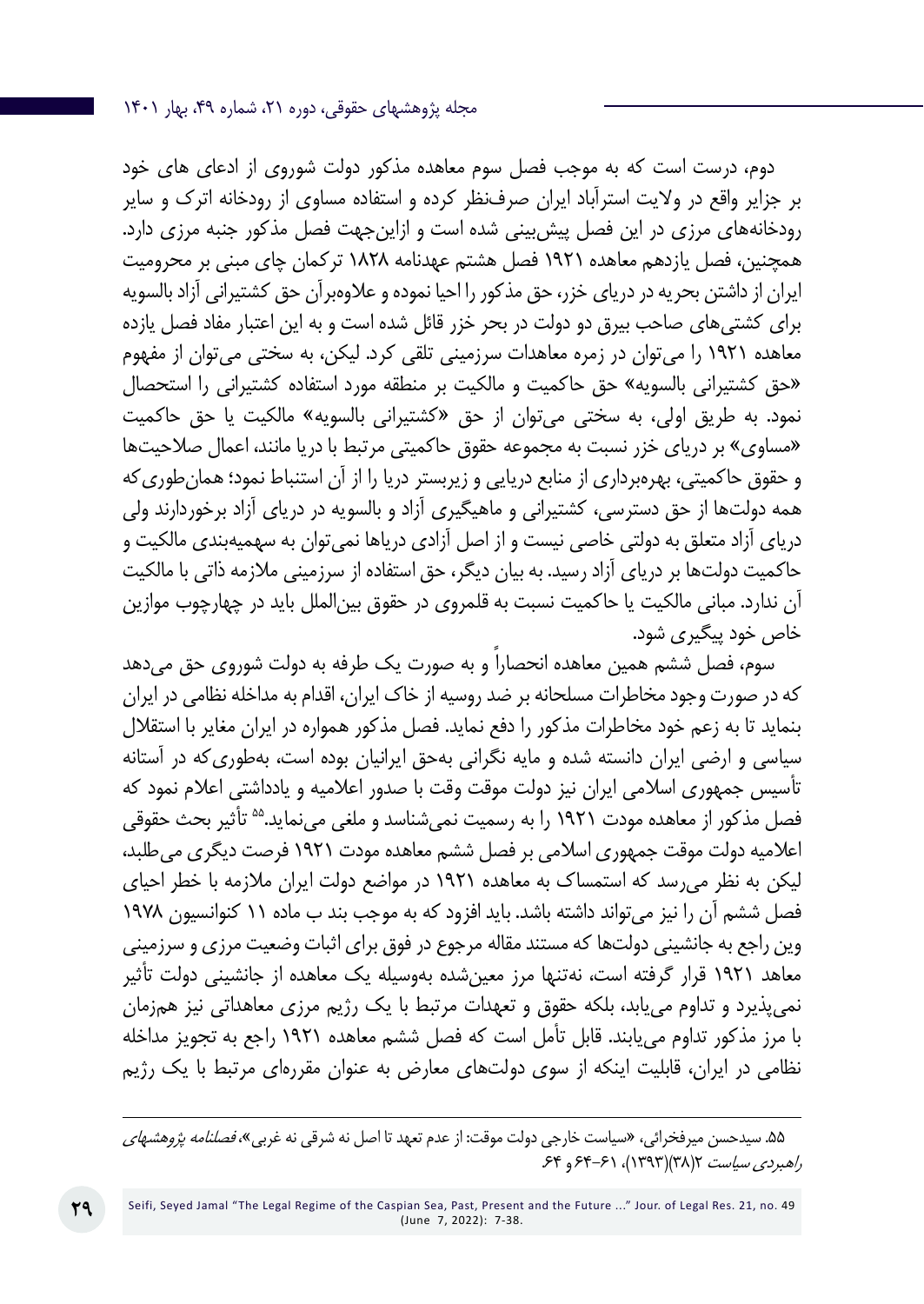مرزی از منظر ماده 11 کنوانسیون تلقی گردد را در خود دارد. عالوهبرآن در چنین سناریوی جانشینی، یعنی در صورت تداوم معاهده ۱۹۲۱ و فصل ششم آن، احتمالاً دولتهای جانشین اتحاد جماهیر شوروی در همسایگی ایران و در دریای خزر نیز موقعیت مییابند که به فصل ششم مذکور به عنوان حقی به ارث رسیده از اتحاد شوروی به جانشینانش، استناد نمایند و حق مداخله در ایران را مطابق فصل ششم برای خود قائل شوند.

# **معاهده بازرگانی و بحرپیمائی :1940**

در مورد »معاهده 1940 بازرگانی و بحرپیمائی« نیز همانطوریکه از نام آن پیداست، معاهده مذکور در اغلب مواد و مقررات به تنظیم امور بازرگانی، حمل ونقل و کشتیرانی می پردازد.<sup>۵۶</sup> بند ۴ ماده ۱۲ این معاهده را میتوان از جهتی دارای ماهیتی متفاوت دانست. بند مذکور در میانه مقررات بندهای ماقبل و مابعد خود که راجع به کشتیرانی هستند، مقرر میدارد:

»صرفنظر از مقررات فوق هریک از طرفین متعاهدین ماهیگیری در آبهای ساحلی خود تا حد ده مایلی دریایی به کشتیهای خود اختصاص داده و این حق را برای خود محفوظ میدارد که واردات ماهیهای صید شده از طرف کارکنان کشتی هایی که زیر پرچم او سیر مینمایند از تخفیفات و مزایای خاصی بهرهمند سازد.« )تأکید افزوده شد(

در این میان ماده 13 معاهده مذکور نیز حائز اهمیت است:

»طرفین متعاهدین بر طبق اصولی که در عهدنامه مورخ 62 فوریه ۱۹۲۱ بین ایران و جمهوری متحده سوسیالیستی شوروی روسیه اعالم گردیده است موافقت دارند که در تمام دریای خزر کشتیهایی جز کشتیهایی متعلق به ایران یا اتحاد جماهیر شوروی سوسیالیستی یا متعلق به اتباع و بنگاههای بازرگانی و حمل,ونقل کشوری یکی از طرفین متعاهدین که زیر پرچم ایران یا پرچم اتحاد جماهیر شوروی سوسیالیستی سیر مینمایند نمی توانند وجود داشته باشند.» (تأکید افزوده شد)

باالخره، نامههای مبادله معاهده مذکور بین سفیر اتحاد شوروی و وزیر خارجه ایران بیان میدارند که »نظر به اینکه دریای خزر که طرفین متعاهدین آن را »دریای ایران و شوروی« میدانند برای طرفین متعاهدین دارای اهمیت خاصی میباشد، موافقت دارند که محدودیتهای خاصی را نسبت به اتباع دول ثالث در کشتیهای خود معمول دارند. از مجموع مطالب فوق میتوان نتایج زیر را در مورد معاهده 1940 گرفت.

نخست، معاهده مذکور منطقهای به عرض ده مایل در طول سواحل دولتهای ایران و شوروی

.56 گفتنی است که ماده 16 این معاهده مقرر میکند که: »این قرارداد برای مدت سه سال منعقد گردیده و از روز مبادله نسخ مصوبه که در اسرع اوقات در مسکو به عمل خواهد آمد دارای اعتبار خواهد بود. ... هرگاه یکی از طرفین شش ماه پیش از انقضای مدت سه ساله مذبور فسخ قرارداد را اعالم ندارد قرارداد خود به خود برای مدت غیرمعینی تمدیدشده محسوب خواهد شد. در این صورت میتوان قرارداد را در واقع به اخطار شش ماه قبل فسخ نمود.«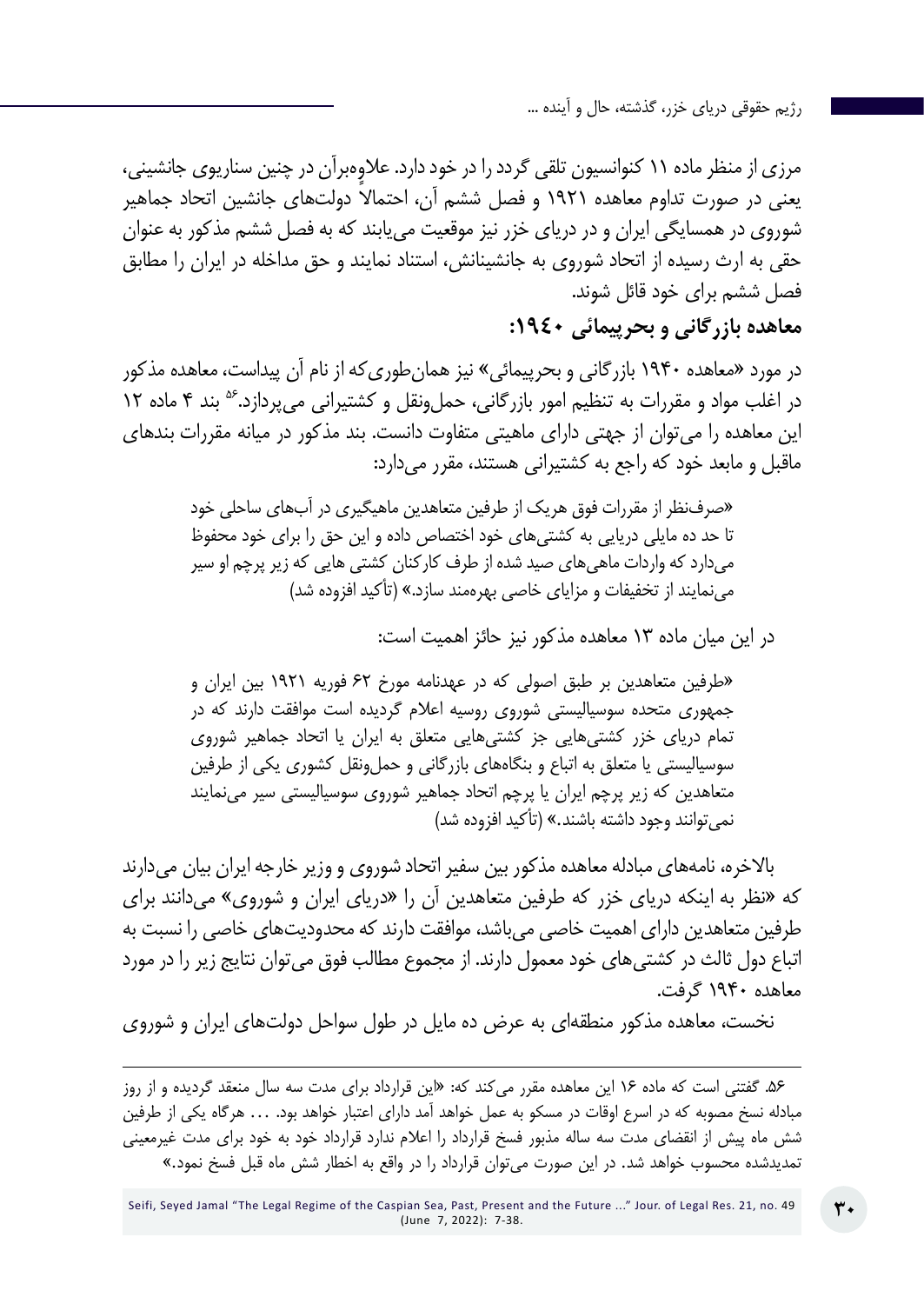مجله پژوهشهای حقوقی، دوره ۲۱، شماره ۴۹، بهار ۱۴۰۱

به عنوان منطقه ماهیگیری اختصاصی در جوار ساحل هر یک از دو دولت ساحلی پیشبینی میکند. روش ترسیم و خطوط مبدأ منطقه مذکور مشخص نشده. حقوق و امتیازات هریک از دو دولت در منطقه ماهیگیری مربوط به خود مشخص نشده و معلوم نیست که دولتین در منطقه مذکور فقط از حق ماهیگیری انحصاری برخوردارند یا اینکه از حاکمیت کامل همانند حقوق موجود در دریای سرزمینی در دریاهای باز. متن بند 4 ماده 12 به حق ماهیگیری اختصاصی اشاره دارد. درهرحال میتوان گفت که حق پیشبینی شده در بند 4 ماده 12 حقی سرزمینی است که قابلیت دوام علیرغم جانشینی دولتها در اتحاد شوروی را دارد. از سوی دیگر، منطقه ماهیگیری بنا به ذات و ماهیت خود و به تصریح بند 4 ماده 12 در طول ساحل هر دولت برای دولت ساحلی اختصاص مییابد و با توجه به تفاوت طول ساحل دو دولت هیچگونه تساوی در اختصاص منطقه ماهیگیری به هریک از آنها وجود ندارد. در واقع، اصل »خشکی بر دریا مسلط است« در تعیین منطقه ماهیگیری اختصاصی ده مایلی در دریای خزر به روشنی اعمال شده است. این رویه میتواند در تخصیص مناطق ملی دریایی دیگری مانند آبهای سرزمینی یا منطقه ویژه اقتصادی نیز مورد استناد از ناحیه جانشینان و ذینفعان معاهده 1940 قرار گیرد.

دوم، از ماده ۱۳ معاهده ۱۹۴۰ (و احتمالاً از مبادله نامههای وزیر امور خارجه ایران و سفیر وقت شوروی) استنباط می شود که در بقیه قسمتهای دریای خزر حق کشتیرانی برای هر دو دولت مفروض بوده است.<sup>۵۷</sup> لیکن، از حق کشتیرانی مذکور به شرح فوق و به دلایلی که در ارتباط با حق کشتیرانی مشابه تحت معاهده 1921 در باال بحث شد، رژیم حقوقی خاصی که حقوق و تعهدات ایران و شوروی راجع به مسائل متعدد حقوقی مربوط به دریای خزر اعم از حق بهرهبرداری از منابع طبیعی، تخصیص مناطق دریایی و انواع مسائل و امورات دریایی به دست نمیآید. عبارت »دریای ایران و شوروی« حاوی حقوق و تعهدات مشخصی برای دو دولت ساحلی آن روز نیست و به سختی میتواند منشأ رژیم حقوقی دریایی جامعی برای دریای خزر در دنیای فعلی باشد. حتی اگر به دلیل بسته بودن دریای خزر و حضور فقط دو دولت در سواحل آن در 1940 نتیجه بگیریم که دریای خزر فقط مشترک بین ایران و اتحاد شوروی بوده است، این نتیجهگیری نسبت و ماهیت این اشتراک حقوق را مشخص نمی کند.

سوم، آن دسته از دیدگاههایی که در دوره قبل از کنوانسیون 2018 ً آکتائو و عمدتا در اواخر دهه هفتاد و طول دهه هشتاد شمسی با مفروض شمردن حقوق مساوی بین ایران و اتحاد شوروی، مدعی بودند که تنها حق پنجاه درصدی شوروی باید میان دولتهای جانشین یا وراث آن تقسیم شود، در دو مبحث اساسی دچار سوءتفاهم بنیادین نسبت به مقوله جانشینی دولتها بودند. یکی اینکه به نظر می ً رسد که دیدگاه مذکور تماما بر اساس مفهوم حقوق خصوصی ارث و مقوله فرض بری ثابت وراث از ماترک ثابت مورث خویش در مورد مقوله جانشینی دولتها میاندیشیدند. دوم اینکه، نظریات

.57 علیرغم این فرض، این سؤال هنوز وجود دارد که بهویژه پس از لغو فصل هشتم معاهده ترکمانچای، قوانین جامعی برای تنطیم دریانوردی تجاری و نطامی از سوی ایران برای دریای خزر وضع نشده است.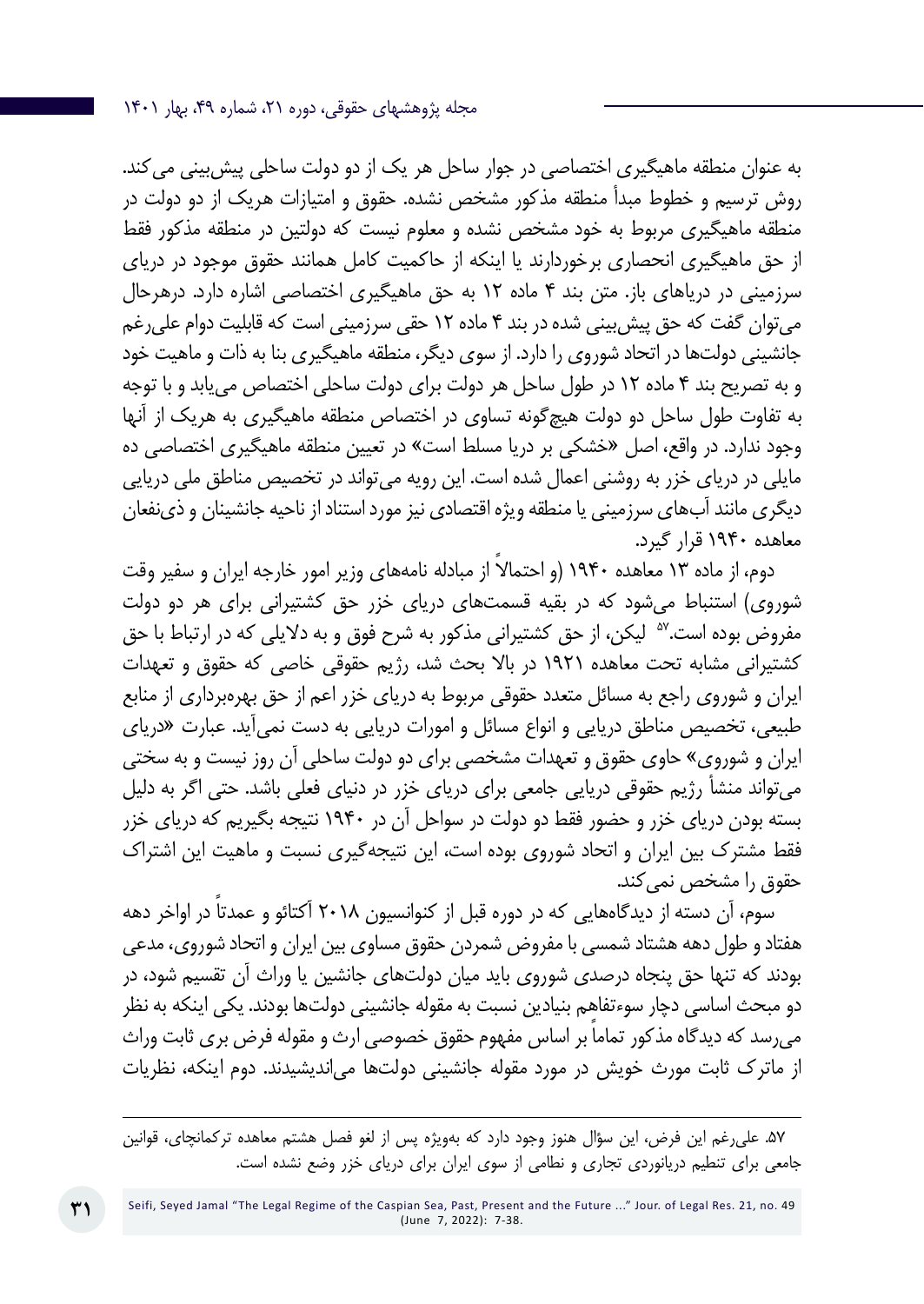مذکور اساس و مناط سرزمینی مبحث جانشینی دولتها را در نظر نمیگرفتند. ازجمله، عنایت به این نکته نمیشد که دولتهای جدید ساحلی دریای خزر در سرزمین ساحلی سابق اتحاد جماهیر شوروی، یعنی همان سرزمینهایی ساحلی که در هنگام انعقاد معاهده 1921 و 1940 اتحاد شوروی در اختیار داشت، جانشین شوروی شده بودند و نه در سرزمین دولت دیگر. در فروپاشی اتحاد جماهیر شوروی و ایجاد دولتهای ساحلی جدید در دریای خزر، هیچ واقعه جابهجایی سرزمینی که میزان دسترسی ساحلی ایران به دریای خزر را تغییر دهد، واقع نشد. در فروپاشی شوروی انحصار شوروی بر خزر شکسته شد و اندیشه استفاده از خزر حتی برای ایران نیز جدیتر شد. دولتهای جدید ساحلی همگی در سرزمین شوروی سابق جانشین آن دولت شدند و دسترسیهای ساحلی شوروی را به ارث بردند. در واقع، معنی جانشین شوروی بودن نیز این است که »جایگزینی یک دولت به جای دولت دیگر از حیث حاکمیت بر سرزمین«58 اتحاد شوروی رخ داده است.

بنابراین، دولتهای جانشین اتحاد شوروی استحقاق همان حقوقی را داشتند که دولت شوروی از آن برخوردار بود، ازجمله در دریای خزر. به بیان دیگر، دولت ً های ساحلی جدید سابقا با نام و هویت اتحاد جماهیر شوروی در همین سواحل دریای خزر مستقر بودند و در اثر جانشینی دولتها گسترش سرزمینی رخ نداده است. بنابراین، دولتهای جانشین شوروی در دریای خزر از همان حقوقی برخوردارند که دولت سلف آنها از آن برخوردار بوده است. راجع به حقوق اتحاد شوروی در زمان انعقاد معاهدات 1921 و ،1940 موضع دیدگاه حداکثری مذکور در فوق که مبتنی بر سهم مساوی ایران و شوروی است، متضمن این است که دولت تمامتخواه و مداخلهگر شوروی، علیرغم احاطه کامل بر سواحل شرقی، شمالی و غربی دریای خزر، خود را از نتیجه طبیعی این تسلط ساحلی محروم ساخته و آبها و بستر آبهای مرتبط با این سواحل را با ایران به شراکت مساوی گذاشته بود. باید گفت که این نتیجه غیرعادی به صرف استناد به مواد مورد بحث در فوق حاصل نمیشود.

**-2-2-3 فرض جانشینی نسبت به معاهدات 1921 و 1940 در اثر جانشینی دولتها** فرض دوم مبتنی بر این است که معاهدۀ مودت 1921 و معاهده 1940 راجع به تجارت دریایی بین ایران و اتحاد جماهیر شوروی در کنار سایر مسائل مقرراتی در مورد نحوۀ استفاده از دریای خزر داشتند و در اثر جانشینی به جمهوری آذربایجان، قزاقستان و ترکمنستان بر طبق ماده 34 کنوانسیون 1978 وین59 به ارث میرسند و فدراسیون روسیه نیز به عنوان استمرار شوروی متعهد به معاهدات

.58 چنین تعریفی از جانشینی در اسناد بینالمللی مربوط به جانشینی دولت ً ها ذکر شده است، مثال: کنوانسیون وین راجع به جانشینی دولتها در معاهدات )1978(، مادۀ 2 )1( )ب(؛ کنوانسیون وین راجع به جانشینی دولتها در اموال، اسناد و بدهیها )1983(، مادۀ 2 )1( )الف( .59 ماده 34 میگوید: -1 هرگاه بخش یا بخشهایی از سرزمین دولت برای تشکیل یک یا چند دولت جدا شوند، فارغ از اینکه دولت پیشین به حیات خود ادامه دهد یا خیر؛ الف( هر معاهدۀ الزماإلجرا در تاریخ جانشینی دولتها در رابطه با کل سرزمین دولت پیشین، در رابطه با هر دولت←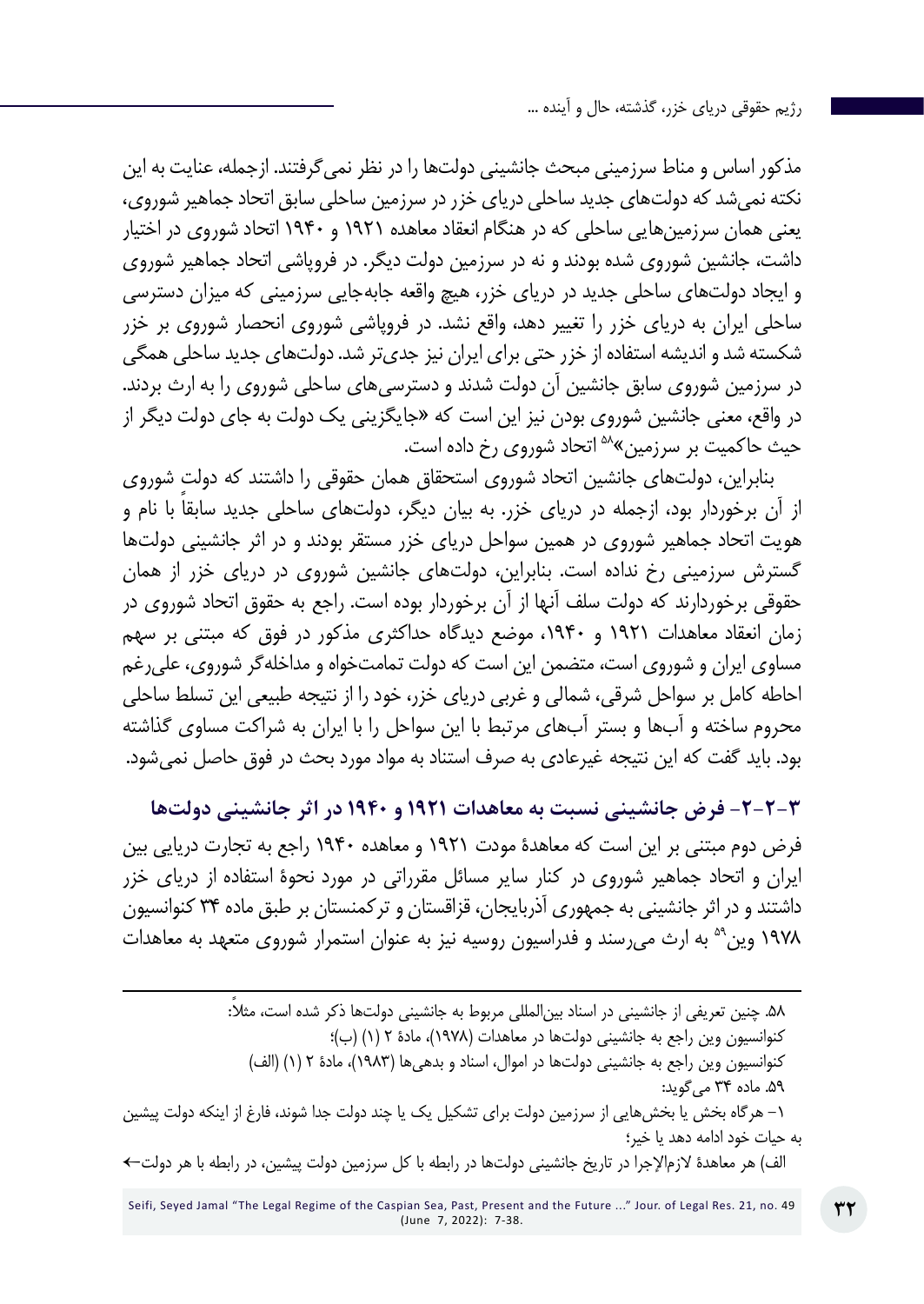مذکور در حیطه سرزمینی محدود شده خویش است. باید گفت که حتی در بهترین برداشتها از وراثت مذکور، استناد به مبحث جانشینی منتهی به برقراری رژیم حقوقی واحد و فراگیری بین همه پنج کشور منطقه نمیگردد. به بیان دیگر، با فرض جانشینی، در اثر تداوم این معاهدات سه رابطۀ ِ معاهداتی دوجانبۀ جداگانه بین ایران و هریک از سه دولت مذکور برقرار میشود. لیکن، حکم مذکور به هیچ وجه به این معنی نیست که بین سه دولت مذکور با یکدیگر یا بین سه دولت مذکور با سلف خود ـ یعنی با فدراسیون روسیۀ فعلی ـ رابطهای معاهداتی نسبت به دو معاهدۀ مذکور برقرار میگردد. البته، فدراسیون روسیه تنها به دلیل استمرار شخصیت و با لحاظ انقباض سرزمینی که برای آن دولت ایجاد شده، به رابطۀ معاهداتی خود با ایران ادامه میدهد. به نظر میرسد که برداشت اولیۀ حقوقی وزارت امور خارجۀ ایران در مورد جانشینی نسبت به معاهدات مذکور متفاوت از نتیجهگیری فوق بوده است و مبتنی بر این فرض بوده است که تأکید بر جانشینی نسبت به معاهدات دریای خزر، نهتنها رابطۀ معاهداتی چندجانبه و یکسانی میان تمام دولتهای ساحلی دریای خزر ایجاد می کند، بلکه میتواند تا حدی پاسخگوی نیازهای امروزین مانند تخصیص مناطق دریایی به دولتهای ساحلی و<br>مسائل جاری دریای خزر باشد.<sup>۶۰</sup>

لیکن، باید تأکید نمود که حتی اگر معاهدهای دوجانبه مانند معاهدات 1921 و 1940 بین ایران و اتحاد شوروی در اثر تجزیۀ شوروی به دولتهای ساحلی دریای خزر، یعنی آذربایجان، ترکمنستان و قزاقستان به ارث برسد، هرکدام از آنها در قالب معاهدهای دوجانبه و در حیطۀ قلمرو سرزمینی )و دریایی) مربوطۀ خویش وارث حقوق و تعهدات اتحاد جماهیر شوروی در مقابل ایران می شوند. به بیان دیگر، هرچند در اثر تجزیۀ اتحاد شوروی و وراثت دولتهای جانشین وی نسبت به معاهدات دریای خزر، معاهدات دوجانبۀ مذکور به چند معاهدۀ دوجانبه تجزیه میشوند، ولی هیچگاه از درون این روند، معاهدهای واحد و چندجانبه که تمام دولتهای ساحلی دریای خزر را همزمان و یکسان در مقابل یکدیگر متعهد سازد، بیرون نمیآید.

به بیان دیگر، روسیه و جانشینان وی هیچ رابطۀ معاهداتی در اثر تجزیۀ شوروی با یکدیگر نداشتند و آزاد بودند که رژیم دلخواه خویش را با یکدیگر مورد توافق قرار دهند؛ بهطوریکه در دورۀ قبل از کنوانسیون سال 2018 اکتائو )کنوانسیون رژیم حقوقی دریای خزر( میان دولتهای ساحلی دریای خزر راجع به رژیم حقوقی این دریا، دولتهای فدراسیون روسیه و قزاقستان موافقتنامۀ مورخ 6

جانشینی که به این طریق شکل گرفته، الزماإلجرا باقی میماند؛ ب) هر معاهدۀ لازمالإجرا در تاریخ جانشینی دولتها، تنها در رابطه با آن بخش از سرزمین دولت پیشین که تبدیل به ً دولت جانشین شده، صرفا در رابطه با دولت جانشین استمرار مییابد. -2 بند 1 در صورتی اعمال نمیشود که: الف) دولتهای مربوطه به نحو دیگری توافق کنند؛ یا ب) از معاهده چنین برآید یا به نحو دیگری اثبات شود که اعمال معاهده در رابطه با دولت جانشین با موضوع و هدف معاهده ناسازگار است یا اعمال معاهده شرایط اجرای آن را به نحو عمده تغییر میدهد. .60 ممتاز و میرزائی ینگجه، پیشین، .26-7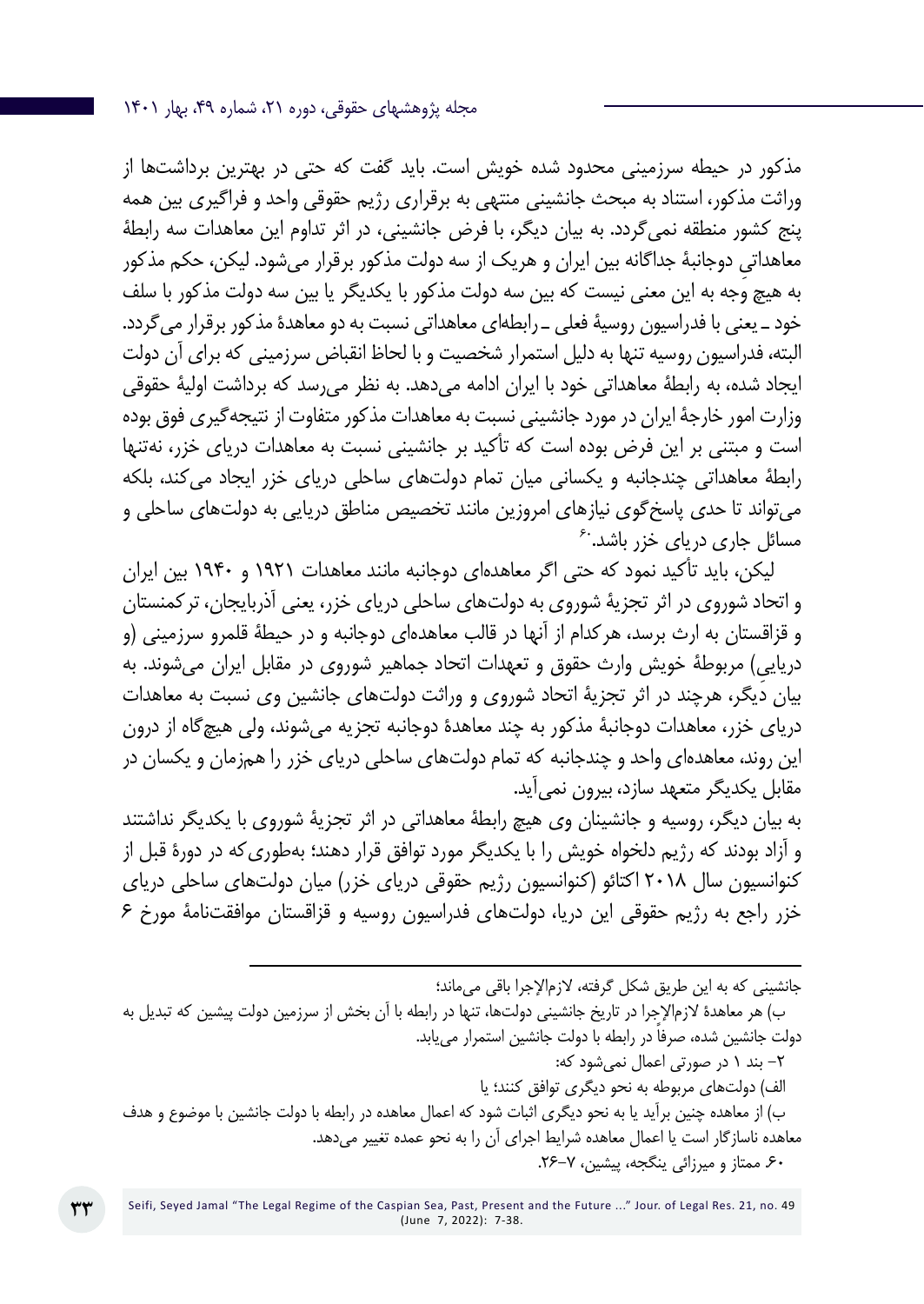جوالی 1998 راجع به تحدید حدود و تقسیم بستر قسمت شمالی دریای خزر را منعقد کردند. همچنین، سه دولت روسیه، جمهوری آذربایجان و قزاقستان موافقتنامۀ سهجانبۀ مورخ 14 ماه می 2003 راجع به تحدید حدود مناطق مقابل و مجاور در قسمت شمالی دریای خزر را منعقد نمودند61. این نتیجه نمیتوانست انگیزه و هدف حاکم بودن یک رژیم حقوقی واحد، فراگیر و یکسان میان تمام دولت های ساحلی دریای خزر را ــ که طبیعتاً باید مدنظر ایران می بود ــ تأمین نماید.

باید افزود که در همه حاالتی که کنوانسیون 1978 وین راجع به جانشینی نسبت به معاهدات به دالیل متفاوت نظر به تداوم معاهدات دارد، ازجمله مواد ،11 12 )معاهدات مرزی و سرزمینی(، 31 و 34 )وحدت دولتها، تجزیه و انحالل دولتها(،62 بدیهی است که معاهدات فقط در آن سرزمین هایی که سابقا در آنها جاری بودند تداوم پیدا میکنند. یعنی اگر معاهدهای در کل سرزمین دولت سابق جاری بوده، اکنون در سرزمین هریک از دولتهای جانشین تداوم مییابد. اگر معاهدهای فقط در بخشی از سرزمین دولت سابق جاری بوده، معاهده فقط در بخش سرزمین موضوع جانشینی تداوم مییابد. به بیان دیگر، در صورت تداوم معاهده به دلیل جانشینی حوزۀ سرزمینی ـ جغرافیایی

.61 عالوهبراین، کنوانسیون سال 2018 ً اکتائو تلویحا زمینۀ تأیید موافقتنامههای موجود دوجانبه در مورد بستر و زیربستر دریا را نیز فراهم میکند. بند 1 ماده 8 کنوانسیون 2018 اکتائو اعالم میدارد که تحدید حدود بستر دریا و زیربستر دریا بر طبق موافقتنامههای دوجانبه حاصل خواهد شد. این خود تأیید ضمنی موافقتنامههایی است که قبلاً در این زمینهها توافق شده است. بند 1 ماده 8 بیان میدارد:

تحدید حدود بستر و زیربستر دریای خزر به بخشها از طریق توافق بین دولتهای با سواحل مجاور و مقابل، ... انجام خواهد شد.

بر همین سیاق، بند 3 ماده 7 و بند 1 ماده 9 کنوانسیون مذکور به ترتیب، زمینۀ تحدید حدود آبهای داخلی و سرزمینی )به عرض 15 مایل از خط مبنا )بند 1 ماده 7(( و همچنین منطقۀ ماهیگیری )به عرض 10 مایل از مرز دریای سرزمینی )بند 1 ماده 9(( را بین دولتهای ساحلی مجاور یکدیگر از طریق توافق و با توجه به اصول و موازین حقوق بینالملل مقرر می کند. بند ۳ ماده ۷ اعلام می دارد:

تحدید حدود آبهای داخلی و سرزمینی بین دولتهای دارای سواحل مجاور با توافق بین آن دولتها با در نظر گرفتن اصول و موازین حقوق بینالملل انجام خواهد شد.

بند 1 ماده 9 نیز بیان میدارد:

تحدید حدود مناطق ماهیگیری بین دولتهای دارای سواحل مجاور به موجب توافق بین آن دولتها و با در نظر گرفتن اصول و موازین حقوق بینالملل انجام خواهد شد.

بنا به مراتب، در موضوع تحدید حدود آتی آبهای داخلی و سرزمینی و همچنین تحدید حدود منطقۀ ماهیگیری، با توجه به اینکه به موجب کنوانسیون مذکور، دولتهای عضو پیشاپیش پهنای مشخصی را برای دریای سرزمینی و منطقۀ ماهیگیری خود پذیرفتهاند و با توجه به اینکه گسترۀ دریای سرزمینی یا منطقۀ ماهیگیری هر دولتی عالوهبر پهنای ً مشخص آن، اصوال و در بادی امر به طول ساحل آن دولت بستگی دارد، دولتهای مجاور، میدان مانور کمی برای اعمال مالحظاتی از آن نوع که در مقالۀ فوق نقل شد، دارند. در خصوص تحدید حدود بخش ِ های اختصاصی هر دولتی از بستر و زیربستر دریا، باز به نظر میرسد که اصل پایدار و بنیادین حقوق دریاها ـ یعنی طول ساحل یک دولت ـ از عوامل اساسی در تحدید حدود خواهد بود، همانطور که طول ساحل هر دولت بنیان اساسی در اختصاص آبهای داخلی، آبهای سرزمینی و منطقۀ ماهیگیری در همین کنوانسیون بوده است.

62. ILC Commentary, Yearbook of the International Law Commission, 1974, Vol. II, Part One, 260- 266; also Shaw, International Law, 738-740.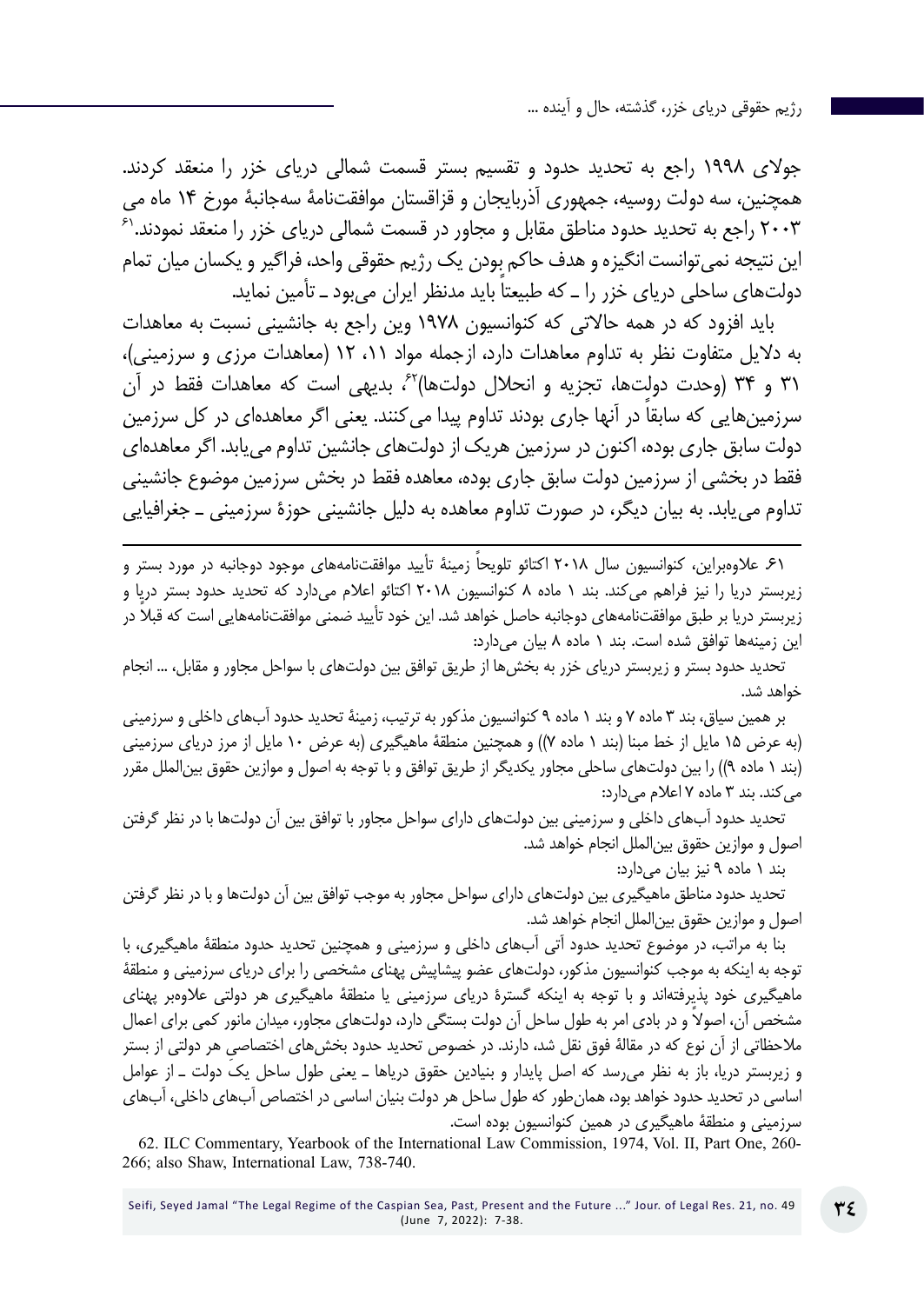معاهده گسترش نمییابد و معاهده تنها در همان سرزمینی که جاری بوده تداوم مییابد. به بیان ساده و همانند مبحث ارث در حقوق داخلی، هیچگاه چیزی بیش از آنچه ماتَرَک مورث بوده به ارث نمیرسد63. به همین دلیل باید توجه داشت که در صورت تداوم معاهدات دوجانبه به دلیل جانشینی، معاهدۀ دوجانبه به چند معاهدۀ دوجانبه تقسیم میگردد و هر یک از دولتهای جانشین در سرزمین خود با دولت دیگر طرف معاهده دارای رابطۀ معاهداتی میشود. لیکن معاهدۀ دوجانبۀ فرضی مذکور هیچگاه به معاهدهای چندجانبه تبدیل نمیشود. یعنی بین دولتهای متعدد جانشین حاصل از تجزیه یا انحالل، رابطۀ معاهداتی جدیدی به دلیل جانشینی شکل نمیگیرد.

مثال معاهده فرضی استرداد مجرمین بین ایران و اتحاد جماهیر شوروی میتواند به توضیح مطلب باال کمک کند. فرض کنید که ایران و اتحاد جماهیر شوروی معاهدهای مبنی بر استرداد مجرمین از قلمروهای همدیگر دو سال قبل از فروپاشی اتحاد جماهیر شوروی منعقد کرده بودند که در زمان فروپاشی شوروی و بعد از آن نیز اعتبار داشته است. اکنون، فرض کنید که عقیده غالب این است که معاهده مذکور جانشینان شوروی مانند قزاقستان و ترکمنستان و ... را نیز در قبال ایران و ایران را در قبال دولتهای مذکور متعهد میسازد که معاهده مذکور را اجرا نمایند. نتیجه جانشینی دولتها در این حالت این است که دولت روسیه به عنوان استمرار شوروی در سرزمین فعلی منقبضشده خویش به رابطه معاهداتی با ایران ادامه میدهد و عالوهبرآن هریک از جانشینان شوروی در رابطه با سرزمینهای جدید خویش با ایران دارای رابطه معاهداتی دوجانبه استرداد میگردند. لیکن، بین روسیه و جانشینانش و بین جانشینان روسیه با همدیگر هیچگاه رابطه معاهداتی در اثر جانشینی ایجاد نمی شود و معاهده مذکور به یک معاهده چندجانبه تغییر ماهیت نمی دهد.

## **نتیجهگیری**

معاهدات گلستان، ترکمانچای و آخال دسترسی ایران به سواحل دریای خزر را به طور قابل مالحظهای کاهش داد. در این دوران و حتی در دوران پس از تأسیس اتحاد جماهیر شوروی، ایران هیچگاه حضور جدی تجاری، نظامی و اقتصادی در دریای خزر نداشته است. در فروپاشی اتحاد جماهیر شوروی و ایجاد دولتهای ساحلی جدید در دریای خزر، هیچ واقعه جابهجایی سرزمینی که میزان دسترسی ساحلی ایران به دریای خزر را تغییر دهد، واقع نشد، بلکه انحصار شوروی بر خزر شکسته شد و اندیشه استفاده از خزر حتی برای ایران نیز جدیتر شد. دولتهای جدید ساحلی همگی در سرزمین شوروی سابق جانشین آن دولت شدند و دسترسیهای ساحلی شوروی را به ارث بردند. در واقع، معنی جانشین شوروی بودن نیز این است که »جایگزینی یک دولت به جای دولت دیگر از حیث حاکمیت بر سرزمین« اتحاد شوروی رخ داده است.

بر طبق رویه مستمر، درازمدت و پایدار دیوان دادگستری بینالمللی، اصل »خشکی بر دریا مسلط

.63 حتی در وضعیتی مانند حکم ماده 15 کنوانسیون وین 1978 راجع به گسترش معاهدات دولت گیرندۀ بخشی از سرزمین از دولت دیگر، دلیل این امر قاعدۀ »پویایی قلمرو معاهده« است و نه اثر جانشینی.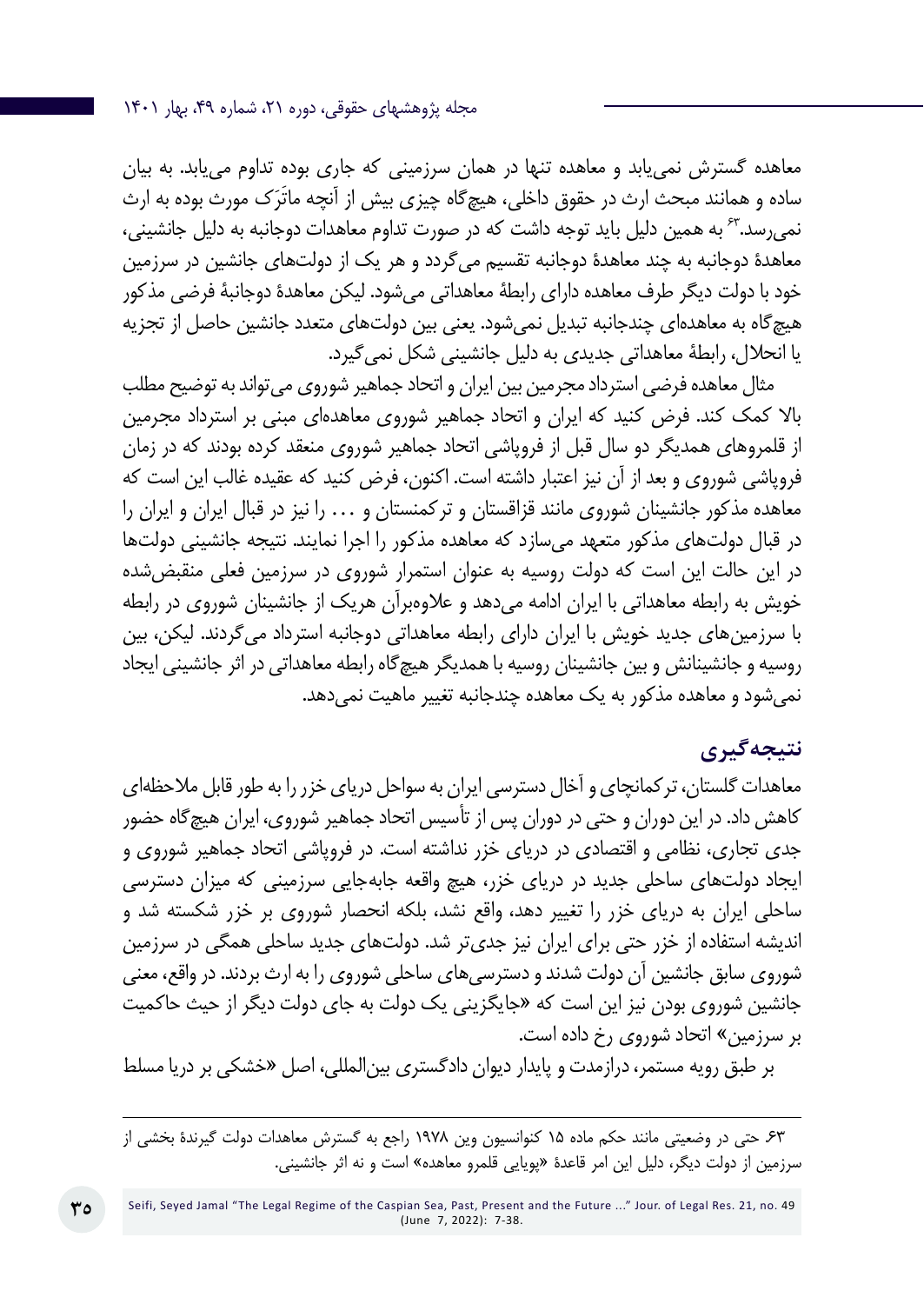است« اصل بنیادین حقوق بینالملل است که به موجب آن وضعیت سرزمین خشکی نقطه عزیمت برای تعیین حقوق دریایی دولت ساحلی است. به بیان دیگر، خشکی منبع قدرتی است که دولت برای توسعه سرزمینی بر دریا اعمال میکند.

معاهدات 1921 و 1940 دارای مقررات اندک سرزمینی از حیث رژیم حقوقی دریای خزر بودند. یعنی: امکان کشتیرانی بالسویه در دریای خزر برای کشتیهای دارای پرچم ایران و اتحاد شوروی و ایجاد منطقهای به عرض ده مایل از ساحل هر دولت به عنوان منطقه اختصاصی ماهیگیری آن دولت. موازین و مبانی حقوقی دیگری که مسائل فراوان نوین دریایی را پاسخ دهد از معاهدات مذکور حاصل نمی ً شود. حق کشتیرانی »بالسویه« و اصوال حق استفاده از دریا مالزمهای با مالکیت آن ندارد. حق حاکمیت بر مناطق دریایی باید با مراجعه به مبانی اصلی خود احراز گردد. تعیین منطقه ماهیگیری ده مایلی در طول ساحل هر دولت به موجب معاهده ،1940 خود مبتنی بر اصل »خشکی بر دریا مسلط است« تنظیم شده و نشان میدهد که تخصیص منطقه دریایی مذکور در زمان اتحاد شوروی نیز بر طبق طول ساحل آنها صورت گرفته و تساوی ریاضی حقوق در آن زمان نیز مطرح نبوده است.

مشارکت در تدوین کنوانسیون آکتائو به عنوان یک رژیم حقوقی جدید و فراگیر و بهویژه امضای آن توسط دولت جمهوری اسالمی ایران، به معنی نارسایی اقناعی و عدم پیشرفت دیدگاه اشتراک و تساوی حقوق دریایی دولتهای ساحلی خزر مبتنی بر طرح جانشینی دولتهاست، ولی در اصل خود اقدامی واقعبینانه از حیث حقوق و روابط بینالمللی در پاسخگویی به مسائل جدید خزر است.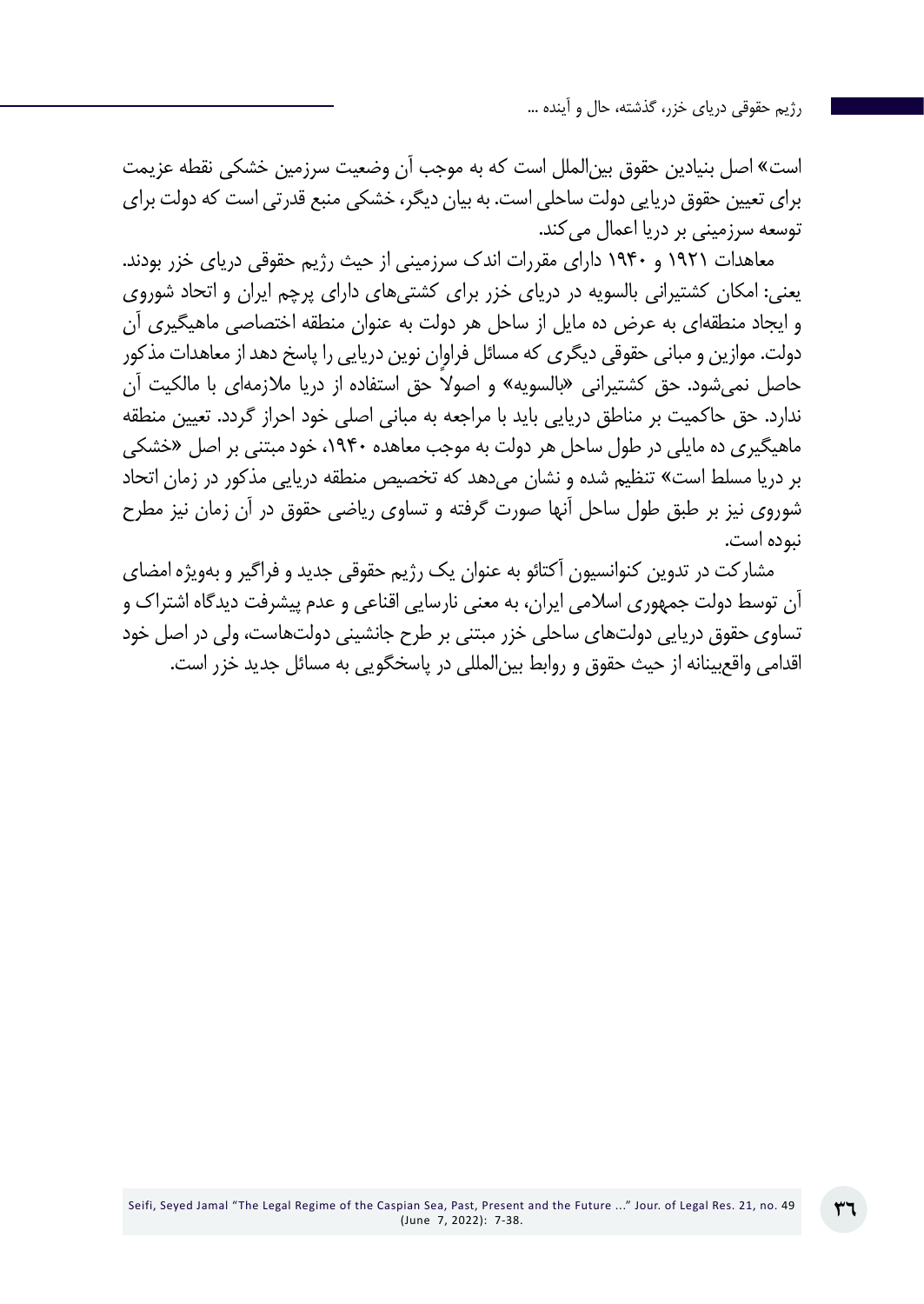**فهرست منابع** الف) منابع فارسی کتابها

- اداره کل مهندسی سازمان سواحل و بنادر و دریانوردی. ژئومورفولوژي در مديريت يكپارچه مناطق ساحلي ايران (جلد اوّل: سواحل درياي خزر، برگرفته از مطالعات طرح مديريت يكپارچه مناطق ساحلي ايران ) *)ICZM)*. تهران: سازمان بنادر و دریانوردی، تهران، .1393 - بحرینی، سید رمضان و کوروش اتحاد. زمینشناسی حوضه جنوب خزر از نگاهی دیگر. تهران: انتشارات سارگل، .1393 - هوشنگ مهدوی، عبدالرضا. تاریخ روابط خارجی ایران )1945-1500(. چاپ دوم. تهران: انتشارات

امیرکبیر، 1355

مقالهها

 $.9 - f$ : (١٣٩٥)٢٣

- آقائی، بهمن. »رژیم حقوقی دریای مازندران«، مجله حقوقی 8)1366(: .214-191 - باوند، داود. »رژیم حقوقی دریای خزر: نگاهی به ابعاد محیط زیستی و امنیتی«. فصلنامه مطالعات آسیای مرکزی و قفقاز 36)1380(: .9-1 - بیگدلی، علی. »ایران و روسیه عصر صفوی«. پرتال علوم انسانی )1387(. ensani.ir/fa/article/10918/ - پور شیخیان، علیرضا. »رژیم حقوقی دریای خزر: مشاع، تقسیم یا استمرار همکاریهای چندجانبه«. چشمانداز جغرافیائی )مطالعات انسانی( 15)1390(: .34-15 - تاریخ ایرانی 24 مرداد ،1397 کد 6415 ، http://tarikhirani.ir/fa/news/6414 - دمیرچیلو، مجتبی. »نگاهی ایرانی به سیر تحوالت رژیم حقوقی دریای خزر«، دوفصلنامه مطالعات اوراسیای مرکزی، مرکز مطالعات عالی بینالمللی 1)1387-1386(: .46-21 - ضیائی بیگدلی، محمدرضا. »رژیم حقوقی دریای خزر از دیدگاه حقوق جانشینی کشورها«. پژوهش حقوق و سیاست 26)1388(: .274-261 - ضیائی بیگدلی، محمدرضا. »رژیم عمومی دریای خزر از دیدگاه حقوق جانشینی کشورها«. ماهنامه حافظ .67-62 :)1383(2 - طالئی، فرهاد. »وضعیت حقوقی دریای خزر یک ضرورت برای رژیم حقوقی جدید و فراگیر«. دنیای حقوق

- گزارش پژوهشگاه ملی اقیانوسشناسی و علوم جوی، وزارت علوم، تحقیقات و فناوری. دریاهای پیرامونی )دریای خزر(، ویژگیهای سواحل دریای خزر، )1400(.

http://www.inio.ac.ir/Default.aspx?tabid=2015.

- مدنی، جاللالدین. »ایران در حاشیه! تأملی درباره رژیم حقوقی دریای خزر«. پژوهشگاه علوم انسانی و مطالعات فرهنگی، )1381(.

ensani.ir/fa/article/8958/.

- ملکی، عباس. »کندوکاوی در نظام حقوقی خزر و سهم ایران«. 31 خرداد )1384(: